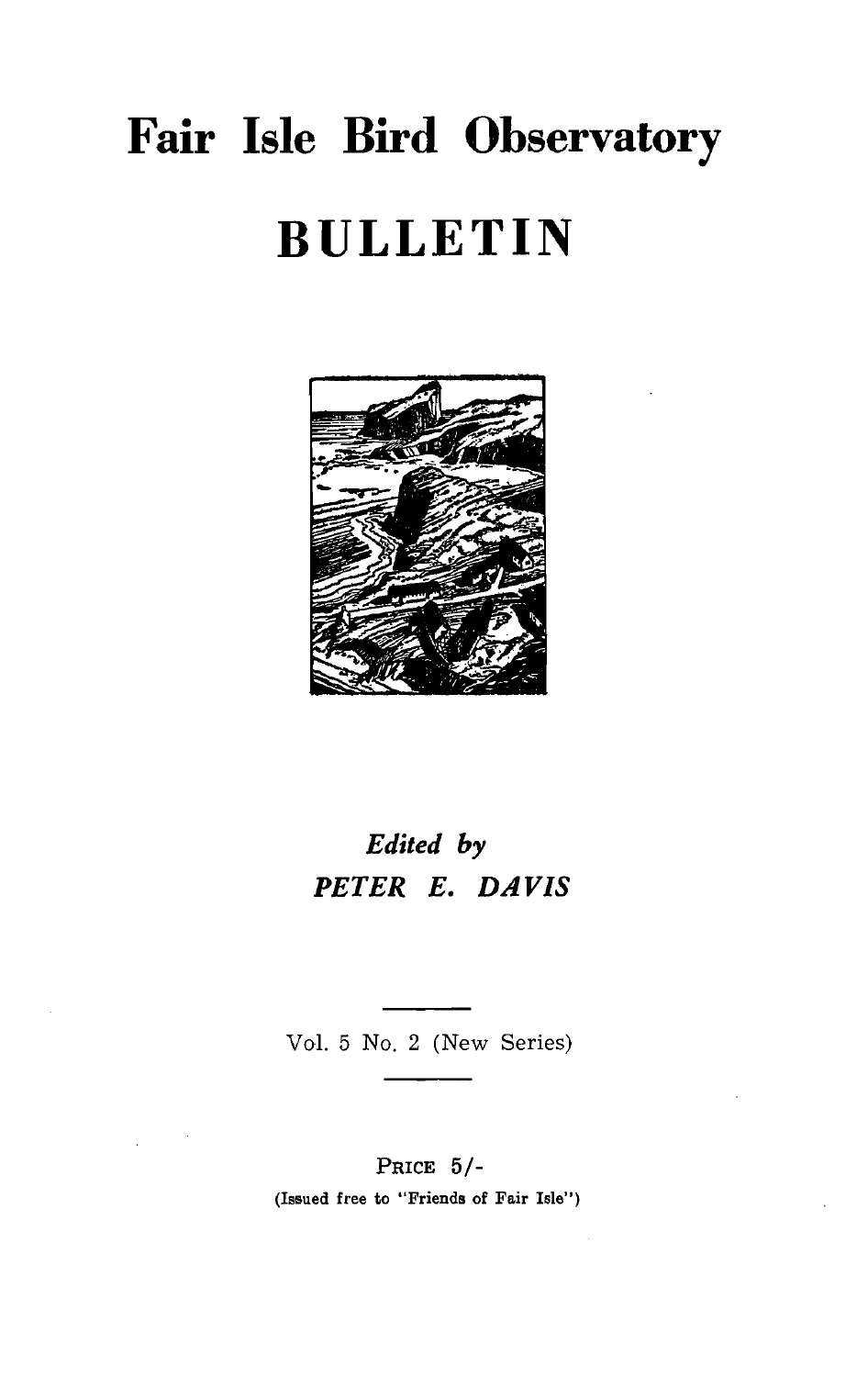### *Fair Isle Bird Observatory Trust*

#### *Trustees*

Dr James W. Campbell; Dr John Berry; Mr A. G. S. Bryson; Dr F. Fraser Darling; Mr James Fisher; Col. W. M. Logan Home; Cmdr. Sir G. Hughes-Onslow, R.N.; Mr G. T. Kay; Professor M. F. M. Meiklejohn; Col. R. Meinertzhagen; Mr E. M. Nicholson; Mr Peter Scott; Dr A. C. Stephen; Sir A. Landsborough Thomson; Professor V. C. Wynne-Edwards.

*Ohairman :- Sir Arthur B. Duncan.* 

*Hon. Secretary:-Mr* George Waterston, 21 Regent Terr., Edinburgh 7. Hon. Treasurer :- Mr Ian R. Pitman, 48 Castle Street, Edinburgh 2.

*Warden* :- Mr Peter E. Davis, The Bird Observatory, Fair Isle, Shetland. (Tel.: Fair Isle 8).

*Solicitors* :-J. & F. Anderson, W.S., 48 Castle Street, Edinburgh 2.

*Auditors* :-Lindsay, Jamieson and Haldane, C.A., 24 St Andrew Square, Edinburgh.

*Bankers* :-The Bank of Scotland, 64 George Street, Edinburgh, 2.

*ANNUAL SUBSORIPTION* - *"Friend 0/ Fair Isle"* - *ONE GUINEA.* 

Please support by Donation or Legacy-

#### THE FAIR ISLE BIRD OBSERVATORY ENDOWMENT FUND.

With the generous help of the Pilgrim Trust, the Observatory Trustees have established an Endowment Fund for Ornithology and Bird Preservation in Scotland. The objects are :- To establish the Fair Isle Bird Observatory on a permanent financial basis; to extend Fair Isle research methods to other stations in Scotland; and finally to develop Bird Sanctuaries and Bird Protection in general.

Capital subscribed to the Fund will be held as a permanent Endowment by the Trustees and cannot be spent. Income from the Fund will be carefully used by the Bird Observatory Executive Committee in keeping with the above objects.

Please write to the Hon. Secretary for particulars.

GEORGE WATERSTON, Hon. Secretary.

21 Regent Terrace, EDINBURGH 7.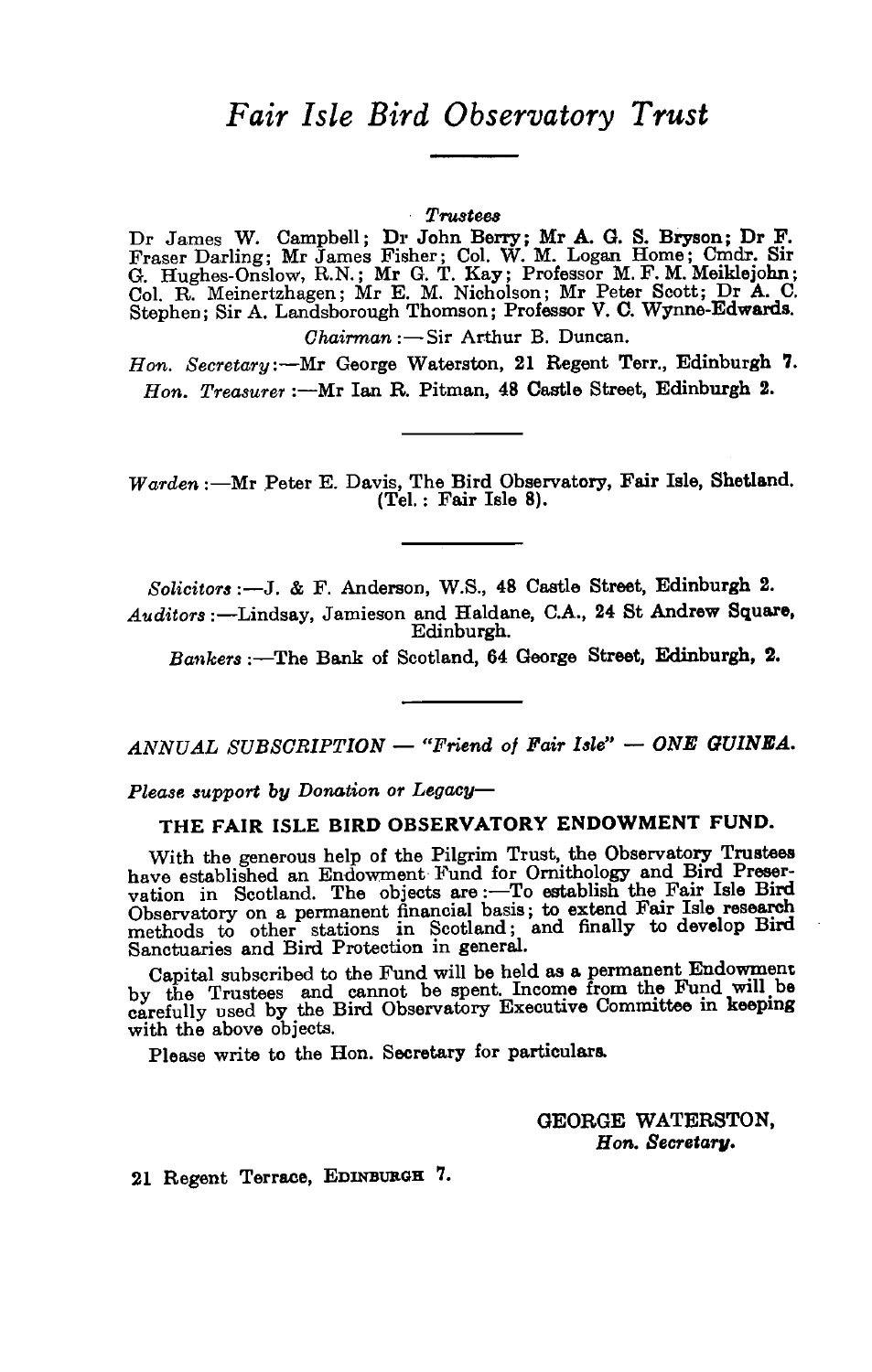|     | Vol. 5 No. 2 (New Series)                  | JUNE, 1963 |      |
|-----|--------------------------------------------|------------|------|
|     | $\bigcap$ ONTENTS                          |            |      |
|     |                                            |            |      |
|     |                                            |            | Page |
| 10. | Birds of Fair Isle, Part II                |            | 34   |
| 11. | Autumn Rarities, 1962                      |            | -45  |
| 12. | Irruptive Species in 1962<br>.<br>$\cdots$ |            | 47   |
|     | 13. Passage in August 1962                 |            | 51   |
| 14. | Autumn Redwing Movements<br>$\ddotsc$      |            | 52   |
| 15. | A Memorable November Passage<br>$\ldots$   |            | 53   |
|     | 16. Recoveries 1962<br>$\cdots$            |            | 55   |
| 17. | Ringed Strangers                           |            | 60   |
| 18. | Some Interesting Recaptures                |            | 61   |
| 19. | A New Bird for Norway                      |            | 62   |
| 20. | Autumn Notes from Shetland (C. J. Booth)   |            | 63   |
| 21. | Notes from Haroldswick, Unst (M. Sinclair) |            | 65   |

*FAIR ISLE BIRD OBSERVATORY BULLETIN* 

33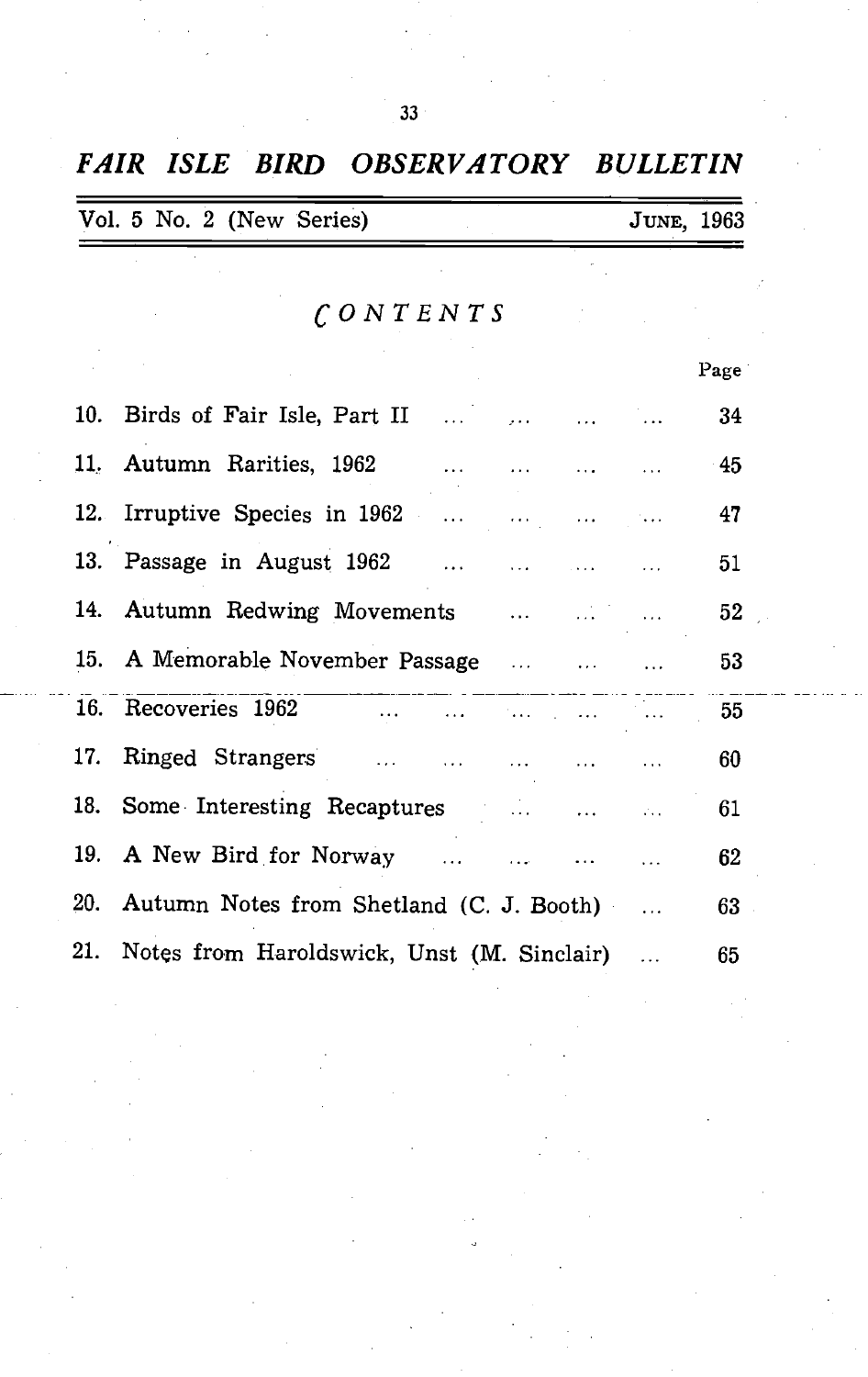#### **10. The Birds of Fair Isle-Part 11**

#### PETER DAVIS

- GOLDEN EAGLE *Aquila chrysaetos.* An immature bird 7th-8th April 196!.
- BUZZARD *Buteo buteo.* Not recorded before 1949, but at least one in each year (except 1950 and 1956) since then. Recorded once in April (15th-17th, 1961), five times in late May (from 19th), seven times in June, twice in July, three times in August (one of which stayed until October), six times in September, twice in October, and once November (7th, 1959).
- ROUGH-LEGGED BUZZARD Buteo lagopus. Two spring records, 18th April 1956 and 26th-27th May 1952. Occasional autumn records, the only dated ones being in 1925, 1926 (three or four birds), 1936, 1959 (two), and 1960 (two). Apart from one on 29th August (1936) and one 12th-14th September (1925), all are between 13th October and 10th November.
- SPARROWHAWK *Accipiter nisus.* Apparently rare in the early years of this century, and not recorded at all until 1913, and subsequently only in 1921 and 1927. In the Bird Observatory's time it has proved to be regular on both passages, though *in* very small numbers (no more than three recorded on one day). The spring records fall between 3rd April and 27th May, mostly late April and early May; the autumn birds between 2nd August and 3rd December, mainly mid-September to mid-October. There were winter records on 18th January and 8th to 17th February 1952, 7th March 1963. Birds ringed on autumn passage have been recovered in the same autumn and winter in N.E. Scotland (three, December-January), *in* Holland (November), and in western Frahce (two, October and December); *in* the next April on Heligoland, and in the next August in Lincolnshire. One ringed on the Isle of May, September 1957, was caught at Fair Isle in the following May.
- GoSHAWK *Accipiter gentilis.* A bird very probably of this species was seen by James Wilson and James A. Stout on 16th November 1953 and *in* early January 1954. One was present 16th to 24th November 1962.
- WHITE-TAILED EAGLE *Haliaetus albicilla.* Bred on the island until sometime between 1825 and 1840; the eyrie being on the Sheep Craig, with perhaps an alternative site in the high N.W. cliffs (a prominent knoll south of Ward Hill is called "Erne's Brae"). Only two dated records are recorded for this century, adults on 18th September 1935 and 19th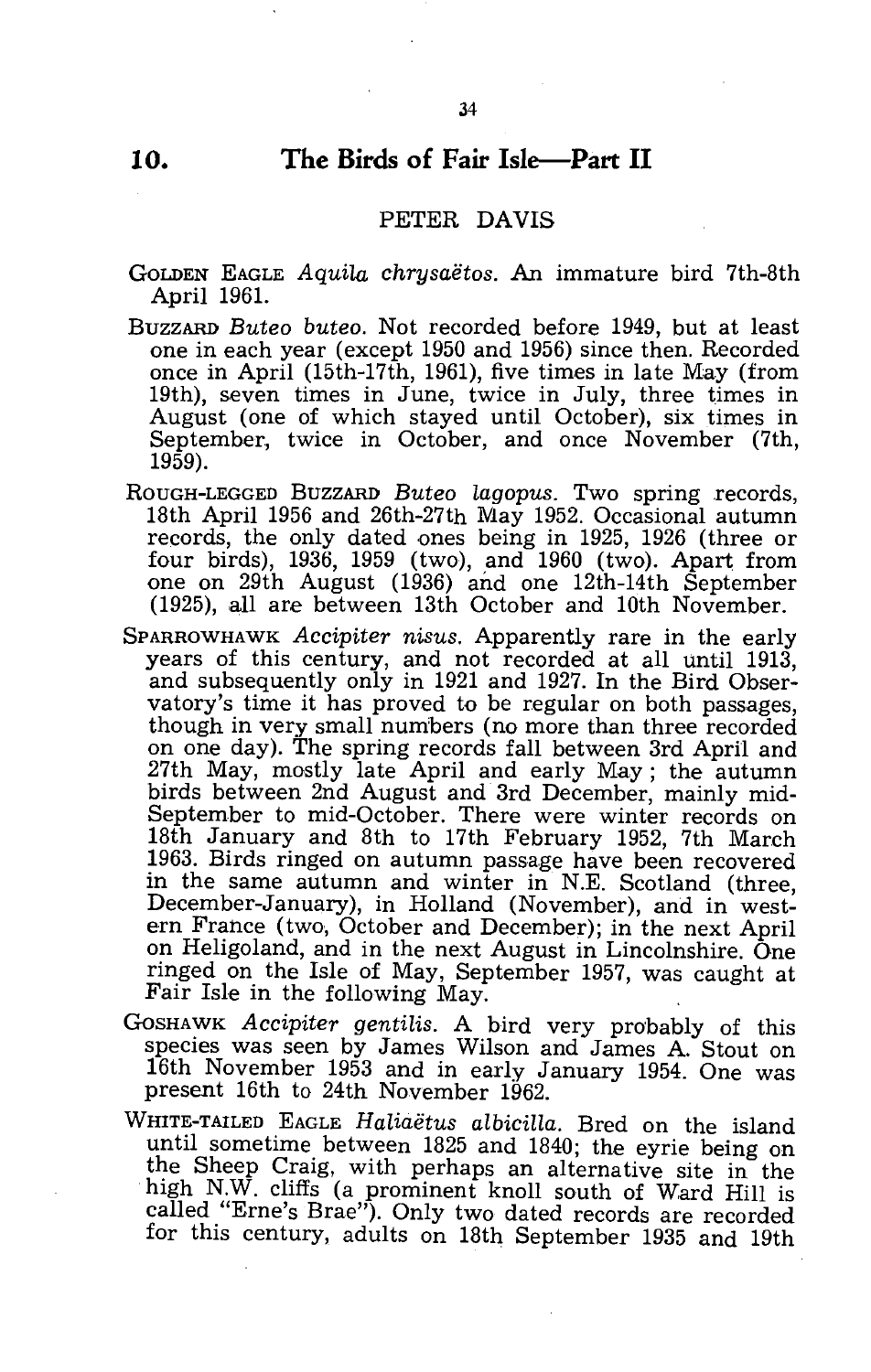June 1949, but birds are said to have been seen on a number of other occasions. Unidentified "eagles" were reported on 8th-9th April 1927, 7th April 1944, and first week August 1944.

- HONEY BUZZARD *Pernis apivorus.* One seen 20th September 1961. (Originally recorded as a "probable," but the description was later examined and approved by the Rarity Records Committee).
- [MARSH HARRIER *Circus aeruginosus.* An undocumented sight-record for "spring," 1932.]
- HEN HARRIER *Circus cyaneus.* No definite records before 1950, though "ring-tails" probably of this species (which breeds, now commonly, in Orkney) occurred in November 1931, autumn 1932, and in May 1936. Since 1950 the species has been identified on twelve occasions in nine different years, and there have been "ring-tails" on ten other occasions since 1948. Four of the definite records were in spring, between 6th April and 5th June; the six spring "ring-tails" were all in May. Of eight identified in autumn, one was on 24th-25th August 1956, six between 20th September and 24th October, and one 21st December 1962; the autumn "ring-tails" occurred between 20th September and 31st October.
- PALLID HARRIER *Circus macrourus.* An immature male obtained by G. Stout on 8th May 1931, after being present for some days (first British record). An adult male said to have been seen for a week from 6th May 1942. A female either of this species or Montagu's seen 20th October 1949.
- LMoNTAGU'S HARRIER *Circus pygargus.* A male reported to have been seen in May 1937.]
- OSPREY Pandion haliaetus. One reported seen 4th November 1935, an exceptionally late date. Single birds present 16th-17th September 1957 and 25th April 1962.
- HOBBY Falco subbuteo. Single males obtained on 7th May 1913 and 9th June 1914. One reported seen on 21st November 1914, 27th October 1919 (both extremely late dates), and 24th April 1933. One present 1st to 4th September 1957.
- PEREGRINE *FaLco peregrinus.* One pair normally breeds, but there were two in 1957. They are mentioned in the literature as far back as 1633, and there are said to have been two or three pairs in some years in the 19th century. The adult birds are apparently often resident throughout the year, though in some recent years there were no records in February and March. The young fledge in the last days of June, so the eggs must be laid in mid-April. The juveniles depart between August and October. There is no direct evidence of passage (all records of more than two birds are in the summer), but obviously a few migrants will occur.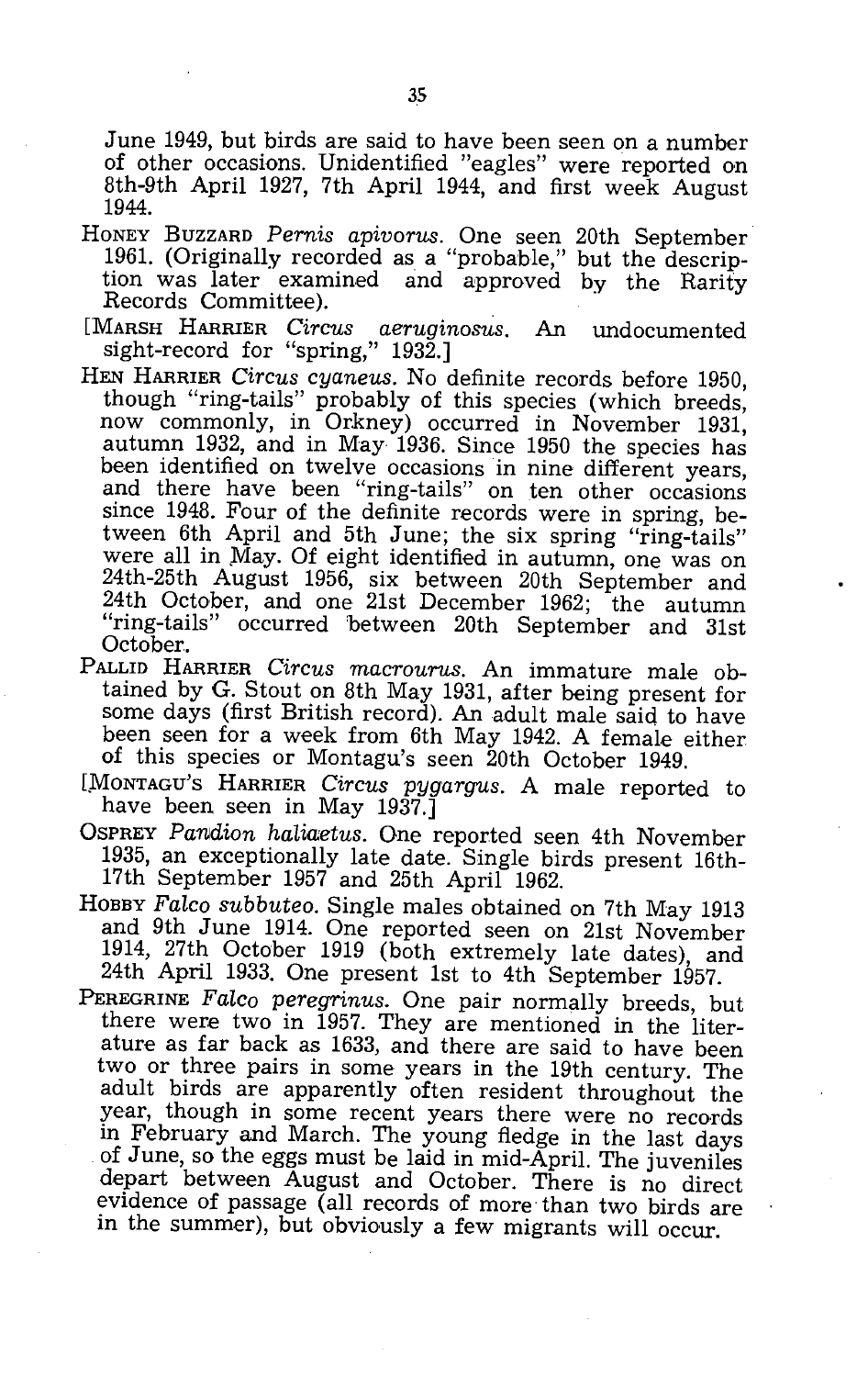- GYR FALCON *Faleo rustieolus.* One 13th April 1921, either Iceland F. *r. islandus* or Greenland F. *r. eandieans;* two reported seen for about a fortnight at the end of April 1943, thought to be Iceland birds; one of the Greenland form seen 9th February 1952.
- MERLIN *Faleo columbarius.* Regular passage-migrant in varable numbers, and occasionally recorded outside the migration-seasons. Spring passage 22nd March (once 12th) to 3rd June, mainly late April and May, rarely more than one or two present. Four midsummer records between 18th June and 7th July. Autumn passage recorded 28th July to early December, mainly end August to mid-October; up to seven recorded on best days, but seldom more than four or five. Odd birds sometimes stay through December and January, but few February records. A majority of the trapped birds have been referred to the Iceland form  $F$ . c. *subaesalon* and a small minority to the Continental form F. c. *aesalon;* however it seems certain that some (and perhaps many) must really be from Shetland, where the species is widespread and most of the population emigrates. C. J. Booth reports that he has twice seen ringed birds at nests in Unst and Mainland while engaged in photography, and these are more likely to have been ringed at Fair Isle than anywhere else. Birds ringed on autumn passage have been recovered during the same autumn and winter in N. and E. Scotland (four, two October, one January, one ober), and in S.W. France (October); and one was found in S.W. France in November over seven years later.
- RED-FOOTED FALCON *Falco vespertinus.* A first-summer male 4th-11th June 1955, trapped on the 8th.
- KESTREL *FG.llco tinnuneulus.* Regular on both passages, mid-March to mid-June (mostly May) and late July to late November (mostly late September and early October). Occasional visitor late June and July, and December to early March, odd birds have overwintered. Seldom more than two or three present, but twice as many as fifteen in autumn (17th-18th September 1953, and 18th September 1960). Three recoveries within four months of ringing in autumn, one in N.W. Germany in November, one Holland in December, and one W. France in December.
- QUAIL *Coturnix coturnix.* Irregular visitor, recorded in nine of the fifteen years 1948-62. Known to have bred in 1905 (one nest), 1936 (one), 1943 (estimated 8 or 9 pairs, at least three nests found); and 1958 (one), and may have done so in 1926. Bird or birds present for some weeks in spring and summer of 1948, 1949, 1952 and 1961; in other recent years only one or two isolated records between May and early July, but few species are more difficult to detect unless cal-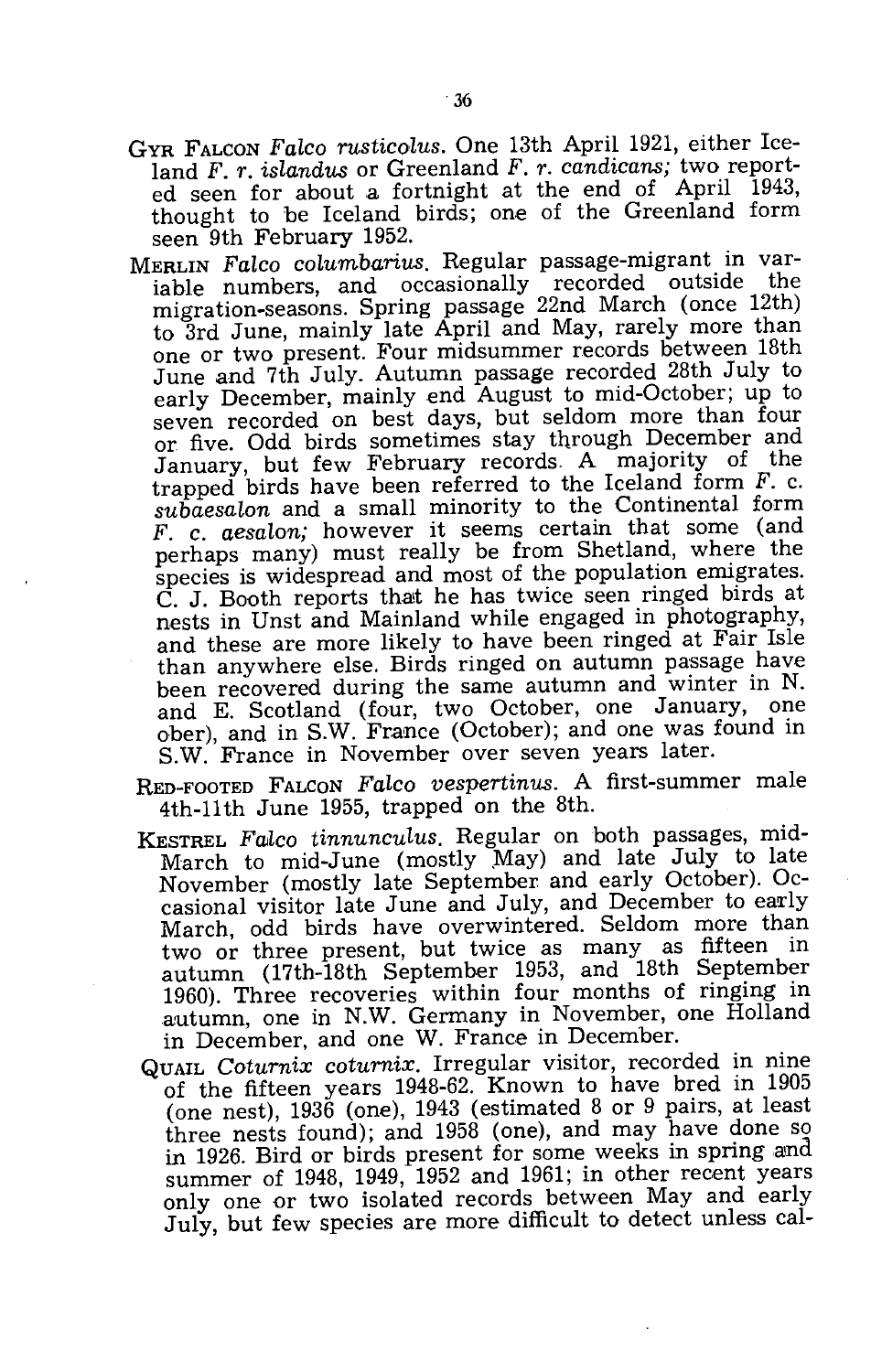ling. The extreme dates recorded are 30th April and 12th October.

- CRANE *Crus grus.* Two 29th May, and one 19th July to 28th August 1962.
- WATER RAIL *Rallus aquaticus*. Recorded most years on spring passage, and regular in autumn; a few winter or attempt to winter in most years. Wintering birds normally leave by mid-March. Spring passage mostly end March and early April but stragglers recorded to 11th May; most records are of single birds, rarely two or three present. Autumn migrants occasionally August (from 8th), more usually early September onwards, main passage mid-October to late November; more numerous than in spring but seldom more than five or six seen on best day. Two autumn migrants were recovered in Orkney and in Northern Ireland in the following January.
- SPOTTED CRAKE Porzana porzana. One caught on 9th August 1949. (Another was released on the island after capture in Shetland, 13th August 1952).
- BAILLON'S CRAKE *Porzana pusiLla.* A female obtained on 11th May 1929.
- CORNCRAKE Crex crex. Breeds; also passage-migrant in very small numbers, mostly May and September. Formerly a common breeder in the crofts, up to 10-12 pairs recorded, even as late as 1948. Not more than 4 or 5 pairs 1949 to 1953, no direct evidence of breeding 1954 or 1955, no birds present 1956, only one calling 1957, none 1958, but one to three nests found each year 1959-62. A limited amount of breeding-season data shows earliest egg laid about 12th June, most laid last week of June or early July, some late eggs late July or even August (one record of bird incubating 31st August, but perhaps infertile clutch). Birds normally arrive first half of May, but sometimes late April (from 21st); depart by mid-September but in a few years not until end September or early October, once recorded on 18th. Two ringed in spring were recovered in Orkney next July and in Aberdeenshire next August.
- MOORHEN *GallinuLai chloropus.* Regular on spring passage, and occurs most years in autumn, in very small numbers. One pair bred 1933 and 1943, and said to have nested on several other occasions. Occasional visitor December to February; odd birds have probably overwintered successfully. Spring passage end March to late April, stragglers or off-passage birds to late May (1st June 1952); no more than four recorded on 'one day. One recent midsummer record, 27th June 1957. Autumn records rarely late August (from 28th), occasionally September, more usually October-November; no record of more than two birds.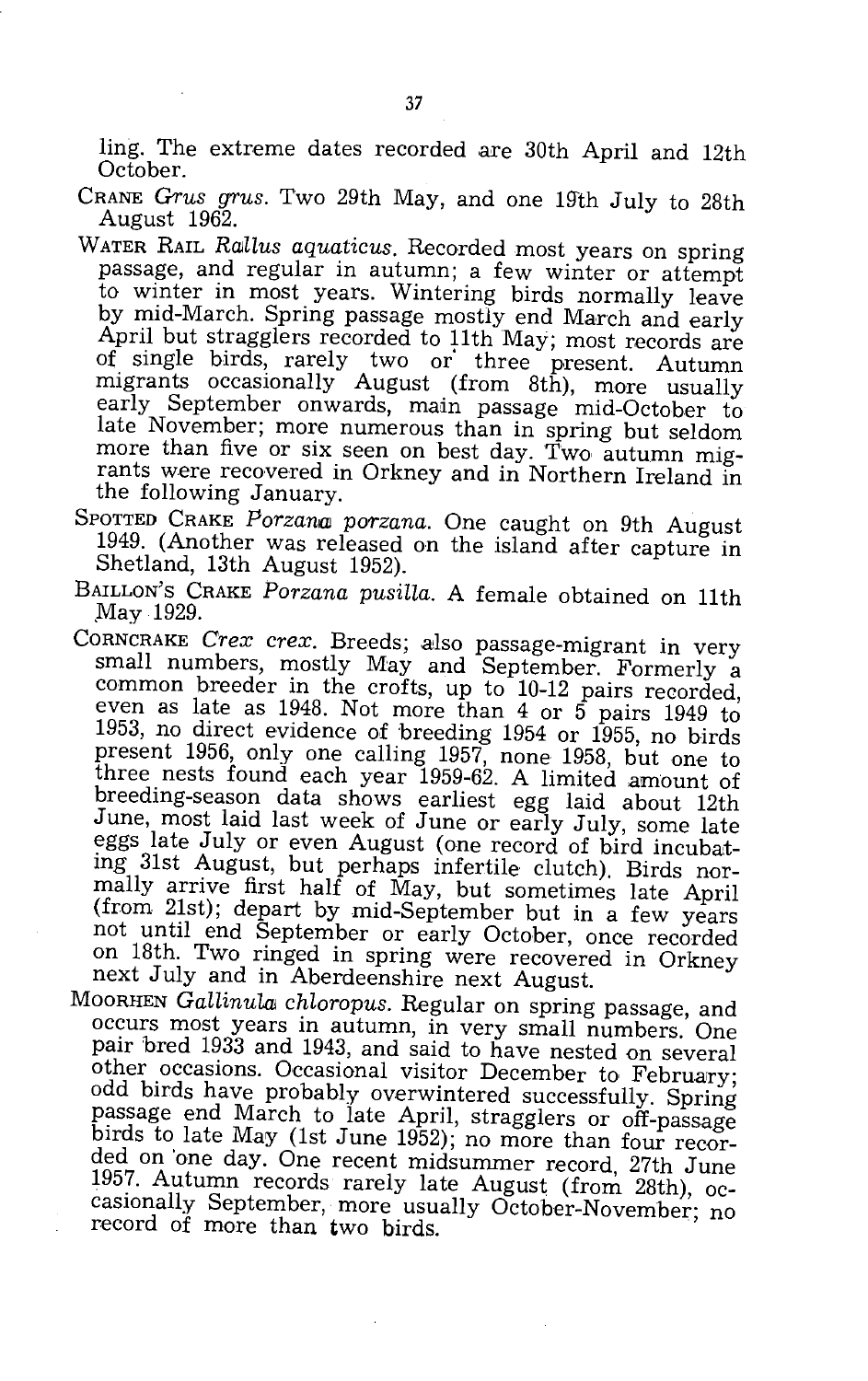- Coor Fulica atra. Up to three irregular on spring or autumn passage; about twice as many recorded in spring as in autumn. Noted once in late December, twice in January (one staying some days), and once February. Spring records are between 20th March and 20th May, mostly end March and early April. One or two are said to have stayed "all summer" in 1933. Autumn records are between 9th October and 23rd November.
- OYSTERCATCHER *Haematopus ostralegus.* About 40-50 pairs breed; said to have increased and spread inland onto the hill ground in this century. Breeders are summer visitors, first arriving early or mid-February, main body normally late February or early March; departure August and early September, stragglers to October. Some passage seen August and September, but difficult to detect in spring. One or two occasionally overwinter. First eggs are laid first week May, most in second and third weeks. Birds ringed as young on Fair Isle have been recovered in the first autumn and winter in Morecambe Bay (August and November), Cheshire (February), Anglesey (January), and western France (August and September); in the following spring in Dumfries (May) and Glamorgan (April); the next summer in Fife (July); in their second autumn and winter in Dumfries (October), Fife (January) and Donegal (January); and when almost two years old in Meath (May). An adult was wintering in Orkney in January. Two birds ringed as young have been recovered on the island six and ten years later.
- LAPWING Vanellus vanellus. Breeds; regular and often numerous on passage. The breeders are summer visitors, arriving from early February, mostly end February or early March, and departing late July and early August. Other birds visit the isle in all months of the year, though rather scarce December to February except with hard weather. The largest numbers are normally in March-April (up to 1000 recorded), with lesser peaks late September to November (up to 150). First eggs are laid from mid-April (early date, 11th). The species bred "in fair numbers" during the nineteenth century, though only one pair by 1898; no further records until the  $1930s$  ("a few pairs now breeding regularly" in 1936); qne pair recorded 1943 and 1944; none 1948-49, two pairs 1950-55, three 1956, three or four 1957 eight or nine 1958, ten or eleven 1959 and 1960, about sixteen 1961, and about twelve 1962.
- RINGED PLOVER *Charadrius hiaticula*. A few breed; regular on spring and autumn passage. "One or two pairs" bred in the early years of this century, but the islanders speak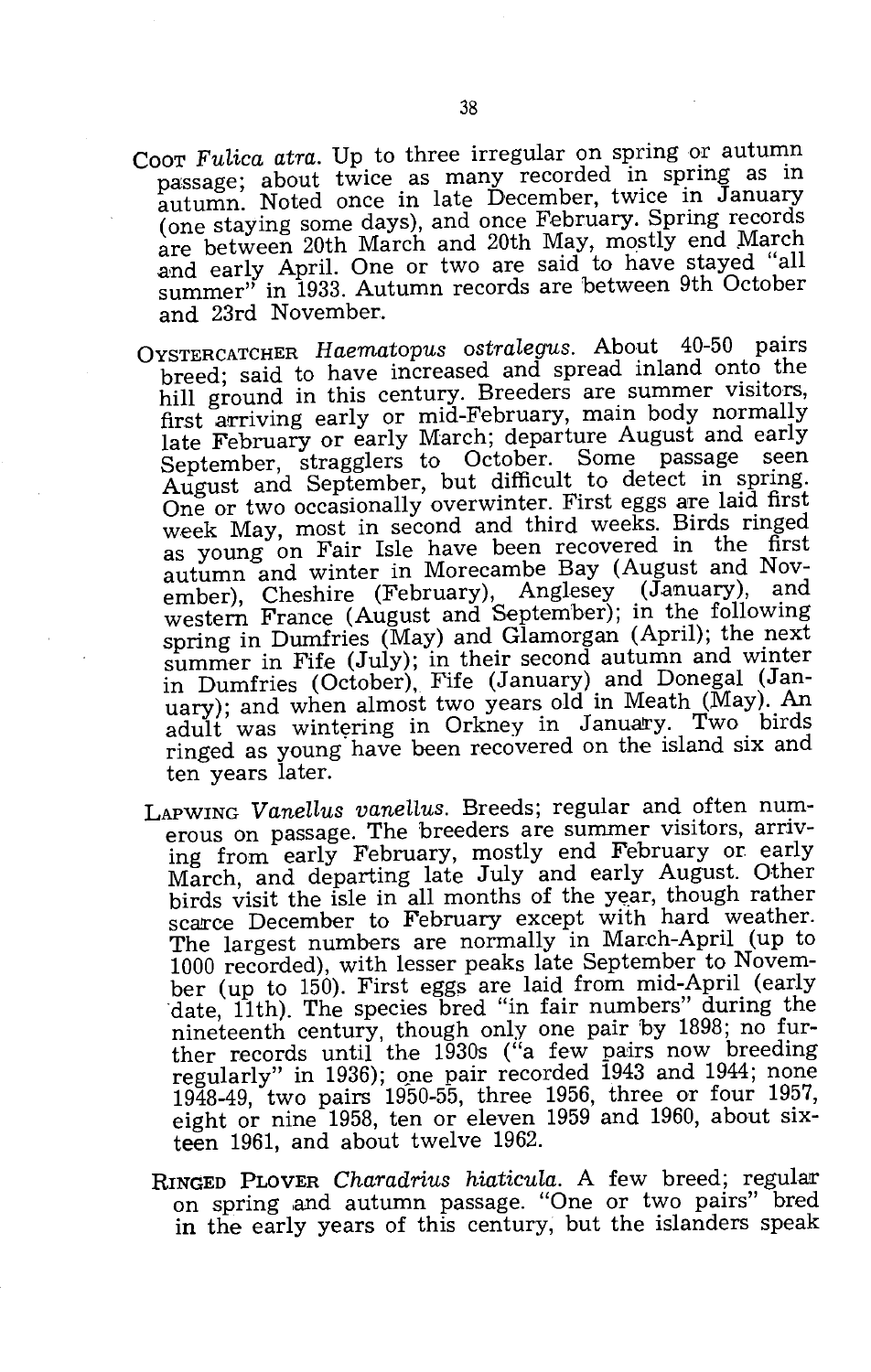of larger numbers both in the late 19th century and in the second and third decades of this century. There was apparently no breeding for "many years" before 1952, but one or two pairs each year since then. The breeders arrive early February to early March, depart in August. Eggs are laid end April or early May; one pair has been double-brooded (rearing young from both layings) in recent years. Passagemigrants occur in very small numbers (rarely reaching double figures) from February to late May, with no marked peak; and second half July (occasionally early July) to early October, peaking late August and early September, often 30-40 and rarely 60-70 on best days. One or two occur infrequently October to January. Birds of the High-Arctic form *Ch. h. tundrae* have been identified on several occasions in September and probably occur in May also. A migrant ringed late August 1954 was recovered in N. Spain in late May 1956.

- KENTISH PLOVER *Charadrius alexandrinus.* One seen on 14th May 1949.
- GREY PLOVER *Charadrius squatarola.* Two spring records, 2nd April 1958 and 3rd June 1954. Irregular visitor in autumn (though each year 1959-62), usually single birds but up to four recorded; extreme dates 26th August and 4th November, mostly late September and early October.
- GOLDEN PLOVER *Charadrius apricarius.* Regular passage-migrant in spring and autumn; occasional visitor in winter, sometimes fairly large parties with hard weather, and may stay for some weeks. Two pairs probably bred in 1924, one pair did so in 1925-26. Spring passage mostly end March to early May, stragglers to early June; autumn movements from late June or early July to November, mostly late August to late October. Daily totals rarely reach fifty in spring, and seldom exceed that figure in autumn, but up to 60-80 recorded. Birds in summer dress neaTly all show the characteristics of the Northern form *Ch. a. altifrons.*
- LESSER GOLDEN PLOVER *Charadrius dominicus.* One seen 14th-15th September 1956.
- DOTTEREL *Charadrius morinellus.* Eight or nine records, all since 1949. Three were in spring, 10th and 24th May, 23rd June: and the rest in autumn, 3rd to 29th September and one 14th November. No more than three birds at one time.
- TURNSTONE *Arenaria interpres.* Regular passage-migrant and winter visitor. Spring passage mainly April-early May, often difficult to detect but sometimes marked increases of 20-30 birds; usually departs by end May, but stragglers in early June. No records between 16th June and 10th July. Autumn passage in very small numbers mid or late July on, larger numbers late August or early September to mid-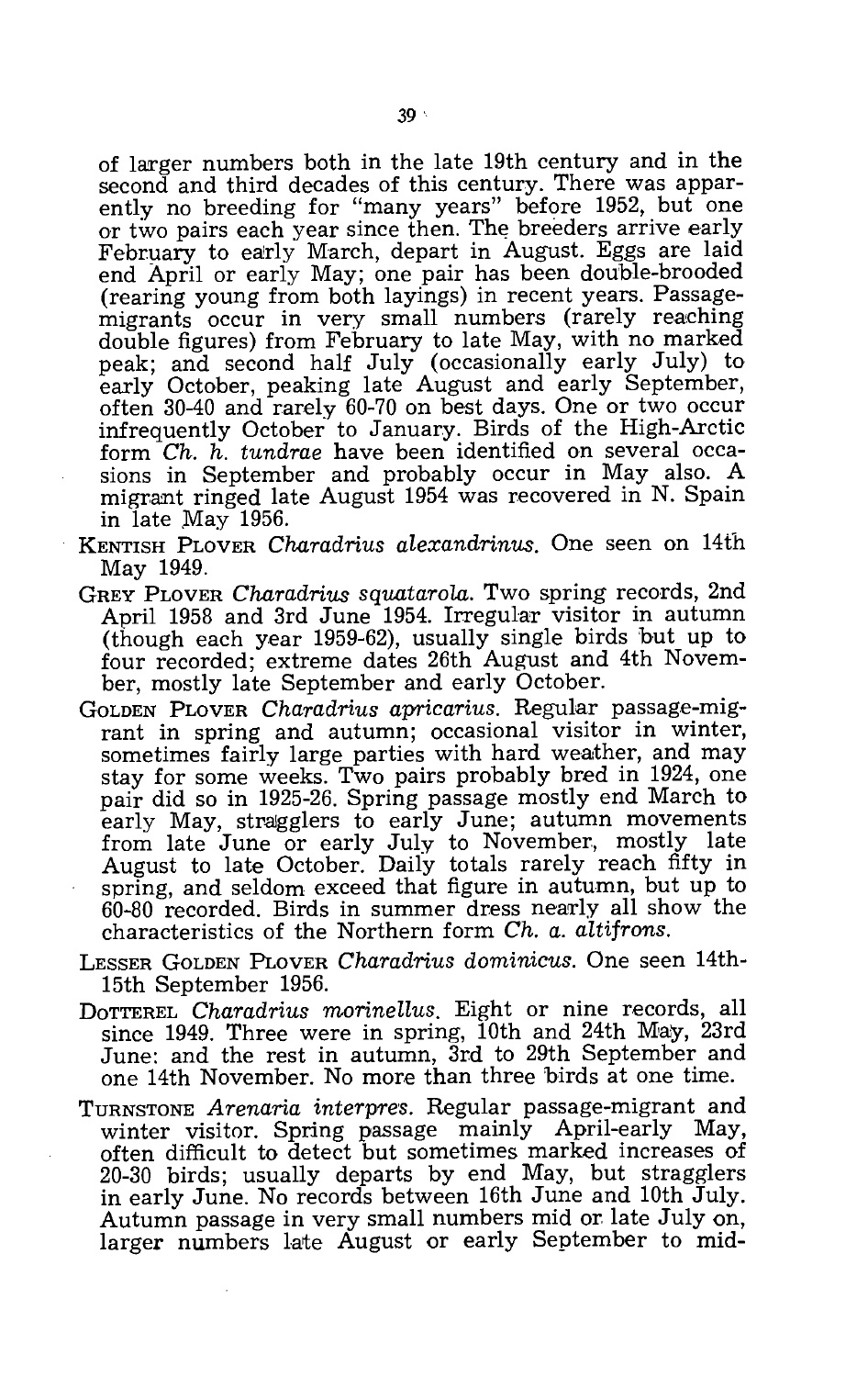November (usually 60-80 on best days, never reached 100). Winter population usually less than thirty, but liable to fluctuations in cold weather, and as many as ninety seen January.

- SNIPE *CapelLa gaHinago.* A few breed; regular on spring and autumn passage; small numbers winter, and may be considerably reinforced with hard weather between November and April. Nesting was first suspected in 1923, and a few nested annually 1924-26; no further breeding-records until 1948 when one pair summered and may have bred. After a series of inconclusive records in 1949 to 1953, breeding by one pair proved in 1954, and one or two pairs have bred annually since then, with temporary increase to probably eight pairs in 1961. Apart from weather-movements, passage usually involves increases of no more than twenty on daily-census samples, and occurs March to May (mostly April) and late July to late November (mainly late September to mid-November). Arrivals involving "hundreds" or "innumerable" numbers were recorded in the earlier years of this century but there has been nothing comparable since 1948. The breeding birds resemble the Faeroe race C. *g. faeroensis,* and birds of this type have been collected or trapped on both passages and in winter, but the typical form anq many indeterminable birds are also recorded on passage. One ringed in October was found in Cornwall exactly two years later; another, ringed August, was in Cork in January two and a half years later.
- GREAT SNIPE *Capella media.* Occurred fairly frequently in the first three decades of this century; two spring records (5th and 15th May) and eight or nine in autumn (5th September to 4th October) up to 1927, and said to have been seen in winter but no dated records. There are two or three observatory records, 7th November 1951 and 4th and 19th October 1960; and also recent unconfirmed reports in February, May, and September.
- JACK SNIPE *Lymnocryptes minimus*. Regular on autumn passage, in small numbers; occasional visitor during winter, especially with hard weather, and individuals may overwinter at times; irregular, and rarely more than odd birds, on spring passage. The species was described as "abundant" by Clarke (1912), and such terms as "great numbers" and "many" are used to describe autumn movements during the first quarter of this century; spring birds were also more regular and numerous. The bird has been much less common in recent years; there is no record of more than twenty (5th October 1961) since 1948, and numbers rarely exceeded five. Spring passage occurs late March to May (late date,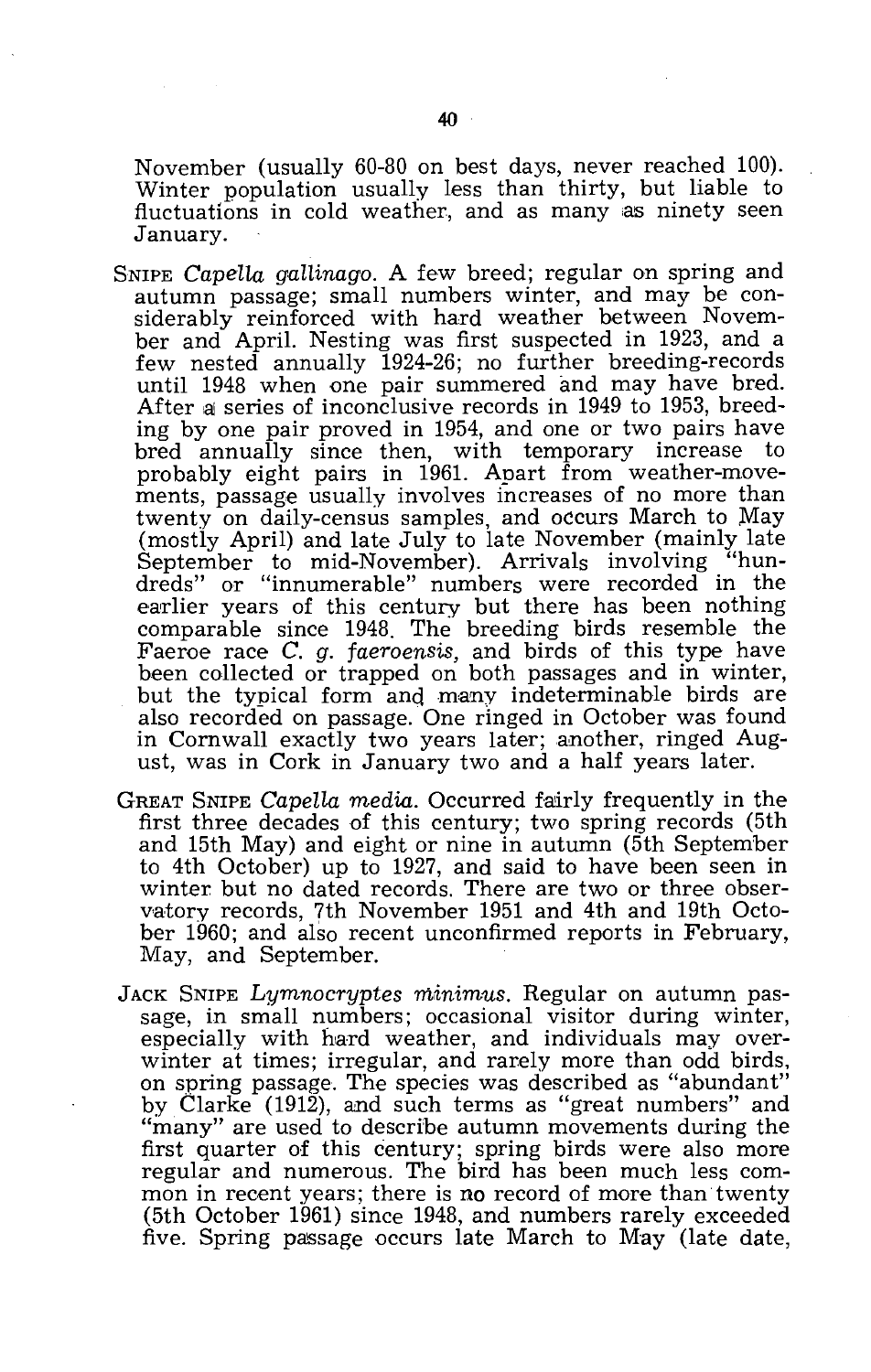20th), mainly April; and autumn passage early September (early date, 29th August) to early December, mainly late September and October.

- WOODCOCK *Scolopax rusticoLa..* Regular and often numerous on passage; falls of several hundreds occasionally in spring and most years in autumn. A few usually winter, and falls of some size may occur in hard weather, especially in January. Spring passage mainly last week March and first week April, stragglers into May, and one or two recorded June to August in some years. Autumn passage: odd birds occasionally in September, usually from early October onwards, peaking in second half October and first half November, smaller arrivals into December. One ringed in April was found in the following January in Harris; one ringed late October was in Aberdeenshire a fortnight later.
- CURLEW *Numenius arquata.* Regular on passage; odd birds often winter or visit the isle at that season, sometimes more with cold weather. Numbers seldom exceed fifty at any time, but over 100 occasionally. Spring passage late February or ,March to early June, mostly April and early May but seldom any marked peak. Midsummer and autumn movements from late June or early July (sometimes large arrivals at this time) continuing until November or December, with main passage normally mid-August to early October.
- WHIMBREL *Numenius phaeopus.* Regular on passage, usually rather more numerous in spring than in autumn. Rarely exceeds fifteen on peak days, and highest numbers recorded are only thirty in spring and twenty-three in autumn. Spring arrivals normally end April (early date, 15th) or early May to early June; frequently one or two at midsummer. Southward passage begins early or late July, in some years completed by early September but in others continues to late September with stragglers in October. In 1907 several present through November, one to 12th December, and in 1911 one stayed to 23rd December; otherwise no records later than 18th October. A bird of the American form N. p. *hudsonicus* (Hudsonian Curlew) was seen 27th-31st May 1955.
- BLACK-TAILED GCDWIT *Limosa limosa.* Three spring records, 4th May 1958 (two), 18th-25th May 1943 (up to four), and 26th May 1914 (two); three in autumn, 9th August 1950, 26th-30th August 1962, and 31st August 1960, all single birds; and one in winter, a male obtained 8th January 1908. Most will presumably be of the Iceland form, L. l. *islandica.*
- BAR-TAILED GODWIT *Limosa lapponica.* A few annually in autumn since 1948, though only one record before then; two in spring, 27th-29th March 1962 and 20th May 1913.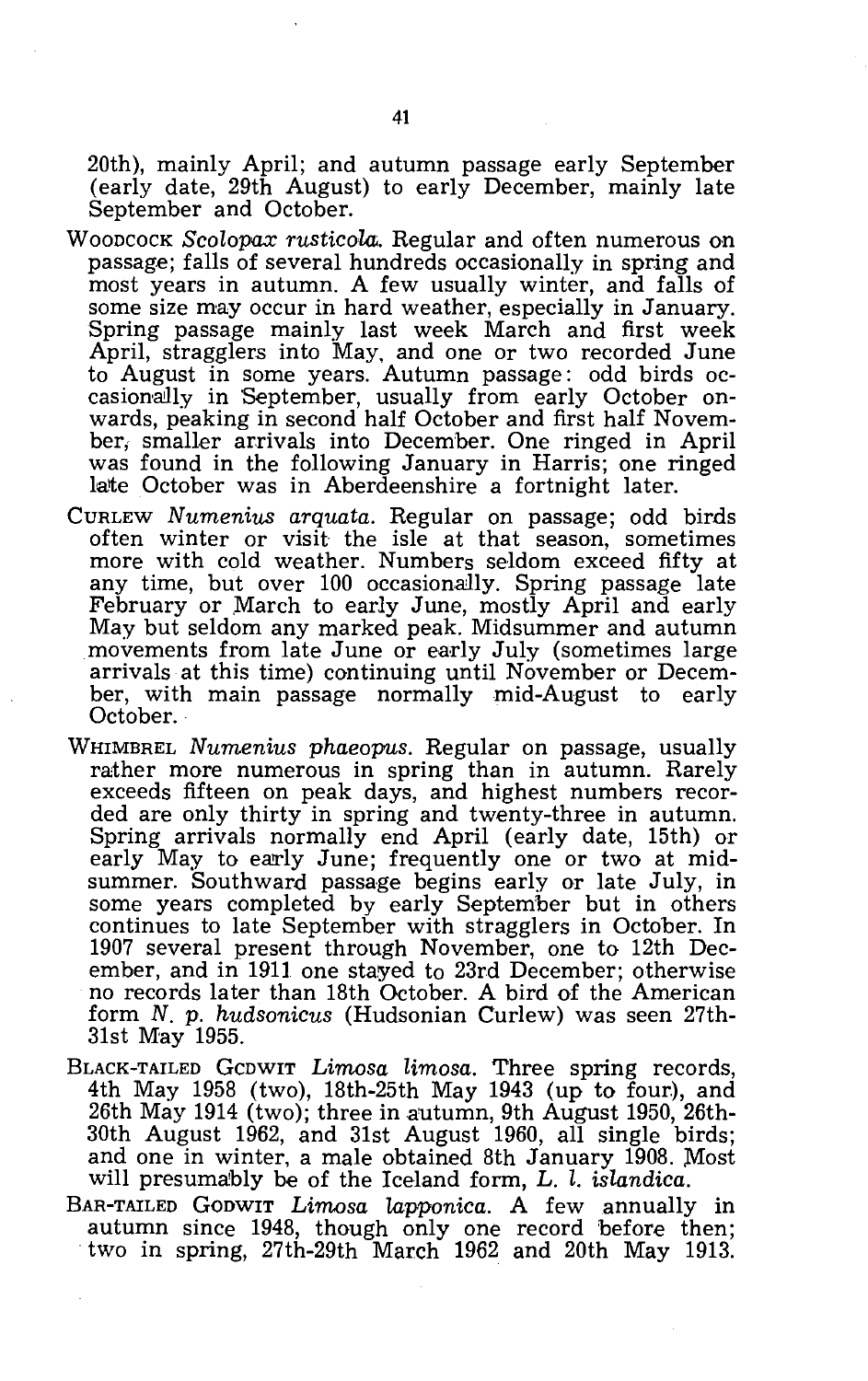Autumn records 16th July to 30th October, mostly late August and September; usually single birds and no more than four on one day. One ringed in September 1956 was shot near Noril'sk in N. Siberia in June 1960.

- GREEN SANDPIPER *Tringa ochropus.* Recorded most years in spring (annually 1958-62) and regular in autumn. Spring dates 16th April to 13th June, mostly May, no more than two present. Two midsummer records, 24th June and 27th June to 5th July. Autumn dates 16th July to 3rd October, and once 28th October, mostly in August; no more than four recorded on one day except in 1912, when over twenty on some days in early August.
- WOOD SANDPIPER *Tringa glareola.* One or two irregularly in spring (seen in five of past fifteen years) between 8th May and 12th June. Almost annual in autumn (recorded all but three years since 1948), between 8th July and 30th September, mostly August; no more than three on one day.
- COMMON SANDPIPER *Tringa hypoleucos.* Regular in spring and autumn in small numbers. Spring movements 23rd April to 24th June, mostly May; autumn records 7th July to 2nd November, mostly August and seldom after mid-September. Numbers recorded are rarely more than five or six on best days, but up to 10-15 noted in three recent autumns.
- REDSHANK *Tringa totanus.* Regular on passage and in winter; a few often present at midsummer. Winter population normally about 20-30 in recent years, may increase in hard weather; in the early years of the century apparently did not winter regularly, and odd winter birds were noteworthy, but it seems there was a wintering population by 1927. Spring passage mostly April and early May, usually rather small numbers; stragglers to late May and often through June. Return passage starts last days of June or early July and continues to November, mostly end July to late October with no regular peak-period; often 50-80 and occasionally over 100 on best days. Some of those handled are referable to the Icelandic form *T.t. robusta,* others to the typical form. One ringed in April 1958 was retrapped in September 1962, which suggests the same individuals may winter regularly.
- SPOTTED REDSHANK *Tringa erythropus.* One spring record, 7th May 1952. Autumn records in 1930, 1936, and in seven of past fifteen years, between 8th August and 20th October, mostly late August and, early September. No more than three at one time.
- LESSER YELLOWLEGS *Tringa flavipes.* One obtained 24th September 1910; one seen 31st May 1953.
- GREENSHANK *Tringa nebularia.* Irregular in spring and regular in autumn, in very small numbers. Spring records in 1911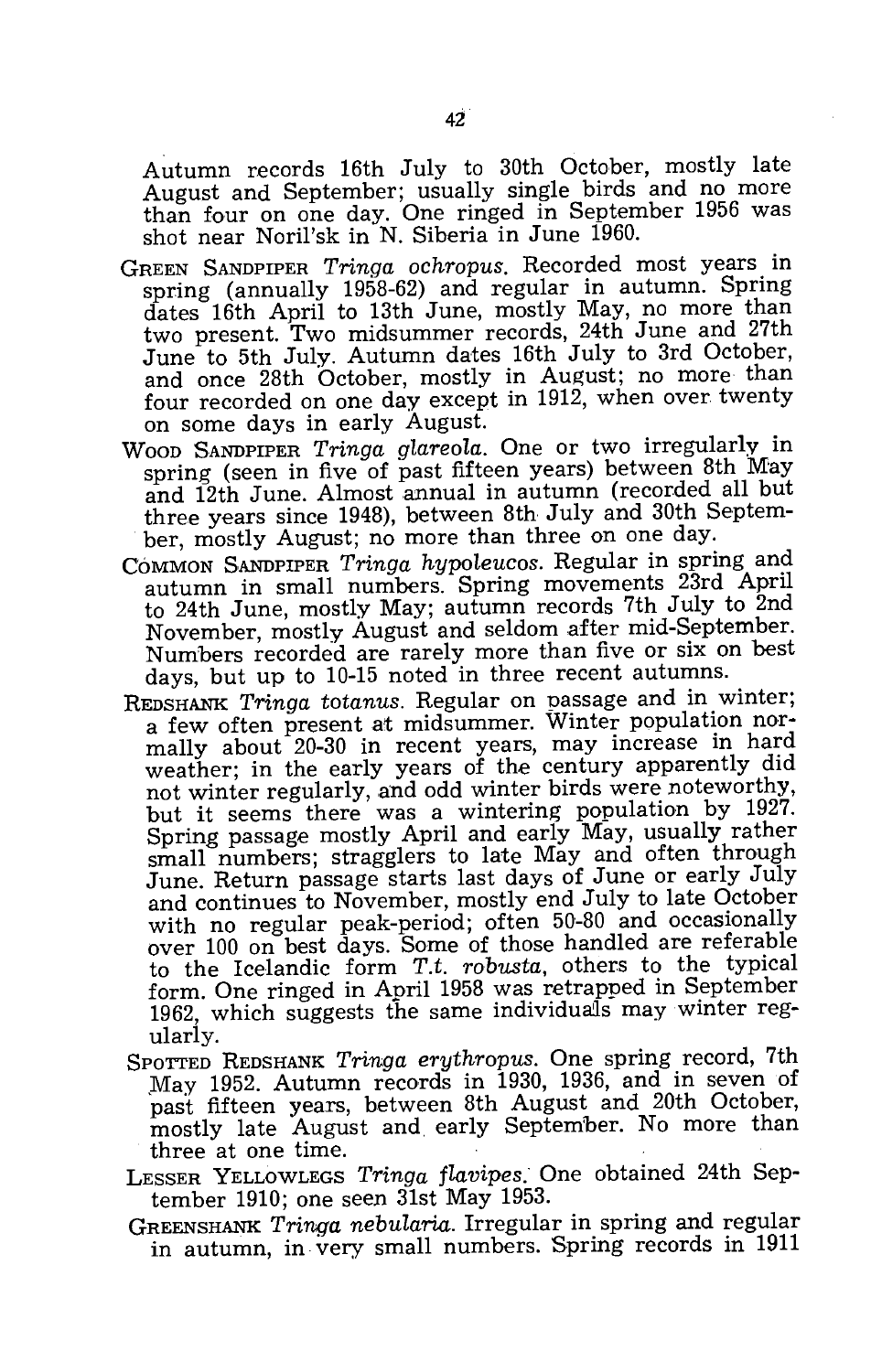and in eight of past fourteen years, between 15th April and 20th June, mostly May; usually single birds. Autumn passage 14th July to 10th October, mostly August, and one 20th November 1960; seldom more than two or three present, and never more than six recorded.

- KNOT *Calidris canutus.* Irregular in spring; annual in autumn though in very variable numbers. Spring records in 1913, 1953, and in five years since 1955, all between 7th and 27th May except one 9th-10th June 1962; usually single birds but once six. Autumn records 7th July to 9th October, mostly August and first week September; in some years fails to reach double figures (as in six of past fifteen), and until 1958 never exceeded thirty at peak, but has since peaked at 35-60 each autumn except 1961, and over 200 on 4th August 1962.
- PURPLE SANDPIPER *Calidris maritima.* Regular winter visitor and passage migrant. Winter population usually about  $10-30$ birds in recent years, may fluctuate with hard weather. Winter birds usually decrease in March or early April; spring passage late March to early May, seldom more than 20 seen but rarely up to 40; stragglers to late May and occasionally early June (late date, 14th). Autumn movements sometimes from late July (early date, 20th), more usually small numbers from mid or. late August, though sometimes very scarce until late October; main arrivals normally late October to early December, frequently up to thirty but rarely over fifty seen on one day.
- LITTLE STINT *Calidris minuta.* One acceptable spring record, 2nd June 1913. Irregular in autumn, though "single birds annually" in 1905-11. In the observatory period, recorded in 1953 and each year. 1956-62 except 1959. Records are all between 14th August and 5th October (mostly September), apart from one collected 9th November 1908. No record of more than four birds except in 1960, when there was a strong and protracted passage peaking at seventeen on 17th September.
- TEMMINCK'S STINT *Calidris temminckii.* Five records between 1908 and 1913, all single birds and at least three of them collected: 14th August 1908, 8th and 14th-15th June 1912, 8th August 1912, and 13th-16th May 1913. Several parties of up to four birds said to have been seen in September 1936. No acceptable records in recent years.
- WESTERN SANDPIPER *Calidris mauri.* One 27th May to 3rd June 1956, trapped on 28th. Originally identified as Semipalmated Sandpiper C. *pusilla.* First record for Britain.
- AMERICAN PECTORAL SANDPIPER *CC1Jlidris melanotos.* One 16th-29th September 1961; one 27th August, two 29th August to 3rd September, one to 9th September 1962.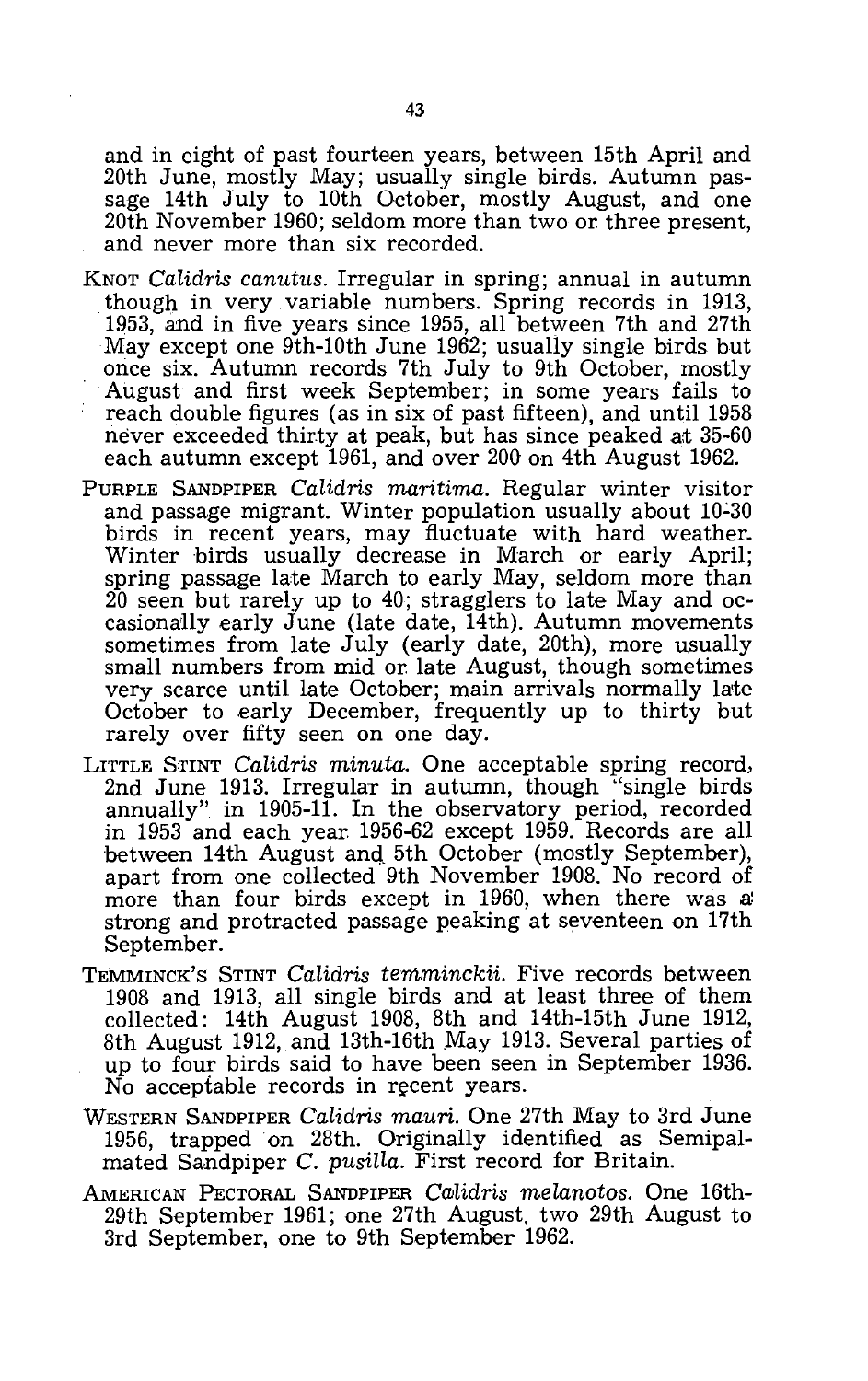- DUNLIN *Calidris alpina.* Regular spring and autumn migrant; odd birds or small parties occasionally with hard weather in winter. Spring passage mid-March to early June, mostly May; in some years stragglers to late June; numbers very variable but in most years up to ten, and occasionally up to thirty at peak. Autumn movements sometimes from early or mid-July, more usually end July or early August to early October, with occasional birds into November. **In**  most years the peak period is mid-August to mid-September, but rarely (as in 1961) large arrivals in early October; peak numbers often up to 25 and as many as 60 recorded. Both Northern C. *a. alpina* and Southern Dunlins C. *a. schinzii*  occur, but the majority of those trapped cannot be determined with any confidence. A bird ringed in August was in S.W. France a month later and two ringed in May were recovered in the same area of N.W. Spain in May were following year.
- CURLEW SANDPIPER *Calidris testacea.* One spring record, 24th-26th May 1956; and five in autumn, 21st August 1912 (two), 4th September 1925, 6th September 1948 (three), 15th August 1949, and 17th September 1960.
- SANDERLING *Crocethia alba.* Almost annual in spring (seen in 11 of past 14 years); all records of one to four birds, between 6th May and 21st June, except in 1952 when nine reported 17th-18th March and one 5th April. Regular in autumn, between 11th July and 10th October (mostly mid-August to first week September), with stragglers recorded on 11th November 1958, 14th November 1911, and 2nd December 1951, and "a few" 28th December 1922. Peak numbers are usually less than ten but occasionally up to twenty.
- BUFF-BREASTED SANDPIPER *Tryngites subruficollis.* One on 18th September 1958.
- RUFF *Philomachus pugnax.* Two spring records, 5th-6th June 1913 and 20th May 1950. Annual in autumn in very variable numbers; in some years only odd birds, in others small parties, and up to 32 recorded. Extreme dates are 13th July and 22nd October (and one 16th November 1951); normally only odd birds in July, and October records are confined to the three years 1960-62. The peaks tend to be in late August or early September, but the largest fall on record was on 4th August 1962. A juvenile ripged in September 1958 was shot in the Marismas del R. Guadalquivir, S. Spain, in November 1959.
- AVOCET *Recurvirostra avosetta.* One obtained 8th May, 1947.
- GREY PHALAROPE *Phalaropus fulicarius*. Six records: one obtained 2nd and one seen 29th January 1909, one October 1909, one 15th November 1925, one 13th November 1958, and at least one 26th October 1961.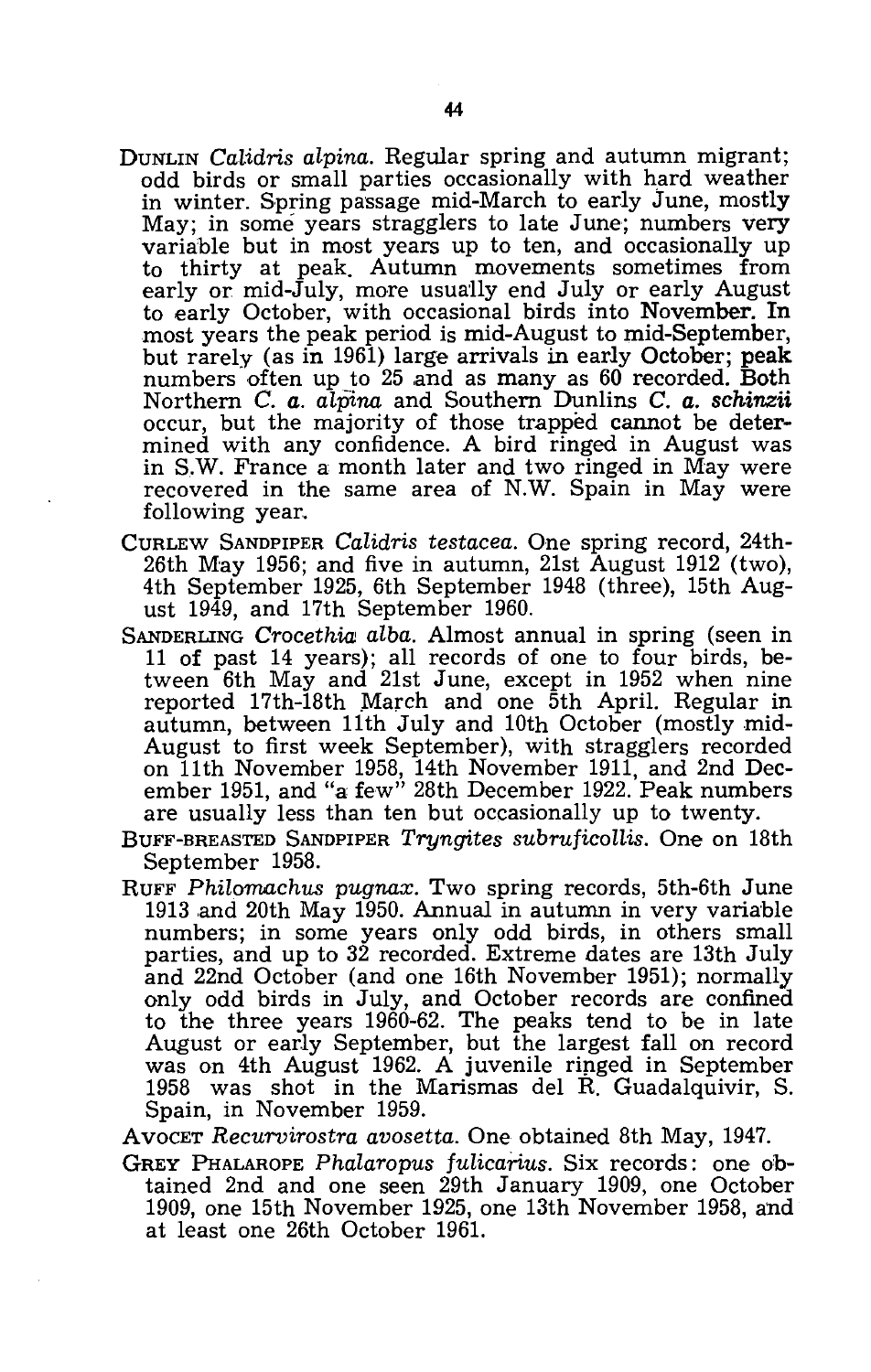- 'RED-NECKED PHALAROPE *Phalaropus lobatus.* Six records: one obtained 4th June 1910, one 6th June 1930, and one 18th June 1959; an adult trapped 3rd and a juvenile (trapped) 16th-24th August 1961, three seen 26th October 1961.
- STONE CURLEW *Burhinus oedicnemus*. An adult female obtained 7th June 1918; one reported to have been seen in autumn 1930.
- PRATINCOLE *Glareola pratincola.* A female of the black-winged phase *("nordmanni")* seen 18th May 1927 and obtained next day. Single birds of the Collared or brown-winged phase were reported seen in May 1934 and May 1935.

(to be continued)

#### **11. The Rarer Birds, Autumn 1962**

As will be seen from the following list, the autumn of 1962 was a disappointing season for rare birds, especially by comparison with 1961. The only extreme rarity, in terms of the British List, was the Yellow-headed Wagtail, the fifth record for Fair Isle and Britain; this was the third consecutive autumn in which the species has appeared on the isle. The Goshawk was the first definite record for Fair Isle, and the Parrot Crossbill had not previously appeared.

- GOSHAWK *ACCipiter gentiLis.* One, probably an adult, seen 16th to 24th November. What may have been the same bird was seen distantly on the 14th.
- HEN HARRIER *Circus cyaneus.* The only record of the year was of one seen by James Wilson on 21st December..
- CRANE *Grus grus.* An adult present from 19th July to 28th August; the second record for the island. This bird spent nearly all its time on the hill ground; especially at Sukka: Mire and the Mire of Vatnagard, but also on the drier moorland where it fed upon crowberries.
- AMERICAN PECTORAL SANDPIPER *Calidris meLanotos.* One identified 27th August, two (one trapped) on 29th, both present until 3rd September and one to the 9th. Second record for Fair Isle.
- PIED WOODPECKER *Dendrocopus* m. *major.* The largest "invasion" since 1949. One 17th to 27th August; 6th September; 19th to 21st and (probably same) 24th to 28th September; at least twelve' 11th October, eight 12th, some present to 26th; one 6th November, 10th to 12th November.; another 13th, 16th, 18th to 22nd November. Five handled were all of the typical form; all handled and well-seen were juveniles.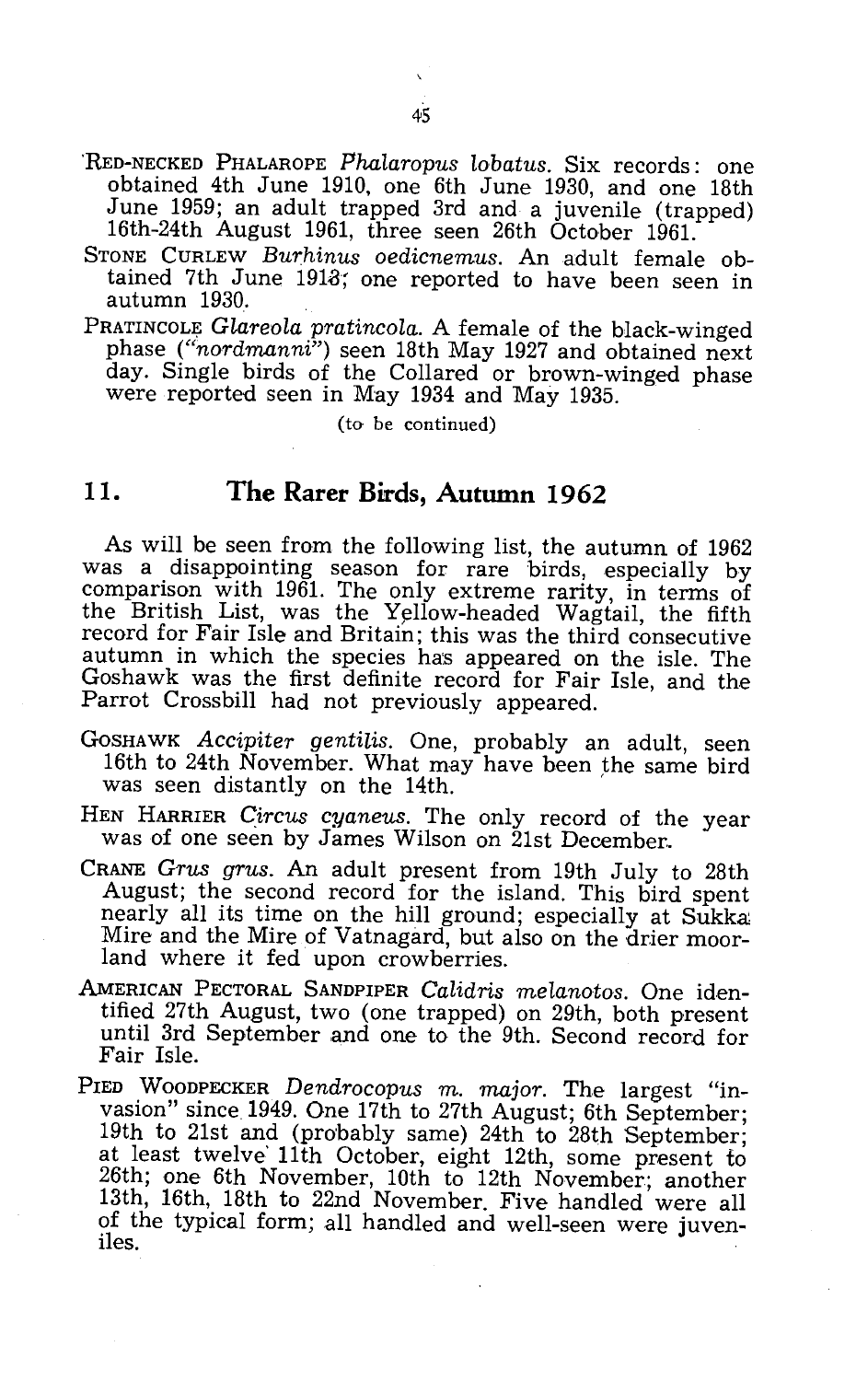- WRYNECK *Jynx torquilla.* One or two 31st August to 3rd September (one trapped); one 19th September.
- BLUE TIT *Parus* c. *caeruleus.* A first-winter bird trapped 6th November, the latest date among our four autumn records.
- BLACK-BELLIED DIPPER *Cinclus* c. *cinclus.* One in the Gill of Finniquoy, 17th October to 11th November (trapped 20th October).
- BLACK REDSTART *Phoenicurus ochruros.* One 17th to 23rd November.
- BLUETHROAT *Cyanosylvia svecica.* Single birds seen 27th-28th September, 1st-2nd and 7th October; a male of the typical (Red-spotted) form trapped 7th November.
- GRASSHOPPER WARBLER *Locustella naevia.* One trapped 29th September, seen to 2nd October. Most of our records are in spring.
- MARSH WARBLER *Acrocephalus PQJlustris.* An adult trapped on 2nd September.
- ICTERINE WARBLER *Hippolais icterina.* One seen 31st August. Another *Hippolais* watched on 1st September was believed to be a Melodious. Warbler *H. polyglotta.*
- BARRED WARBLER *Sylvia nisoria.* At least ten or twelve different birds (six trapped) between 21st August and 27th September; most records were of singles, but two 21st August, three 5th to 8th September, two 25th September.
- WOOD WARBLER *Phylloscopus sibilatrix.* One trapped 27th August; one seen 1st September.
- ARCTIC WARBLER *Ph. boreaLis.* A first-winter bird trapped 1st September.
- YELLOW-BROWED WARBLER *Ph. inornatus.* Two (one caught) 29th September; one seen 5th and 7th October.
- RED-BREASTED FLYCATCHER *Muscicapa parva.* One 25th-26th September (trapped) and singles seen 12th and 24th October.
- RICHARD'S PIPIT *Anthus novaeseelandiae.* One 24th September (probably from 20th); a first-winter bird 6th to at least 26th October, another 20th to at least 26th, both trapped 20th; one of these to 10th November.
- YELLOW-HEADED OF CITRINE WAGTAIL *Motacilla citreola*. A firstwinter bird trapped 22nd September, seen again 24th.
- WAXWING *BombyciHa garrulus.* One caught 8th November, seen 9th. One reported by Gordon Barnes, 21st December.
- GREAT GREY SHRIKE *Lanius excubitor.* A first-winter bird seen 8th and 10th November; an adult 12th to 15th November; and one reported by Gordon Barnes, 21st December.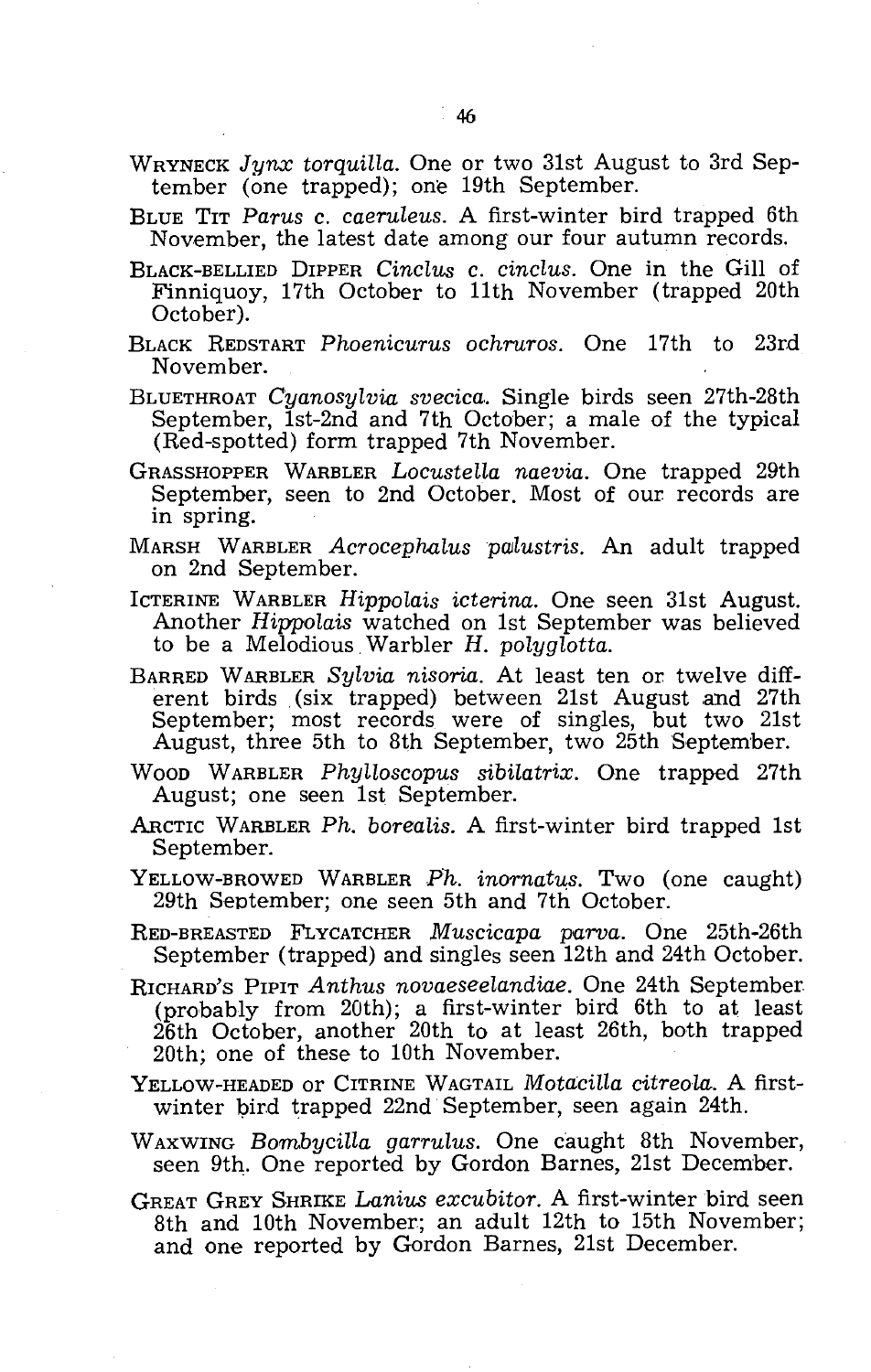- RED-BACKED SHRIKE L. *cristatus.* A juvenile trapped 29th September, the only autumn record.
- BULLFINCH *Pyrrhula* p. *pyrrhula.* A female (trapped) 7th to 17th Noyember.
- SCARLET GROSBEAK *Carpodacus erythrinus.* One trapped 12th September, another seen 13th to 15th; one trapped 25th October.
- PARROT CROSSBILL *Loxia pityopsittacus.* Two large arrivals, one from 27th September peaking at thirty-three birds 4th October; another involving at least twenty additional birds on 11th October. Decreasing numbers to 23rd October, and one straggler 29th. Thirty-six different birds were handled between 4th and 13th October, and the measurements established that these were of Scandinavian origin and not Scottish birds. The B.O.U. List Sub-Committee currently treats *scotica* as a race of the present species but this view is not widely shared by taxonomists in Europe and North America, some of whom lump all the Red Crossbills under the name L. *curvirostra* and others (at present most influential) of whom regard all the various ecological forms except the Scandinavian Parrots as races of L. *curvirostra.*  According to personal opinion, then, these Fair Isle records constitute the first acceptable records of the species or subspecies in Scotland.
- TWO-BARRED CROSSBILL L. *leucoptera.* An immature male seen 29th to 31st July. The first record since 1953.
- YELLOW-BREASTED BUNTING *Emberiza aureola.* An immature seen 12th to 15th September.
- ORTOLAN *E. hortulana.* Immatures 21st-22nd and 25th-27th August (both trapped); one 29th September; one (1st w. female) 9th to 21st October, an exceptionally late record.
- LITTLE BUNTING E. *pusilla.* One seen 11th to 18th October, the only record of the autumn.

P. D.

### **12. Irruptive Species in Autumn 1962**

#### PETER DAVIS

An autumn that was remarkable for the scarcity of small continental night-migrants, such as warblers and chats, was redeemed to some extent by the size and variety of arrivals of the "traditional" irruptive species; those which move into Britain in quantity only in years of high population and inadequate food-supply, and which are few or even absent in other years. Almost all the species which might be classified under this heading at Fair Isle reached us in 1962. Common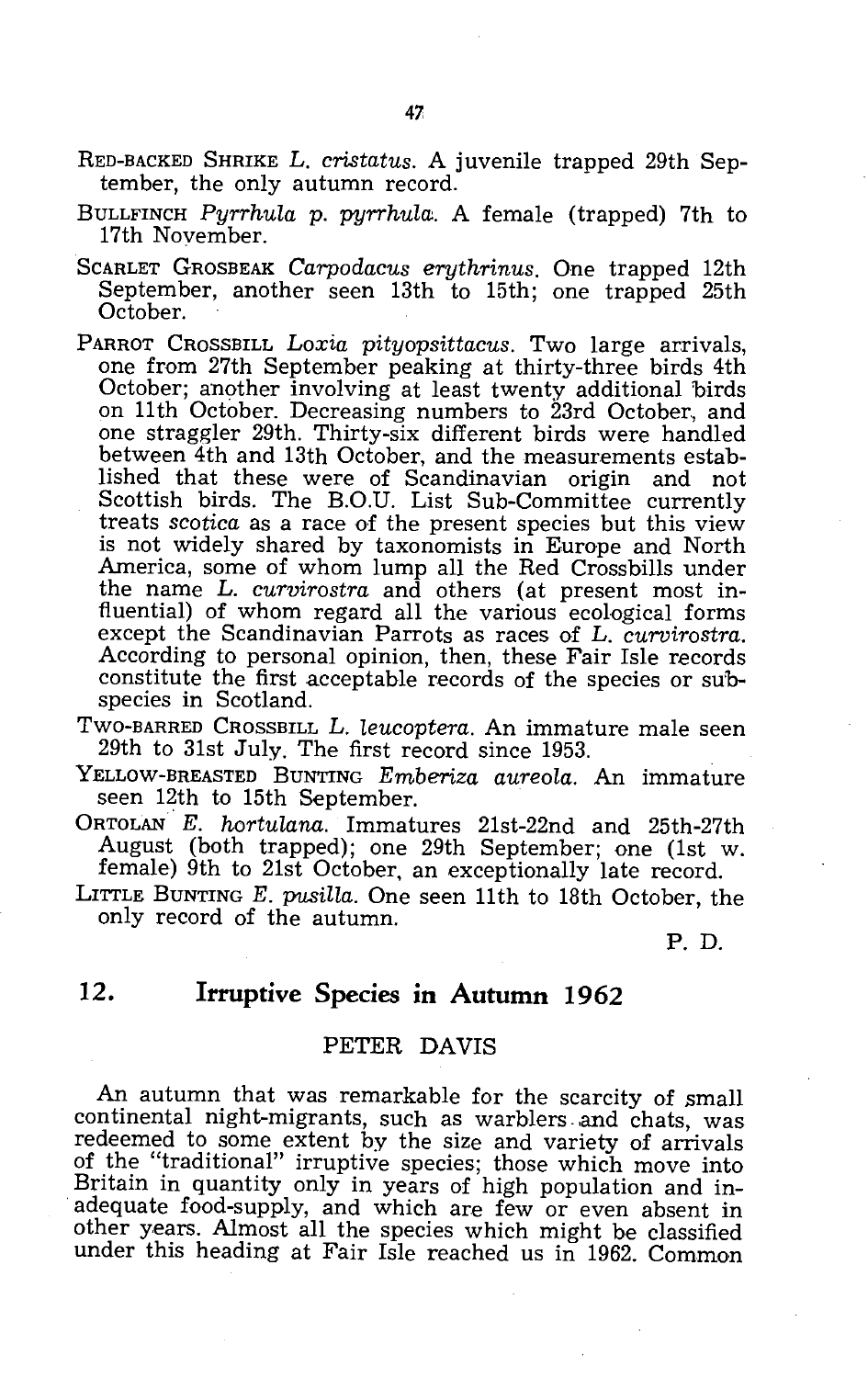Crossbills, Mealy Redpolls, and Pied Woodpeckers were in numbers comparable with those of the larger invasions in earlier years; Lapland Buntings and Siskins gave falls of moderate size, not so large as those in 1961; Greenland. Redpolls appeared in small numbers for the first time (apart from odd birds) since the important irruption of 1959; the Waxwing and the Northern Bullfinch were represented by only one or two individuals, as in most years. The Parrot Crossbill, whose wanderings have seldom been known to extend across the North Sea, and never to Fair Isle, made an unprecedented appearance in considerable numbers; and two rarities of irruptive character, the Two-barred Crossbill and the Goshawk, added spice to the proceedings. The species are discussed in the order of their appearance.

CROSSBILL *Loxia curvirostra.* This is perhaps the outstanding example of the "traditional" irruption species, and its irruptions have been remarkably regular in the last decade, occurring in 1953, 1956, 1959 (after a small fall in 1958) and now 1962. Usually Fair Isle is one of the first places in Britain where the birds arrive, but in 1962 large numbers entered England at the end of June and in the first days of July, whilst we had only an odd bird on 29th June and no more until 7th July. About 25 were present by the 10th, and smaller numbers were seen about the cliffs (feeding on thrift-heads) until the 18th, when parties totalling at least a: hundred passed north over the isle in the afternoon, flying into a light N.E. breeze. The direction of flight and the time of arrival suggest that our birds were moving north out of Britain, probably having flown from N. Scotland during the morning. After this there were only a few birds daily until the 25th, when about sixty were found, most of them feeding on Meoness. Small numbers were about until the run of records ended on 20th August.

A few more appeared with the Parrot Crossbills in the late autumn; one was calling from a party of these birds on 27th September, and others were identified on 5th (one), 6th (three), and 7th October (one).

MEALY REDPOLLS Carduelis f. flammea. Falls of this form are usually confined to the late autumn and it was quite exceptional that some arrived with the Crossbills in July. One or two were present from the 11th, increasing to at least four on the 18th and 19th, with odd ones to the 22nd and again on 8th August. In September, after a couple of records of indeterminate Redpolls on' the 15th (six) and 18th, Mealies were identified, and several caught, between the 19th and 29th, the peak number being five on the 21st. The third wave began with one on 10th October; there were

 $^{\circ}$ 

 $\mathcal{A}$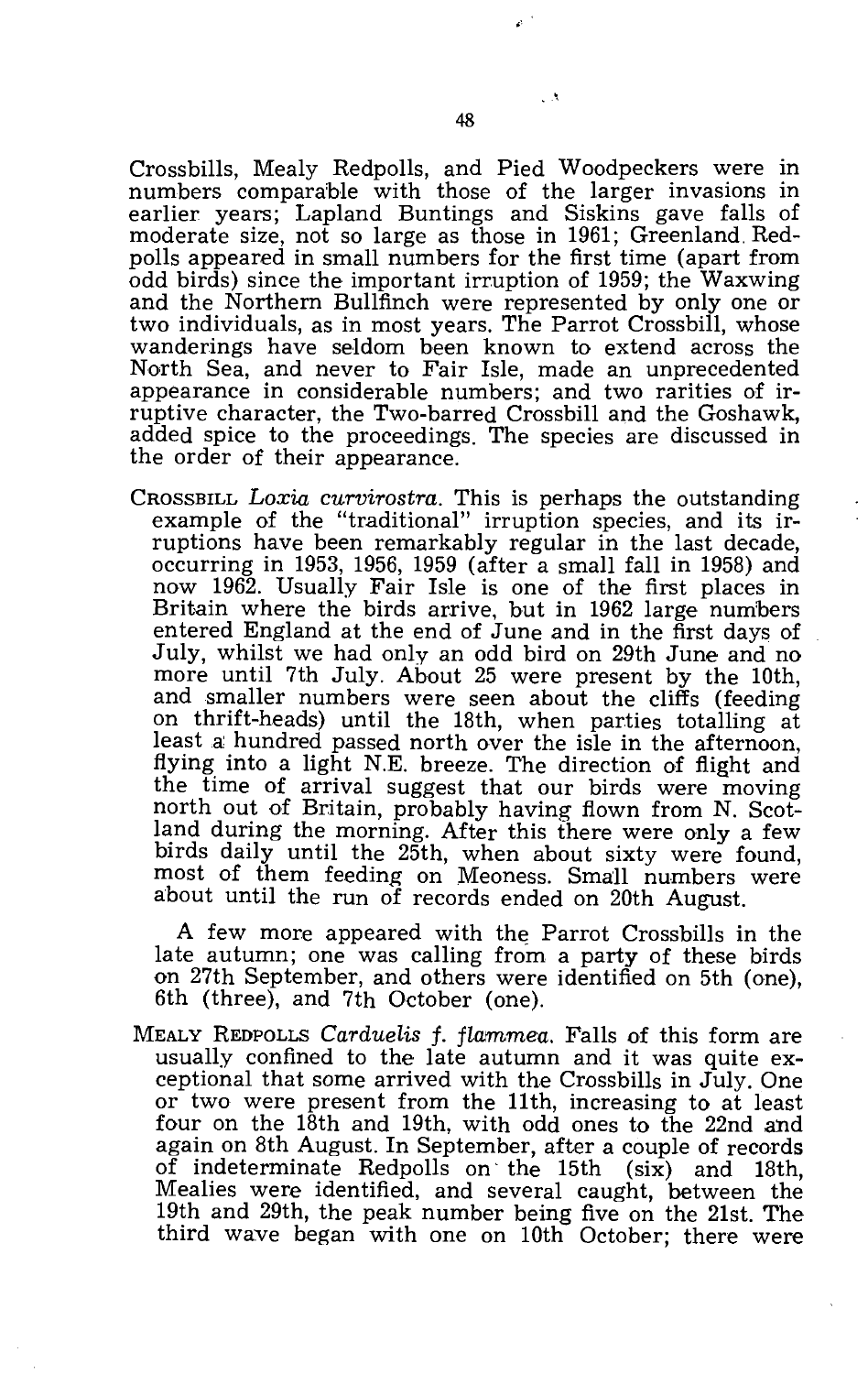three next day and one or two until the 18th. As in most years, the best numbers came in the first half of November; after five on the 3rd and 4th there were eleven on the 6th, and at least thirteen from the 8th to the 11th. Up to three were seen occasionally in the rest of the month, and one or two were about the crofts until early February 1963.

- TWO-BARRED CROSSBILL L. *leucoptera*. An immature male was seen in the Haa area on 29th July, and in the cliffs at Meoness on 30th and 31st; the first Fair Isle record since 1953.
- PIED WOODPECKER *Dendrocopus m. major.* On 17th August a juvenile Northern Pied Woodpecker was rescued unharmed from a cat at the South Light; it stayed near the observatory until the 27th. Another appeared on 6th September, and a third 19th to 21st and (perhaps the same)  $24$ th to 28th, The largest arrival of the species since 1949 took place on 11th October, when at least twelve were seen; eight were noted next day and at least three or. four different birds were seen irregularly in the next two weeks. Another came on 6th November, and one found on 10th died of starvation on the 11 th. Further records of single birds were made on the 12th, 13th, 16th, and 18th to 22nd November.. Five birds handled, and all those closely seen, were birds of the year.
- LAPLAND BUNTING *Cakarius lapponicus.* After two early birds on 29th August, a long run of daily records began on 7th September and lasted until 25th October. There appeared to be several waves of movement, peaking at twenty-one on 12th September, at about forty from 18th to 21st, and at twenty-five on 29th; after this the numbers fluctuated between odd birds and about thirty in early October, but by that time there were few bird-watchers and the hill-ground was not covered regularly so that it was difficult to be certain if any of these fluctuations showed fresh arrivals. Passage was renewed in early November, but instead of the arrivals coinciding with those of Greenland species in westerly weather, as they had earlier, these late birds came in easterly conditions with continental birds, and they may have had a European origin; one or two were also thought to be considerably paler in colour than the early birds. These November records were of one 1st to 4th, and 6th; up to four daily 7th to 11th, and a single bird until 24th.
- GREENLAND REDPOLL *Carduelis flammea rostrata.* Following the records of undetermined Redpolls in mid-September, birds of this form were identified on 22nd (one), 23rd (two), with odd ones later in September, two 2nd October, and one 4th. A second small arrival started with one 11th October, then three 13th and one or two until 17th, at a time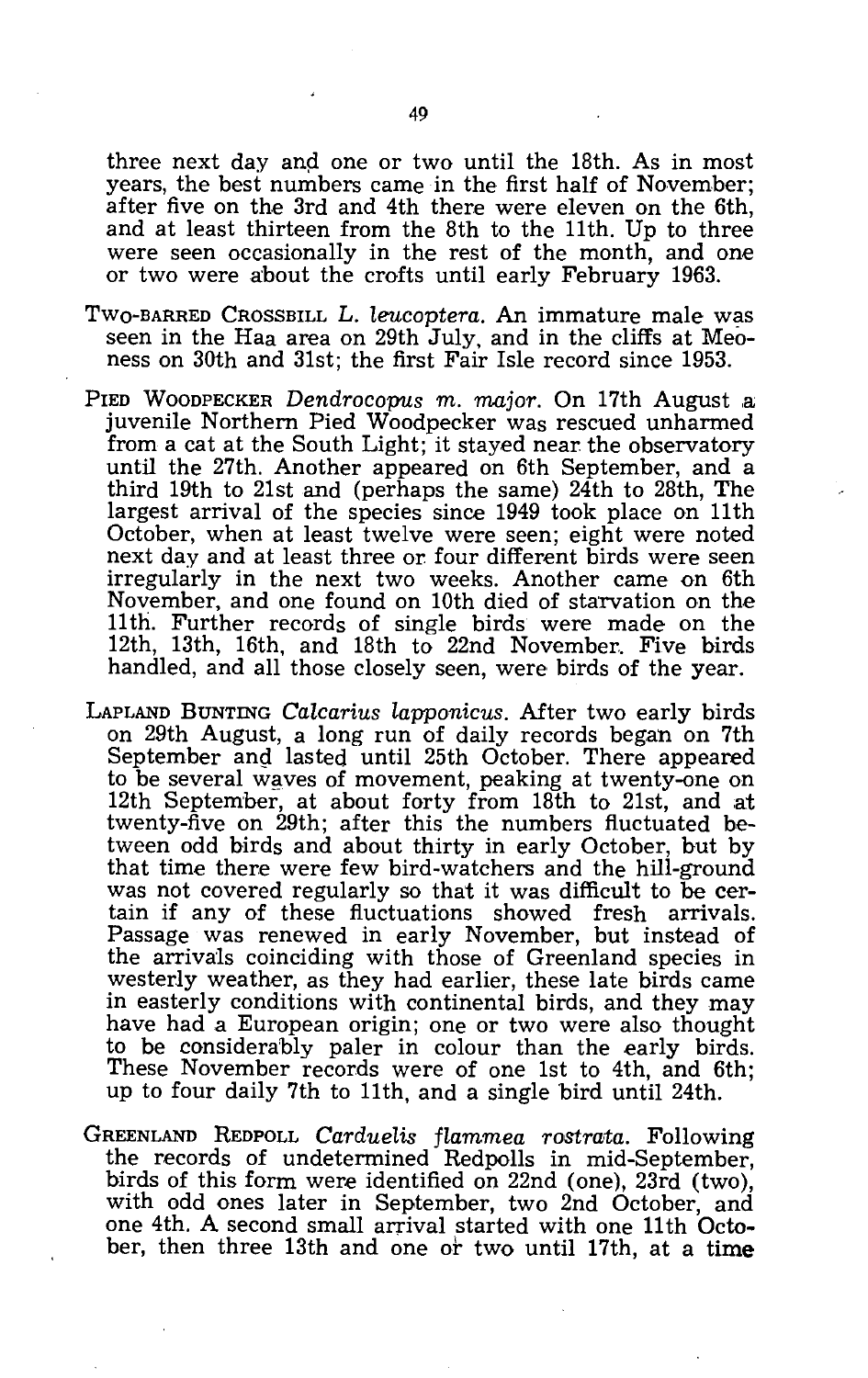when Iceland Redwings were moving. A last bird occurred on 27th October.

- PARROT CROSSBILL L. *pytyopsittacus.* The arrivals of this species are being described in detail in *Bird Migration.*  About twenty arrived on 27th September and there were twenty-five next day, as many as thirty by 2nd October and thirty-three on the 4th, then a decrease to ten by the 9th and 10th; most of the birds in this first batch were females and immatures. The picture changed on 11th and 12th October, when about twenty to twenty-five birds were mainly red males; their numbers gradually diminished until they had all left by the 24th, but a single bird passed on 29th. Thirty-four were ringed and two others found dead. The records at Fair Isle alone far outnumbered the previous total of British records!
- SISKIN *Carduelis spinus.* At least eight were present on 29th September, and up to seven daily until 5th October; there were ten 6th to 8th, thirty 9th and forty-five 10th, then a few until 14th and one on 21st and on 3rd November.
- WAXWING *Bombycilla garrulus.* One rescued unhurt from a cat at Upper. Stonybreck on the evening of 7th November was released next day; a late bird was seen by Gordon Barnes on 21st December.
- BULLFINCH *Pyrrhula n. nesa.* At least one female present from 7th to 17th November, trapped on 13th.
- GOSHAWK *Accipiter gentilis.* One present 16th (perhaps 14th) to 24th November.

Apart from the early Crossbill movements, which occur at a time when few other birds are migrating, it was again noticeable how the larger falls of irruptive species coincided with those of the more regular and "normal" migrants. For example on 27th-29th September the Parrot Crossbills and Siskins arrived in company with large numbers of Song Thrushes and Redwings and a good variety of smaller continental birds, and on 10th-11th October with thrushes, Goldcrests, and another wide selection of birds. Again in early November the irruptives coincided with a major fall of Blackbirds and other thrushes. This confirms our findings in 1961 (see *Bull.* 4: 215-217) that the movements of irruptives are indistinguishable from those of regular migrants in the years when they occur; that they respond to the same stimuli to commence migration; that they are probably making an oriented movement and are deflected to Fair Isle by crosswinds like the rest.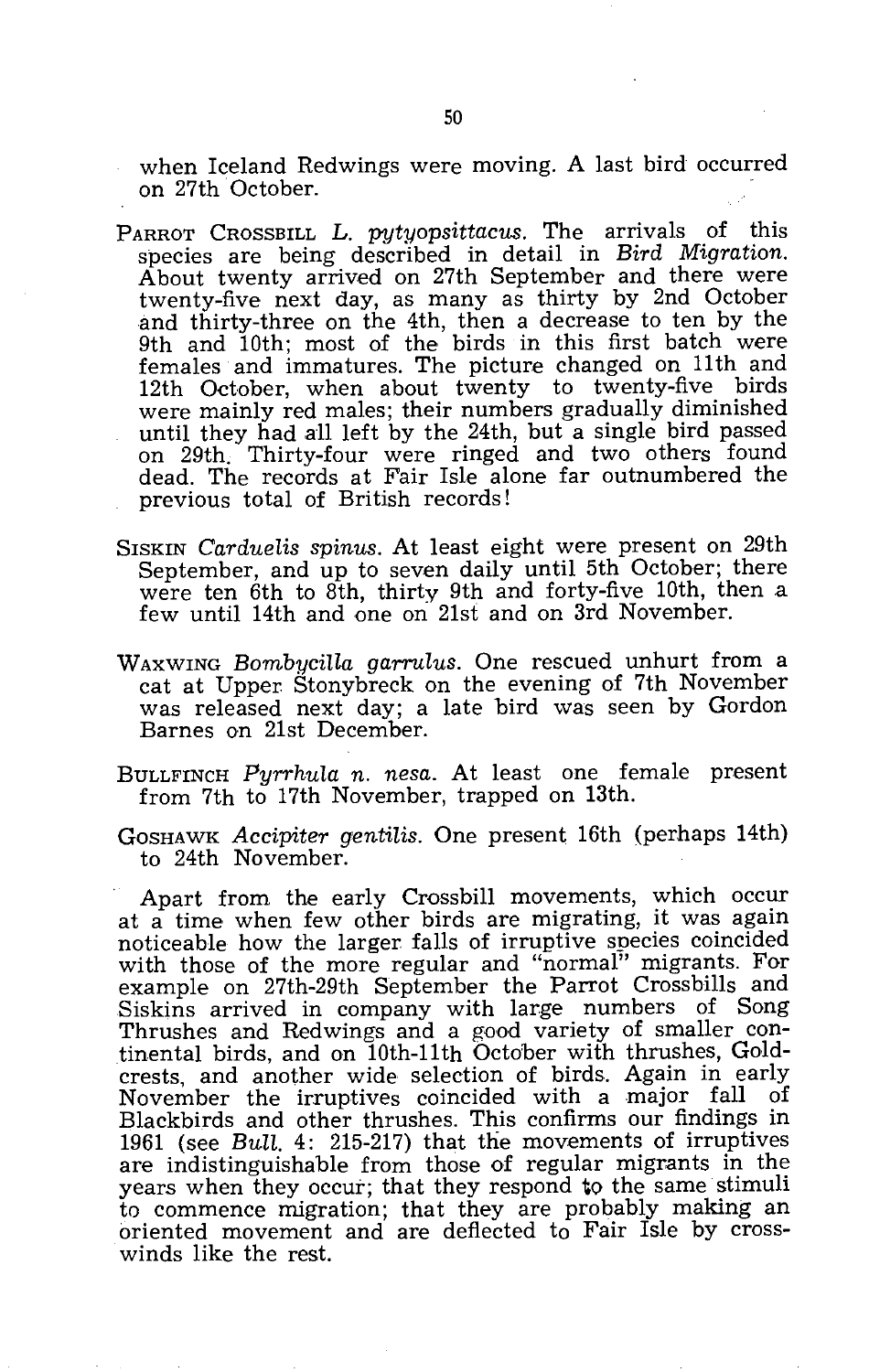#### **Passage in August 1962**

#### PETER DAVIS

Two notable movements occurred in August 1962, one involving waders and gulls of European origin, the other Icelandic birds. The first of these was unusual in that it produced record numbers of Knots and Ruffs, and because of the early date for a movement on this scale. A warm front swept across the northern North Sea on the afternoon of the 3rd August, and during the following night, bringing S.E. winds which reached force 9 or 10 in the early hours of the 4th. The first effect was the arrival of 200 Common Gulls, virtually all adults, on the 3rd, but there were no significant increases of waders, apart from eight Curlews, on this day. Next morning the increases were spectacular; Common Gulls had doubled in numbers but Knots had increased a hundredfold, from two to 200; more than twice as many as we have ever previously recorded, and nearly all adults in red plumage. A total of at least thirty-two Ruffs was narrowly a record, but the biggest scores in earlier years had been in late August or early September. Other arrivals included a good many Oystercatchers (one flock of 120), eight Ringed Plovers, thirteen Golden Plovers, twenty-five Turnstones, nine Whimbrels, over 120 Redshanks, two Greenshanks, five Dunlins, fifteen Sanderlings; and a few Comic Terns appeared offshore. The Common Gulls and Ruffs, and some of the less numerous waders, must have derived from Europe; perhaps the Knots and other species were also from the Old World, though this is not necessarily indicated by the easterly weather, for we have seen Knots and other species migrating S.E. past Fair Isle into the teeth of a S.E. gale in other years.

The second movement under discussion also included Knots and Turnstones, but was otherwise of impeccably Icelandic origin, not only from the group of species involved but also because one bird was wearing a Reykjavik ring. The movement occurred, like so many in earlier years, in the narrow zone of fair weather between two depressions. The first had cleared Fair Isle by midday on the 25th August, a fresh S.W. wind veered west and moderated, and. the skies cleared. Wheatears increased a little in the afternoon; next morning they were numerous, and forty, nearly all of the intermediatesized *"schioLeri"* type, were trapped during the day. About thirty-five White Wagtails were present, and one had been ringed as a chick in N. Iceland in July. A few parties of Meadow Pipits passed, mostly flying south over the isle in the afternoon. At least thirty-two Knots were seen, also flying south, in the mid-morning. Ringed Plovers, Turnstones, and Purple Sandpipers all increased slightly, and there was a handsome Black-tailed Godwit, still in summer dress.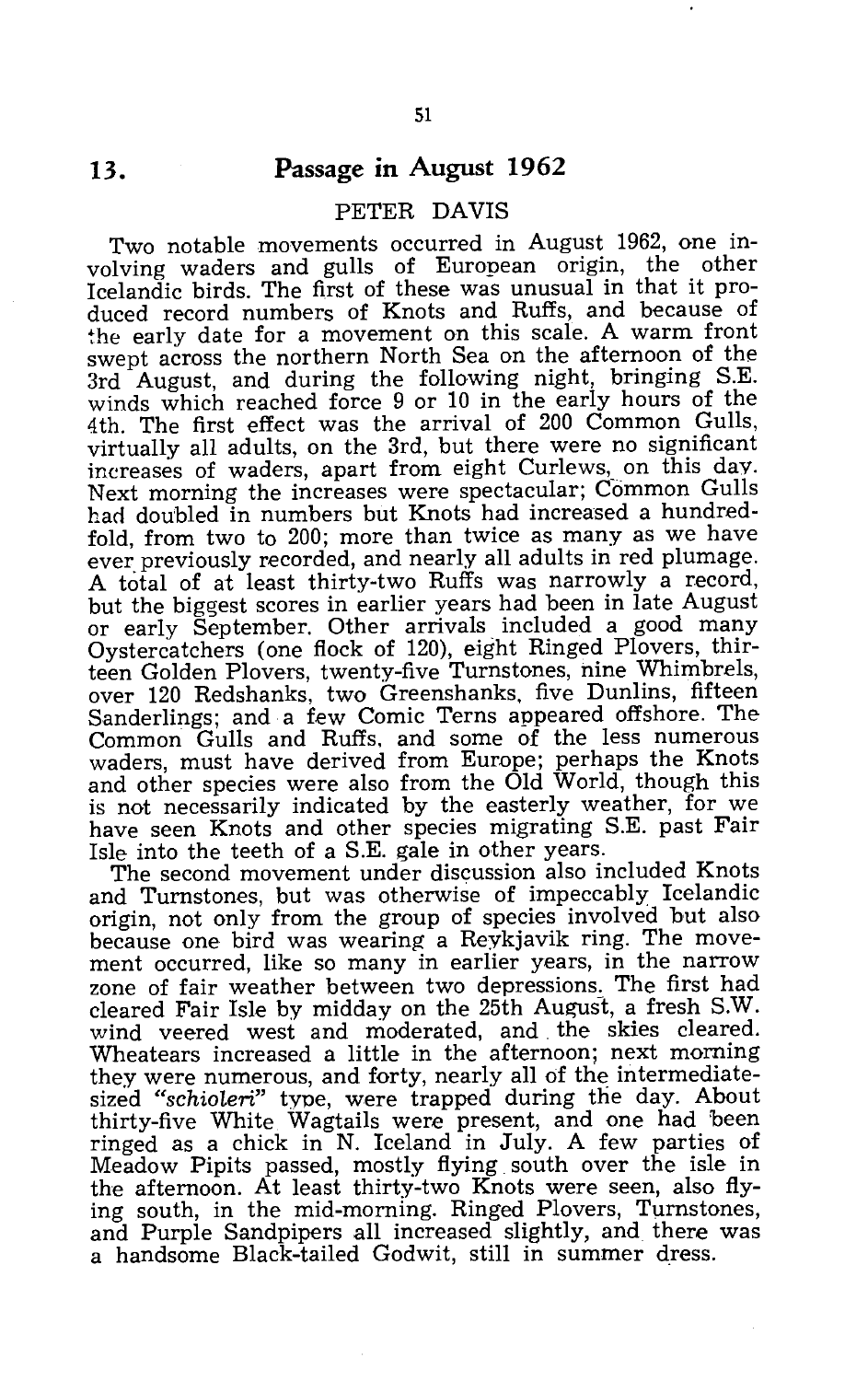#### **14. Redwing Movements in September-October 1962**

#### PETER DAVIS

The Redwing was the dominant species for most of the late autumn of 1962 at Fair Isle, and the biggest fall so far recorded by the observatory occurred this year. The first birds were seen on 18th September, and the first arrival of any size was of 150 on the 27th, followed by an increase to 400 on the 29th. These two arrivals were in strong S.E. wind with overcast, and were part of a drifted movement of many continental species. Redstarts and Goldcrests (both c. 25), ten to twenty Song Thrushes, Garden Warblers, and Chaffinches, the first arrival of Parrot Crossbills, and a good selection of other small birds were seen On 27th, and 200 Common Gulls and 150 Song Thrushes were co-dominant on the 29th, with the chats and warblers in similar numbers to the 27th.

A massive arrival of at least ten thousand Redwings on 4th October was evidently of quite different character; not part of a diverse drifted passage, but an upwind movement<br>in moderate south-westerlies, with only Fieldfares and in moderate squth-westerlies, Chaffinches (both c. 50) in company. These Redwings were an impressive sight. The flocks were still moving in from the north-east at mid-morning; on many of the grassy parts of the isle the birds were like a moving carpet; the census figure was almost certainly an underestimate. Unfortunately the big flocks were outside the trap-area, and Continental Redwings are peculiarly adept at avoiding traps; only a pitiful eighteen were caught. Although four-fifths of them were gone next day, we did a little better, mainly as the result of the bird's inclination to be less flighty at first light, and trapped twenty-five. By the 6th most of the remainder had moved on.

The next fall, on 10th October, was a much smaller affair involving only three to four hundred new birds, and like the late September arrivals was part of a drifted movement in east winds, also bringing Fieldfares and Song Thrushes (about fifty of each), 45 Siskins, and a sprinkling of late chats and warblers.

The 15th October saw another up-wind migration, in moderate S.S.W. wind. Fieldfares (700) were dominant and the 250 Redwings were a mixture of continental and Icelandic birds; it is not clear if these arrived in company or as two independent groups, for all were present by dawn. No other species were involved.

The two remaining falls of Redwings in October, on 20th and 23rd, each involved about 200 birds of the Icelandic race. Both came in the westerly airstream and brighter conditions behind a belt of frontal rain; on the 20th the birds were in by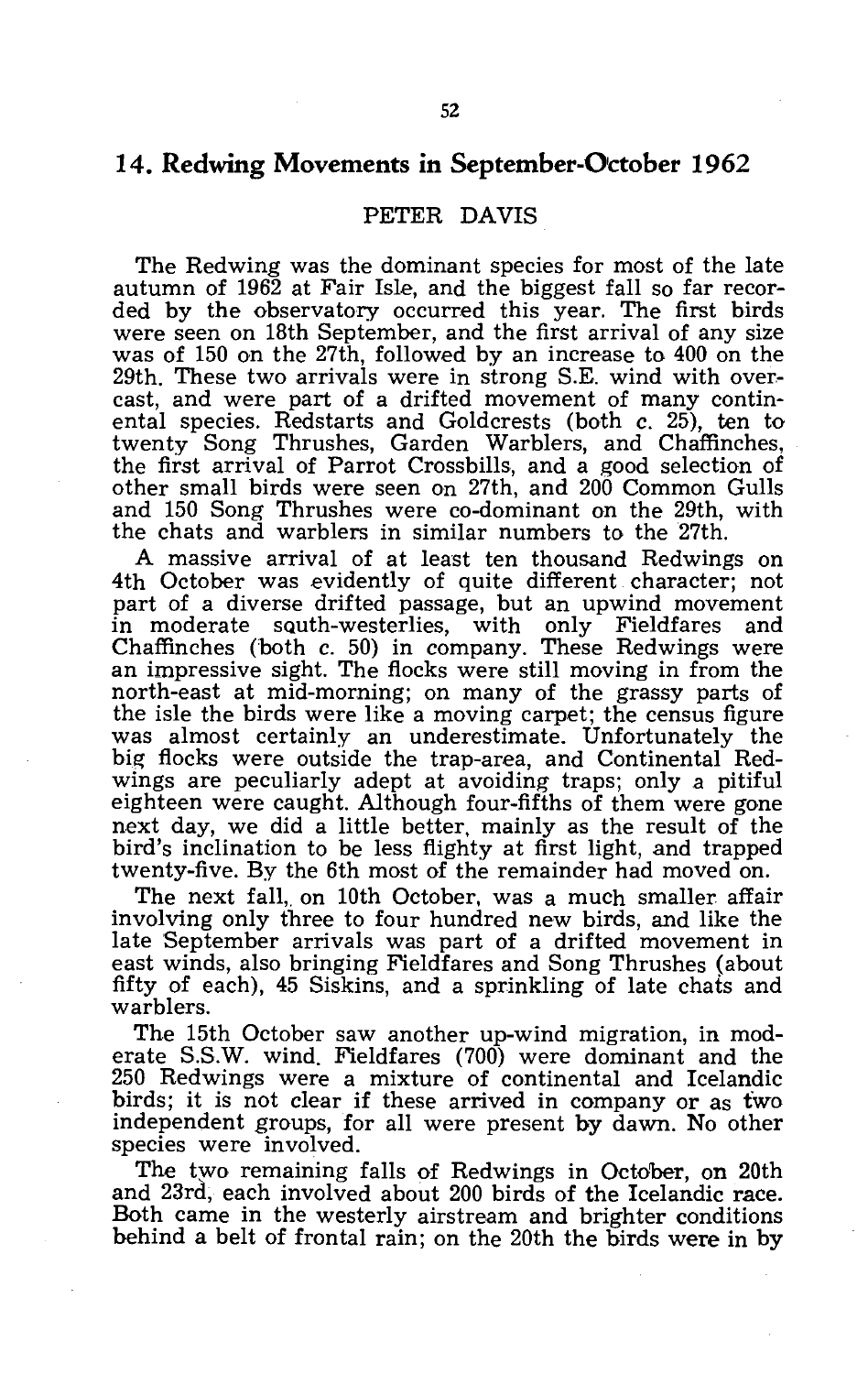early morning, but on 23rd they appeared after the clearance in the early afternoon. The only other species moving were grey geese; ten on 20th and about seventy (probably Grey Lags) on 23rd.

In earlier years a feature of Iceland Redwing falls has been the tendency of these birds-in marked contrast to their continental cousins-to follow the dykes and so be caught in the traps which straddle them, whilst the gully traps took few or none. In the F.I.B.O. Annual Report for 1956, and in more detail in a recent issue of *Bird Migration* (2: 178) Kenneth Williamson discussed this habit, and suggested that the birds might be using the long straight dyke at Vatstrass as a leading-line to assist them in re-orientation after a long oversea drift. It was interesting therefore to find that this year the birds were behaving differently; the twenty-two birds caught on the 20th were nearly all in Vaadal and the Gully, and none were in the dyke-traps, nor were any birds seen to follow the dykes. Over the whole autumn, 34 Iceland Redwings were taken in the. traps over or alongside dykes, and 58 in the other traps; and most of those taken in the dyketraps were not freshly-arrived but off-passage birds.

Despite this comparative rejection of the dykes this year, we still caught a far higher proportion of the Icelandic arrivals than of the continental ones, and this was evidently due to a Blackbird-like preference for remaining near cover, and flying low, in the Iceland birds, whereas the continentals seek open country, and rise steeply when disturbed. Perhaps these differences are due to the different habitat in the breeding-grounds; the Icelandic birds being adapted to existence in the comparatively low scrub and poor cover of their homeland, where predators and frequent gales would make it necessary to keep low.

#### **15. A Memorable November Passage**

#### PETER DAVIS

The first half of November in 1962 was in some ways comparable to the resounding early-October spell in the previous year (see Bull. 4: 211-215), with fresh or strong S.E. winds for ten days from the 1st, a plethora of continental birds and fresh arrivals almost every day. Both periods were unrivalled in the annals of the observatory, and both yielded over 600 birds in the traps. There the comparison ends, for the dominant species were of course quite different, due to the later date.

The movements really began on the 2nd November, with 120 Fieldfares, 70 Redwings, and 30 Blackbirds; 18 Rooks (an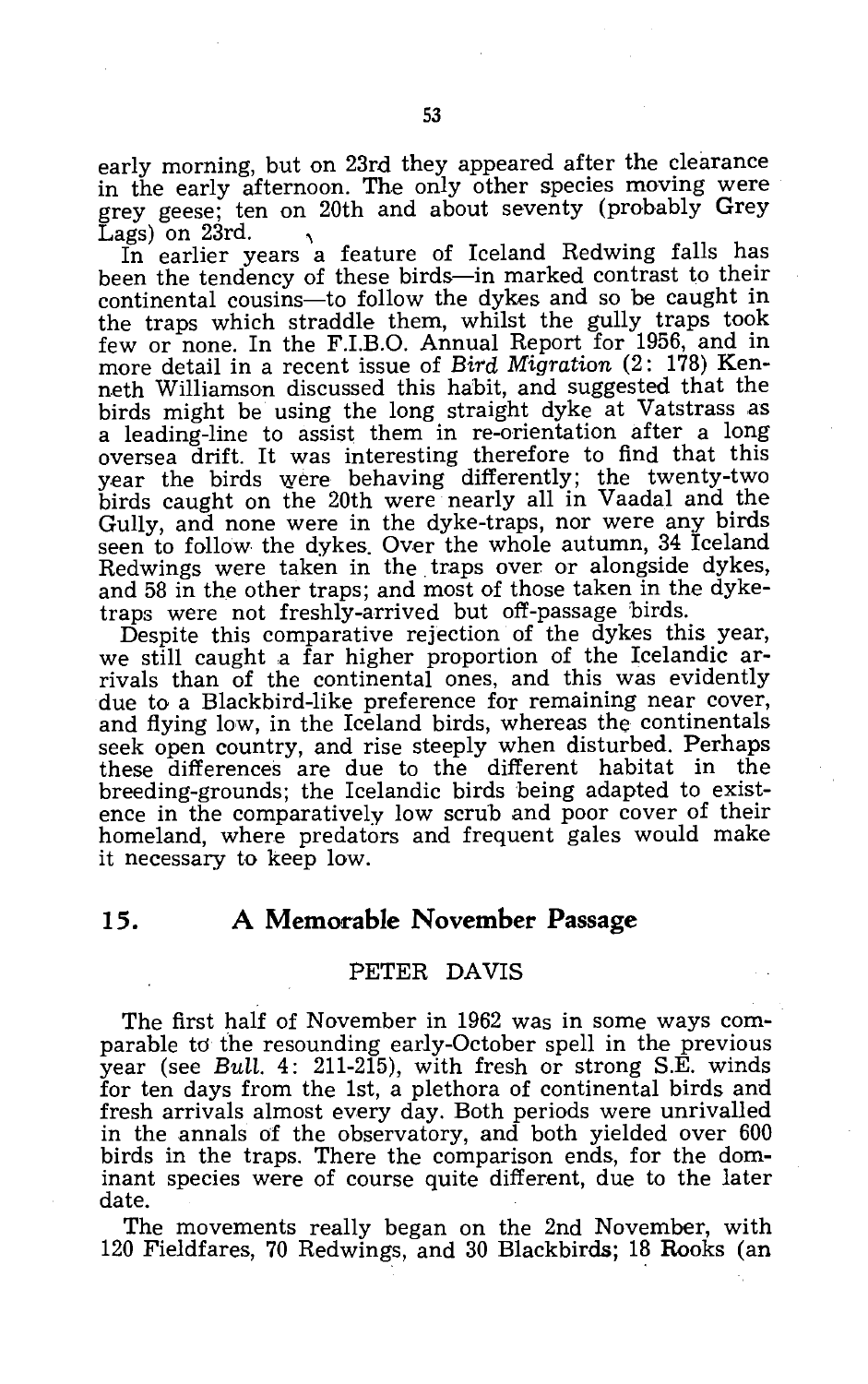exceptional score at Fair Isle), 17 Chaffinches, 4 Bramblings, odd Goldcrest and Reed Bunting. There were probably also more Starlings, and these produced the bulk of the 20 captures. Most of these species increased a little next day (Chaffinches and Bramblings doubled in numbers), and some sixty Common Gulls arrived in the afternoon. New records included a Sparrowhawk, a Water Rail, a few Woodcocks (5 shot), a Dunlin, three Robins, a Chiffchaff, a Siskin, and at least five Mealy Redpolls. Twenty-three birds were ringed. Blackbirds increased to 75 on the 4th, but otherwise there were no marked changes, and on the 5th most species decreased slightly. The catch on the 4th was fifty-six birds, mostly Starlings; but on the 5th it slumped to eleven.

The 6th November was the first "big day." Fieldfares increased greatly, to over 800; there were 300 Blackbirds, 200 Redwings, considerably more Starlings (600), 48 Lapwings, 160 Common Gulls, over 100 Skylarks; and 40 Woodcocks were shot. A few additional Robins and Chaffinches also appeared, at least five Song Thrushes, a late Ring Ouzel, a Greenfinch. more Redpolls (at least eleven), and Fair Isle's fifth Blue Tit was caught. Sixty-one birds were ringed on this day, and another caught, a Blackbird which had been ringed as a nestling in Finland in the spring.

The 7th was a far busier day; Blackbirds (over 700), Lapwings (120), Woodcocks (about 120 shot), Skylarks (300) more than doubled their scores, and Common Gulls reached the phenomenal total (for so late in the year) of about 700. Fieldfares, Redwings, and the finches had decreased and Starlings were unchanged. The new selection was a nice male Redspotted Bluethroat (one of our latest records), a Long-eared  $\hbox{Owl},$  about a dozen Robins, a Bullfinch, and two or three Lapland Buntings. Ninety-six new birds were trapped, and again there was a Blackbird with someone else's ring, one that had been caught as a migrant at Spurn in the big Blackbird rush exactly a year earlier.

The 7th was the climax but by no means the end of the passage. On the 8th there were no very striking changes apart from a slump in Common Gulls, but Lapwings now totalled 160 and the Redpolls increased to fourteen (ten definitely Mealy). New records were of two Black-headed Gulls, two Long-eared Owls, another Ring Ouzel, a Stonechat (major rarity in November), a Great Grey Shrike, a Waxwing, two Greenfinches, three Yellowhammers. About forty Woodcocks fell to the islanders. eighty-eight birds were ringed.

After this the picture is of a gradual decrease, less abrupt than is usual at this time of year, but still there were new birds each day . Woodcocks may have increased again on the 9th-at any rate, 57 were shot; other newcomers, or new discoveries, were several Teal, two Mistle Thrushes, a BIack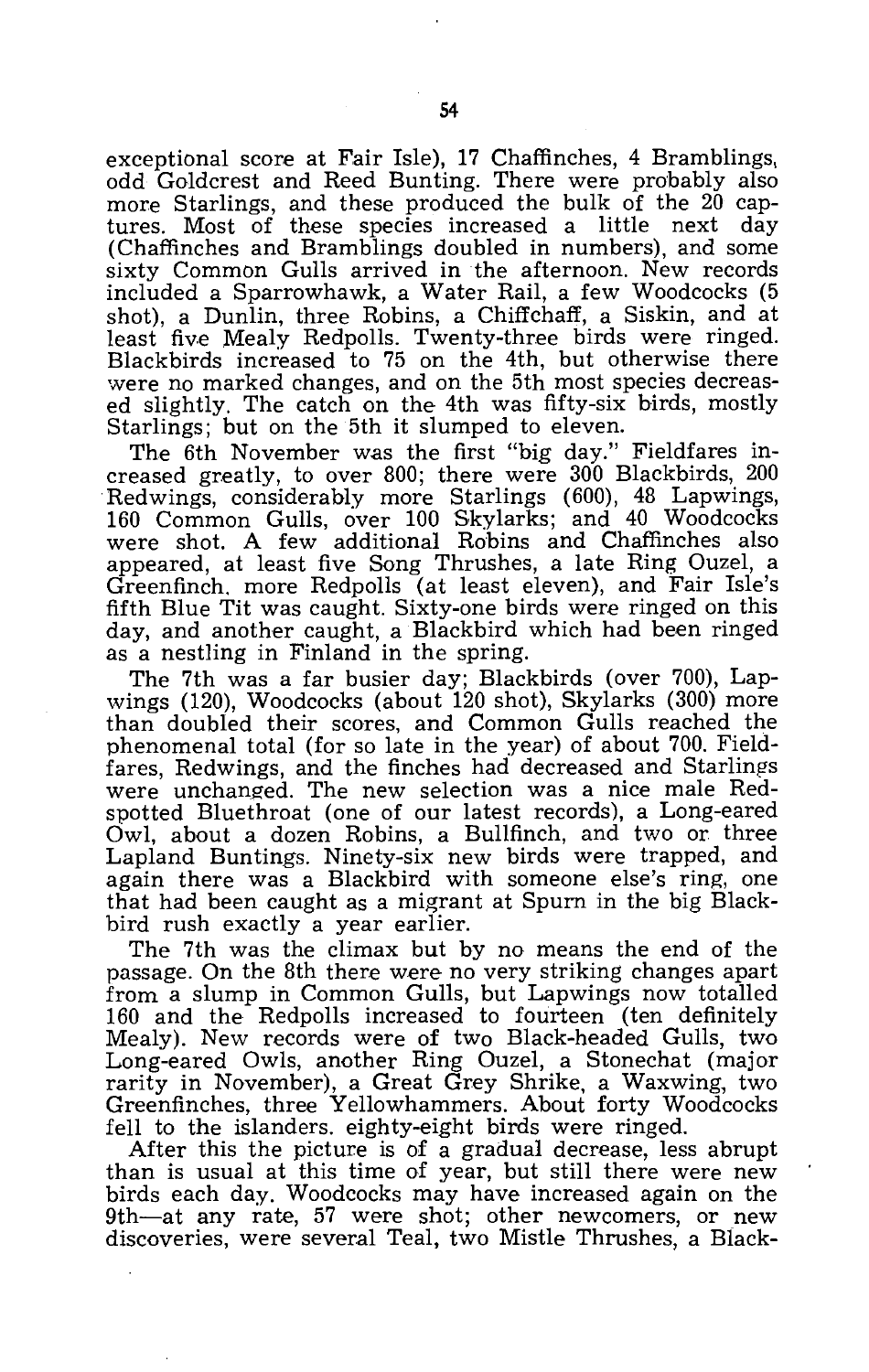cap, another Chiffchaff, at least a dozen Goldcrests, a Linnet, more Bramblings (22 seen). Fifty-eight birds in the traps. On the 10th some 500 Snow Buntings came in, a further 50 Woodcocks died, and records included two Great Northern Divers, five Wigeon, three Water Rails, evidently a few new Robins, at least two Continental Wrens, a Hedge Sparrow, and a different Chiffchaff. The traps could still take fifty new birds.

The 11th being Sunday, there was no "survey" of Woodcocks; the most notable changes were in waterfowl-a dozen Mallard, some thirty Wigeon, two Scaups, two Long-tailed Ducks, and a Velvet Scoter were logged. A small arrival of Meadow Pipits (about 15) was surprising at this late date. Forty-three birds were taken. On the 12th, when Fieldfares and Blackbirds decreased most markedly but the gunners could still find 35 Woodcocks, the Meadow Pipits numbered over twenty, and there was a passage of geese $-11$  Grey Lags, a Pinkfoot, and an adult Barnacle (which was shot, and found to have been ringed in Spitsbergen in July)-and an increase in Turnstones, to about seventy. Four Water Rails were seen, a new Great Grey Shrike, and there was a remarkable score of owls, at least ten, of which five were Long-eareds and two Short-eareds. Boosted by a catch of Starlings, the ringing total was still as high as forty-one.

This was the end of the south-east wind and also of the passage. Most birds had left by the 13th, when only sixteen birds were ringed, and only ten Woodcocks shot (bringing the ten-day tally of the gunners to over 360!); and the birds did well to depart, for the 14th saw a big drop in temperature and the start of a week of snow.

#### **16. Recoveries 1962**

Seventy-five recoveries of ringed birds came in during the year, and full details of these are given in the following list. The international code of symbols for method of recovery is employed: v-caught or trapped and released with ring; t-shot or killed by man; x-found dead or dying; xA-found long dead; ()-caught alive and not released, or released without ring; /?/--method of recovery unknown. Where the exact date of recovery is unknown, the date of the finder's report is given in brackets. Ringing details of each bird (ringed at Fair Isle unless otherwise stated) are given on the first line, and recovery details on the second.

#### fuLMAR.

AT 64591 pull. 7.8.59.

()  $26.11.61$ . At sea, N.E. of Newfoundland,  $51^{\circ}40^{\prime}$ N.  $51^{\circ}00^{\prime}$ W. AT 64602 pull. 7.8.59.

() 22.8.62. Viderejde, Viderbö, Faeroes, 62°23'N. 6°31'W.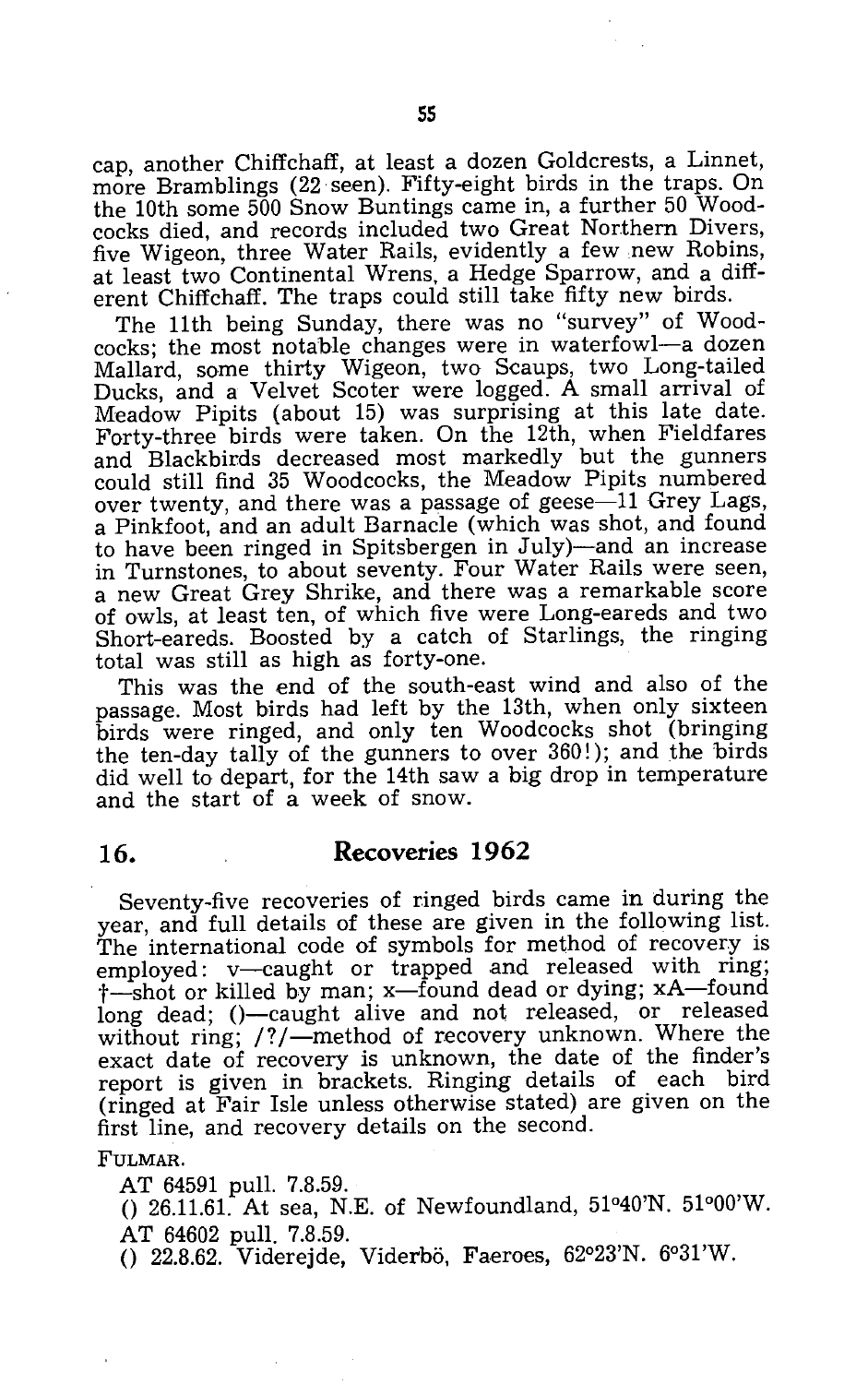AT 90749 pull. 6.8.62.

/?/ 15.12.62. Ribadeo (Lugo) Spain, 43°32'N. 7°04'W. SHAG.

1008059 pull. 12.6.59.

xA 23.12.61. Uyeasound, Unst (Shetland). 75 m. NNE. 1009588 pull. 16.6.60.

x 24.3.62. Eyemouth (Berwicks). 250 m. S.

1013064 pull. 21.6.60.

x 7.3.62. Shapinsay (Orkney). 55 m. SW.

1013124 pull. 25.6.60.

x (2.6.62). Evie, Pomona (Orkney). 60 m. SW. 1013458 pull. 23.6.61.

x 26.2.62. Firths Voe, Delting (Shetland). 60 m. N. 1022013 pull. 28.6.61.

 $x$  (10.7.62). Avelshay, Rousay (Orkney). 60 m. WSW. 1022058 pull. 29.6.61.

x 19.4.62. Near Newtonhill (Kincardineshire). 170 m. S. 1022065 pull. 29.6.61.

xA (21.2.62). Brewick, nr. Lerwick (Shetland). 50 m. NNE. 1022103 pull. 30.6.61.

x 20.4.61. Whalefirth Voe, Yell (Shetland). 80 m. N. 1022119 pull. 30.6.61.

xA 8.6.62. Burrafirth, Unst (Shetland). 100 m. NNE. 1022134 pull. 1.7.61.

x (12.3.62). Near Start Point, Sanday (Orkney). 33 m. WSW. 1u22237 pull. 2.7.61.

 $xA$  (29.8.62). Scalloway (Shetland). 45 m. NNE.

1022374 pull. 13.7.6l.

xA 14.3.62. Burrafirth, Unst (Shetland). 100 m. NNE. 1022377 pull. 13.7.6l.

x 24.8.62. Achiltibuie, Loch Broom (Ross). 170 m. SW. 1022408 pull. 17.7.61.

 $x$  (21.3.62). Southend, Eday (Orkney). 50 m. WSW.

1022459 pull. 18.7.6l.

xA 7.8.62. Auskerry (Orkney). 50 m. SW.

1022481 pull. 2.8.61.

v ca. 1.4.62. High Wycombe (Buckinghamshire). 540 m. S. Released 8.5.62 on R. Thames at Cookham (Berkshire). 1022482 pull. 2.8.61.

x 3.9.62. Lambsholm, Scapa Flow (Orkney). 70 m. SW. 1026686 pull. 6.7.62.

v 21.9.62. Burra Isle (Shetland). 40 m. NNE.

1026972 pull. 24.7.62.

x (11.9.62). West Nesting Bay, Mainland (Shetland). 60 m. NNE.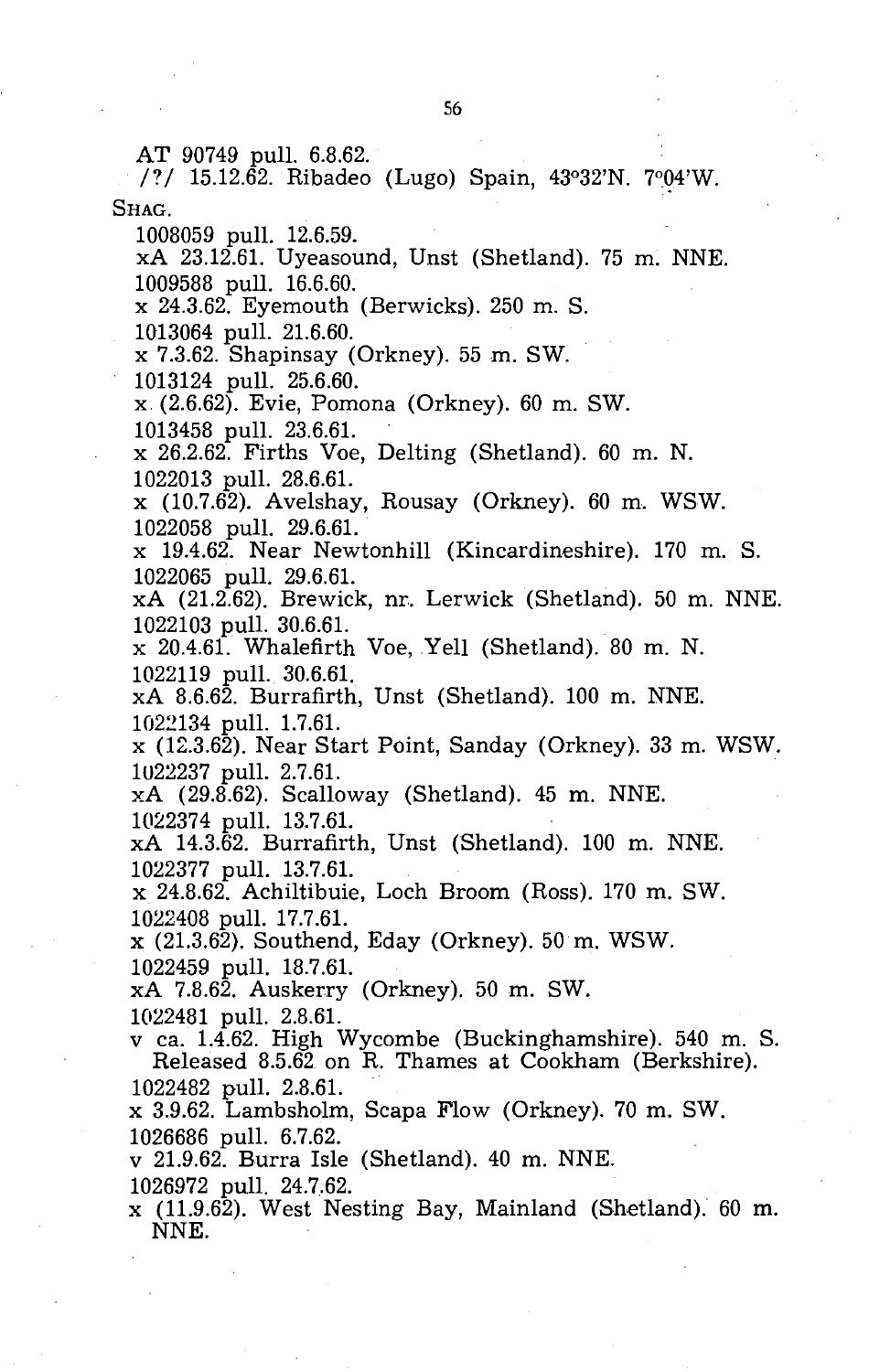1026999 pull. 25.7.62.

o 2.10.62. Wick (Caithness). 90 m. SW.

1028832 pull. 25.7.62.

 $()$  9.11.62. Wick.

MERLIN.

2020931. 1st W. d' *2.10.61.* 

x (11.3.62). 7 miles from Edinburgh (Midlothian). ca. 250 m. SSW.

KESTREL.

2044371 st W. 9 6.10.62.

o 23.11.62. Elmlohe, nr. Bremerhaven (Niedersachsen), Germany. 53°35'N. 8°45'E.

WATER RAIL.

2020928 1st W. 7.9.61.

x 15.1.62. Ballytrober, Larne (Antrim), Ireland. 350 m. SSW. Our first recovery of a Water Rail further away than Orkney.

OYSTERCATCHER.

AT 67617 pull. 26.6.61.

xA 27.5.62. Powfoot, near Annan (Dumfries). 315 m. SSW. AT 77290 pull. 26.7.61.

v 22.1.62. Near Rhosneigr (Anglesey). 445 m. SSW.

LAPWING.

 $2036356$  pull.  $9.7.61$ . Westing, Unst, by M. Sinclair.

x 6.1.62. Porrino (Vigo), Spain. 42°10'N. 8°37'W.

Our first recovery of a Lapwing.

DUNLIN.

624887 f.g. 23.5.61.

x ca. 10.5.62. Arriondas(Oviedo), Spain. 43°23'N. 5°11'W. ARCTIC SKUA.

3075546 pull. 8.7.59.

x 14.8.62. Bressay (Shetland). 45 m. NE.

2044356 pull. 21.7.62.

t 26.8.62. Gabol (Jutland), Denmark. 55°15'N. 9°09'E. This bird fledged about 31.7.62.

GREAT BLACK-BACKED GULL.

AT 64653 3rd W. 8.11.59.

x 1.2.62. Peterhead (Aberdeenshire). 140 m. S.

HERRING GULL.

AN 7319 pull. 9.7.59.

x 20/25.6.62. Cadzand (Zeeland), Holland. 51°23'N. 3°23'E. AJ 37274 1st W. 13.12.61.

xA 22.4.62. Rómö (Jutland), Denmark. 55°10'N. 8°33'E.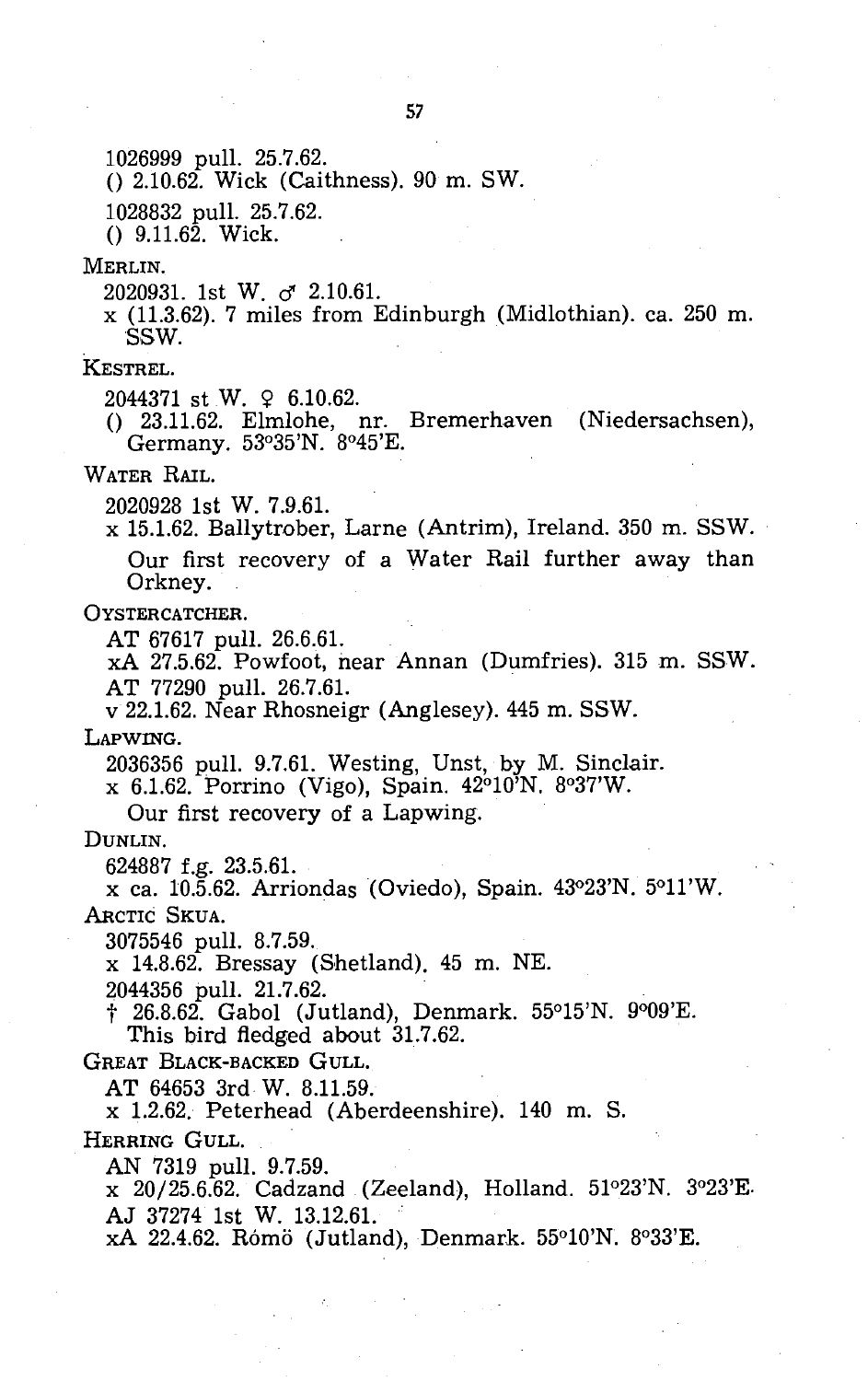AJ 37279 Ad. 13.12.61.

† 8.6.62. 7 km. from Honningsvåg (Finnmark), Norway. 700 58'N. 25°59'E.

The last two birds were caught at the same roost, together with the Russian-ringed bird from Murmansk, referred to in para. 17. The Norwegian bird was presumably in its breeding-area, near the North Cape.

#### RAZORBILL.

- AT 90139 pull. 4.7.62.<br>† 20.10.62. Oslofjord, E. of Faerder Fyr, Norway, ca. 59°32'N.  $10°32'E.$
- AT 90140 pull. 4.7.62.
- t 29.10.62. R6vaer, off Haugesund (Rogaland), Norway, 59°27'N. 5°03'E.
- AT 90535 pull. 14.7.62.<br>† 20.11.62. Rövaer.
- 

#### GUILLEMOT.

- AT 90198 pull. 7.7.62.
- t 27.10.62. Near Kristiansund (More og Romsdal), Norway. 63°07'N. 7°45'E.

#### SONG THRUSH.

- X 30958 f.g. 5.10.55.
- t 11.3.62. Macas de Dona Maria (Beira Litoral), Portugal. 39°52'N. 8°20'W.
- R 78920 f.g. 1.3.60.
- x 16.4.62. Inverness. 165m. SW.

#### REDWING.

- V 76753. 1st W. 14.10.58.
- t 11.2.62. Olivera de Lobos (Beira Litoral), Portugal. 39°42'N. 8°36'W.

#### BLACKBIRD.

- $V$  76081 1st W.  $9$  31.3.58.
- x 29.12.61. Bromólla, nr. Sölvesborg (Kristianstad), Sweden. 56°05'N. 14°30'E.
- R 20460 1st W. cf *7.11.58.*
- xA (28.4.62). Dunmore, nr. Cookstown (Tyrone), Ireland. 380 m. SW.
- R 78598 Ad. cf *24.10.59.*
- x (17.4.62). Morefield, nr. Ullapool (Ross). 165 m. SW.
- 725309 1st W. cf *24.10.60.*

x 7.4.62. Molde (More og Romsdal), Norway. 62°44'N. 7°08'E.  $725681$  1st W.  $930.10.60$ .

 $\ddagger$  6.11.62. Fröyland, Sogndal (Rogaland), Norway. 58 $^{\circ}21'N$ . 6°1S'E.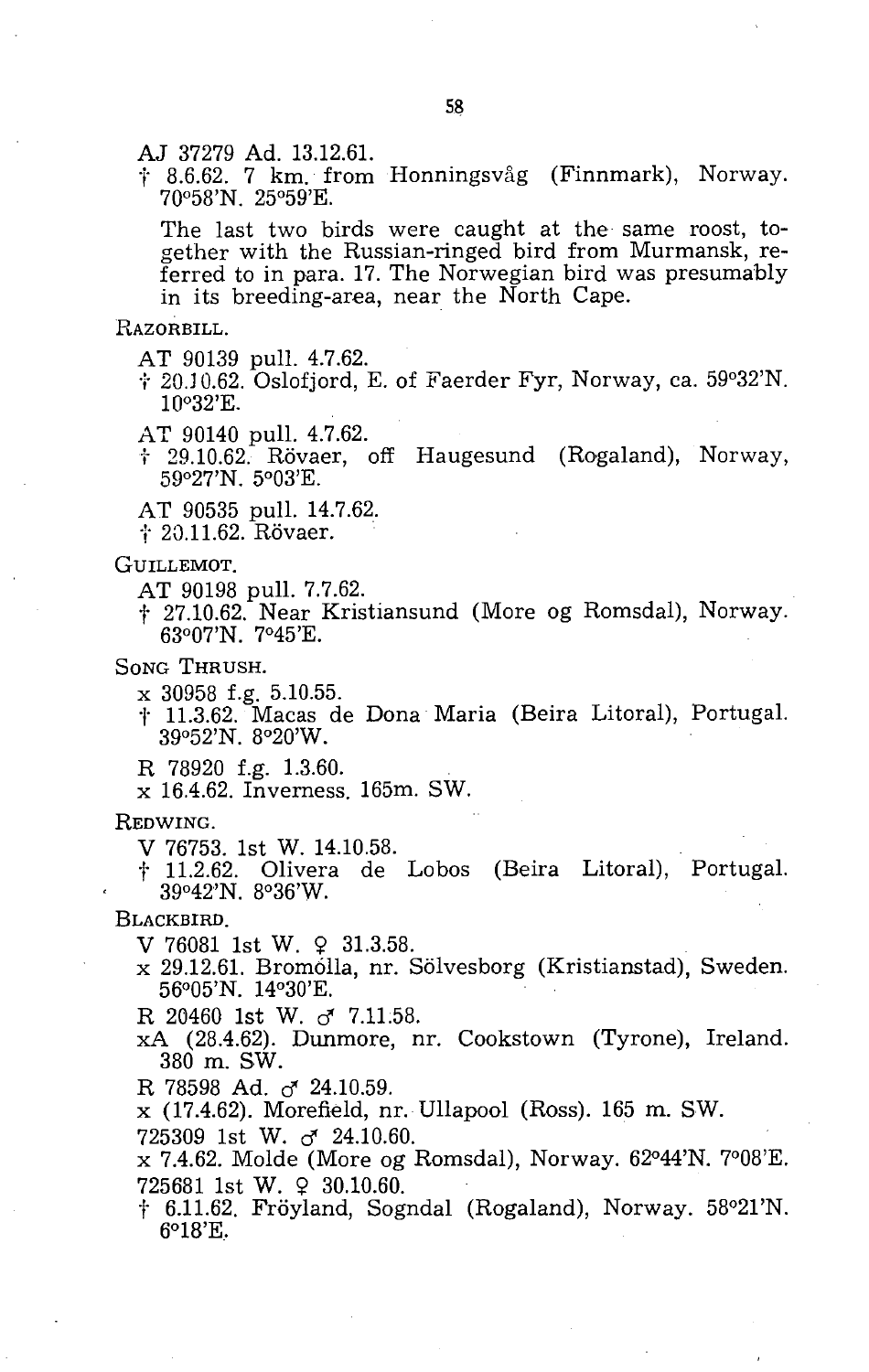- $725333$  Ad.  $9$  4.11.60.
- v ca. 2.1.62. Moyasta, near Kilkee (Clare), Ireland. 560 m. SW.
- 725946 Ad. 9 19.4.61.
- of 11.3.62. Nr. St. Savin de Blaye (Gironde), France. 45°50'N.  $0°26'W$ .
- CK 00709 Ad.  $\Omega$  5.11.61.
- x 19.4.62. Holmsland Klit, nr. Hvide Sand (Jutland), Denmark, 56°00'N. 8°08'E.
- CK 00925 1st W. cf *10.11.61.*
- x (22.2.62). DingwaIl (Ross). 165 m. SW.
- CK 00951 1st W. cf *12.11.61.*
- x 0.1.62. Rhiconich, Loch Inchard (Sutherland). 140 m. SW.
- CK 11517 Ad. d' *16.11.61.*
- $\dagger$  5.11.62. Vik, nr. Alfoten (Sogn og Fjordane), Norway. 61°50'N. 5°40'E.
- CK 11627 1st W. d' *3.2.62.*
- x 13.5.62. Nr. Voldby, Randers (Jutland), Denmark. 56°28'N. 10053'E. .
- CK 18606 Ad. d' *30.3.62.*
- x 21.4.62. Lesjofors (Varmland), Sweden. 59°57'N. 14°12'E.
- CK 18657 1st S. cf *30.3.62.*
- v 6.4.62. Skagen (Jutland), Denmark. 57°43'N. 10035'E.
- CK 18727 1st S. cf *31.3.62.*
- x 21.4.62. Hacksta, nr. Enkoping (Uppland), Sweden. 59°32'N. 17°22'E.
- CK 18732 1st S. d' *31.3.62.*
- xA 10.11.62. Kristinehamn (Varmland), Sweden. 59°17'N. 14°09'E.
- CK 21059 1st S. cf *16.4.62.*
- of 22.10.62. Nr. Heggemsvannet, 0re (More og Romsdal), Norway. 62°54'N. 7°58'E.

The return from S.W. France (725946) was only our second report of a Blackbird in France, and much the most southerly record of any ringed at Fair Isle. It was reported to have been shot from a flock migrating north.

#### WHEATEAR.

600527 juv. 13.7.59.

- /? / 15.10.62. El Viso (Cordoba), Spain. 38°29'N. 4°57'W.
- 618774 1st S. 9 13.5.61.
- x 5.4.62. Puerto Soller, Majorca, Balearic Islands, Spain. 39°48'N. 2°41'E.
- 618784 1st S.  $\varphi$  21.5.61.
- of 23.9.61. Puerto de Santa Maria (Cadiz), Spain. 36°36'N. 6°14'W.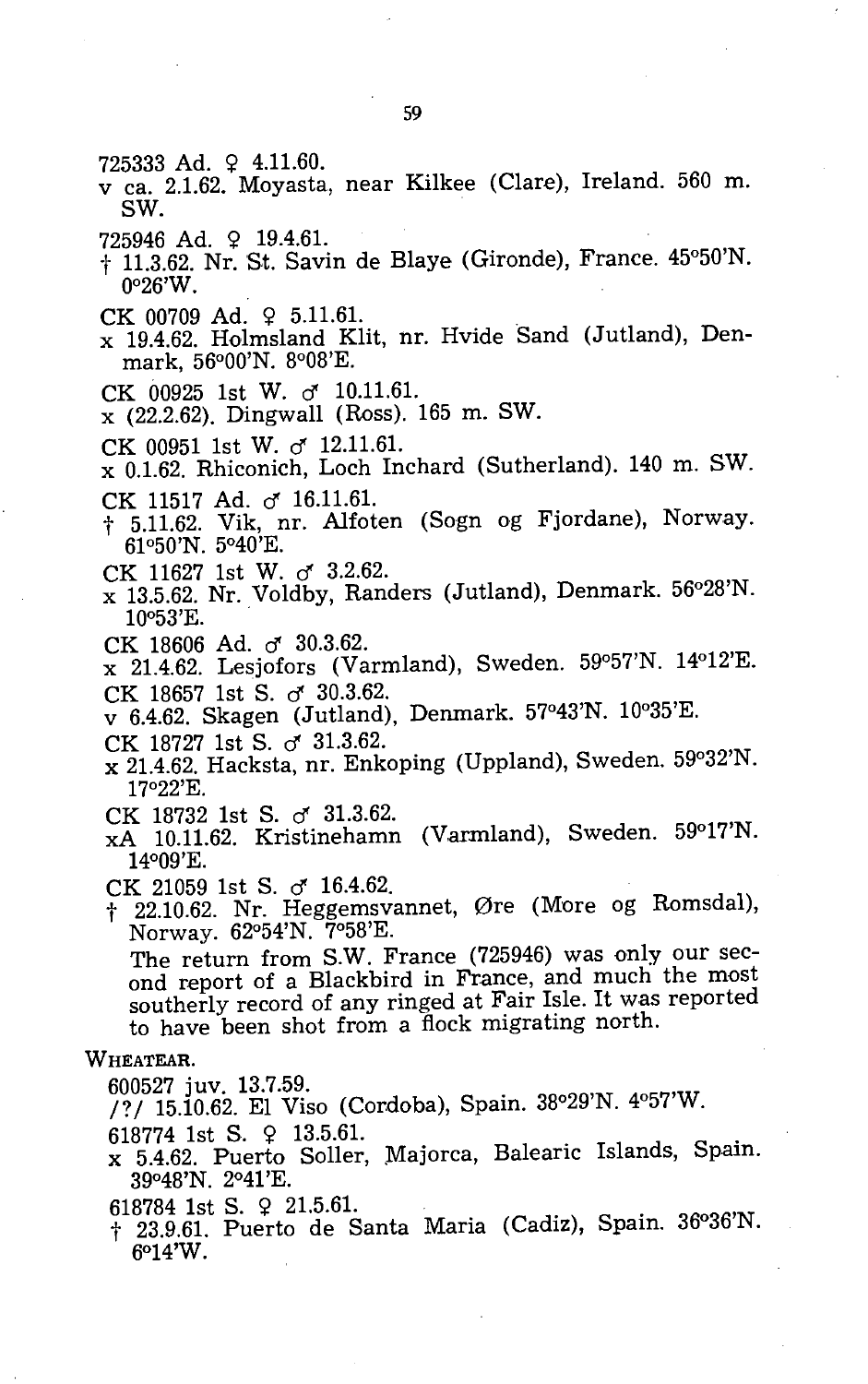BA 10435 1st W. 14.8.62.

t (10.9.62). Nr. Bordeaux (Gironde), France. 44°50'N. 0035'W. BA 10600 1st W. 26.8.62.

x 2nd half 9.62. St. Etienne du Rouvray, nr. Rouen (Seine Maritime), France. 49°22'N. 1°07'E.

BA 10668 1st W. 27.8.62.

x 30.8.62. Knardijk, Oost-Flevoland Polder, Ijsselmeer, Holland. 52°25'N. 5°29'N.

Of these birds, 618784 was of Iceland/Greenland origin; BA 10600 and BA 10668 were almost certainly from Iceland; and the remainder were probably of local stock. Note that BA 10668 was recovered only three days after ringing.

ROBIN.

H 76458 Ad. 29.4.62.

x ca. 23.10;62. Dompierre-sur-Mer (Charente Maritime), France. 46°12'N. 1°04'W.

HEDGE SPARROW.

H 76454 Ad. 27.4.62.

x 3.5.62. March (Cambridgeshire). 480 m. SSE.

Like our only previous Hedge Sparrow recovery, this bird had moved a considerable distance south within a few days of being ringed at Fair Isle in spring.

MEADOW PIPIT.

H 37342 juv. 17.6.61.

t 24.1.62. Ecija (Seville), Spain. 37°33'N. 5°04'W.

H 47248 f.g. 28.8.61.

()  $(25.1.62)$ . Near Rabat, Morocco. 34°02'N. 6°51'W.

H 87861 1st W. 29.8.62.

v ca. 20.11.62. Ballingry, Lochgelly (Fife). 240 m. SSW. STARLING.

R 78107 juv. 28.6,59.

t 2.12.62. Delny, nr. Invergordon (Ross). 150 m. SW.

 $\times$  21.11.62. Hamnavoe, Burra Isle (Shetland). 40 m. NNE.

#### **17. Ringed Strangers at Fair Isle, 1962**

Four birds ringed elsewhere were recovered on the island during the year; and details of another, caught in 1961, were received during the spring.

BARNACLE GOOSE.

Stavanger 310445 Ad. 24.7.62. Dunoyane, Hornsund, West-Spitsbergen. 77°00'N. 14°30'E.

t 12.11.62. Fair Isle.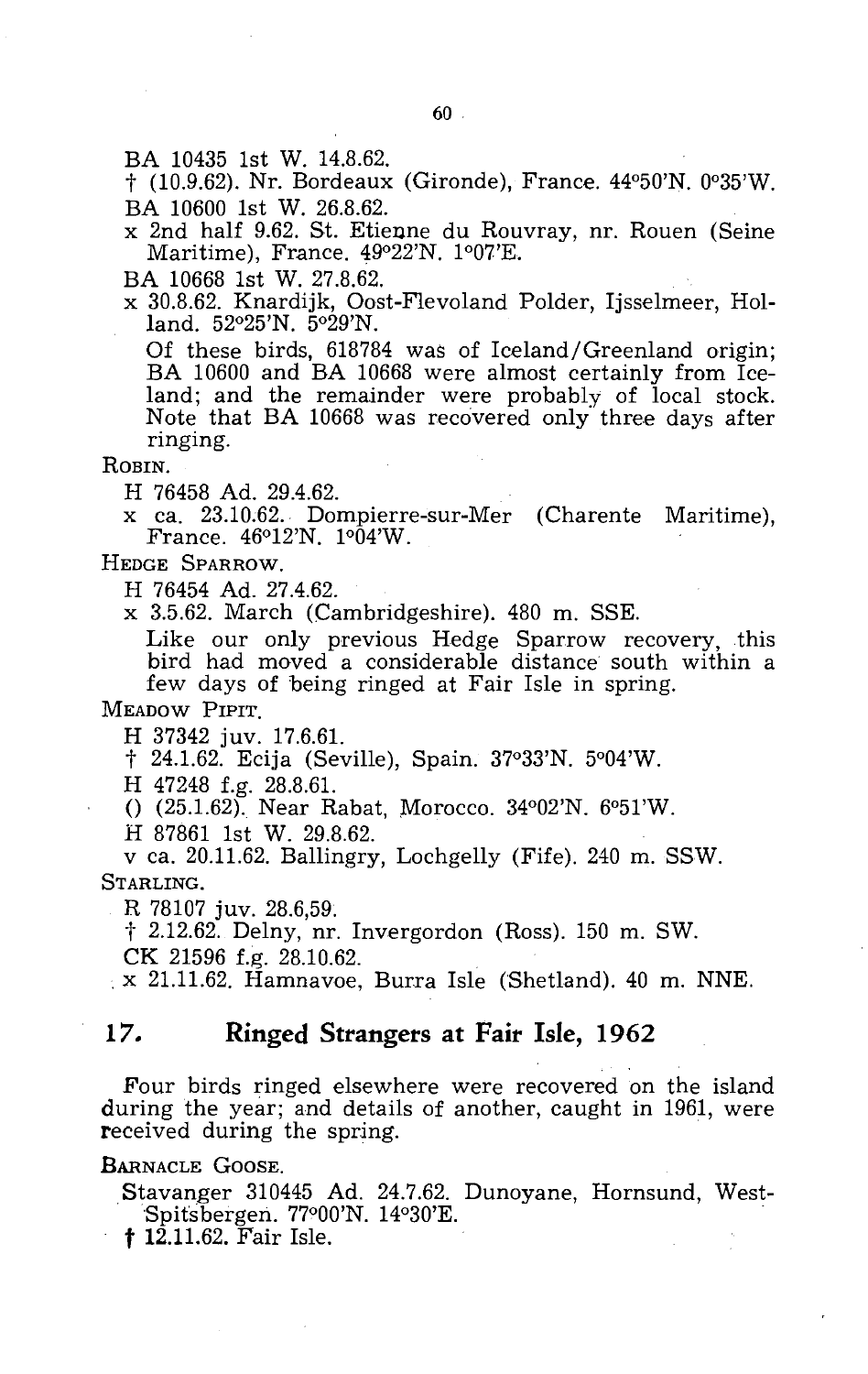This bird was one of a large number of flightless adults caught on the breeding-grounds.

HERRING GULL.

Moscow D. 492577 pull. 0.6.60. Murmansk coast. 68°49'N. 37°20'E. .

v 13.12.61. Fair Isle.

This bird is from the breeding-area of the race *L.a. omissus.* 

BLACKBIRD.

London 82081 X Ad.  $\sigma$  5.11.61. Spurn Point (Yorkshire). v. 7.11.62. Fair Isle. 410 m. N.

Helsinki A 151619 pull. 28.5.62. Hattula, Ihaniemi, Finland. 61°03'N. 24°19'E.

v. 6.11.62. Fair Isle (as 1st W.  $9$ ). Retrapped to 12.11.62.

WHITE WAGTAIL.

Reykjavik 911107 pull. 18.7.62. Skipalon, Horgardalur, Iceland. 65°47'N. 18°12'W.

v 26.8.62. Fair Isle (as 1st W.  $\sigma$ ).

#### **18. Some Interesting Recaptures In 1962**

Among the many recaptures of birds ringed on the island in earlier years there were a number of special interest, particularly in the sea-birds. A series of recaptures of young SHAGS was most gratifying; three ringed as nestlings in 1959 were caught on their nests, presumably as first-time breeders, at the age of three years. Two of these had been marked at the Swadin colony on Buness, and were both nesting only about three hundred yards away in Mavers Geo; the third was reared at Wester Lother and was now breeding there. Four other Shags ringed as young were also found; two from 1960 were found dead on the beaches during the summer, another was caught in its natal colony at Lericum, still in the brown dress of immaturity. One ringed in 1961 was also visiting its birthplace, at South Mila Hesslands.

An OYSTERCATCHER marked at Sukka Mire as a chick in June 1952 was found recently-dead on the Brae of Restensgeo in early May 1962, when almost ten years old.

A REDSHANK caught in Vaadal on 15th April 1958 was retrapped on Buness on the night of 30th September 1962. At its original capture it was thought to be probably of the Icelandic form (wing 168); this time its wing was only 159, but the longest primary was still in sheath at the base and probably not fully grown. It seems likely that this individual has beep wintering regularly on the isle.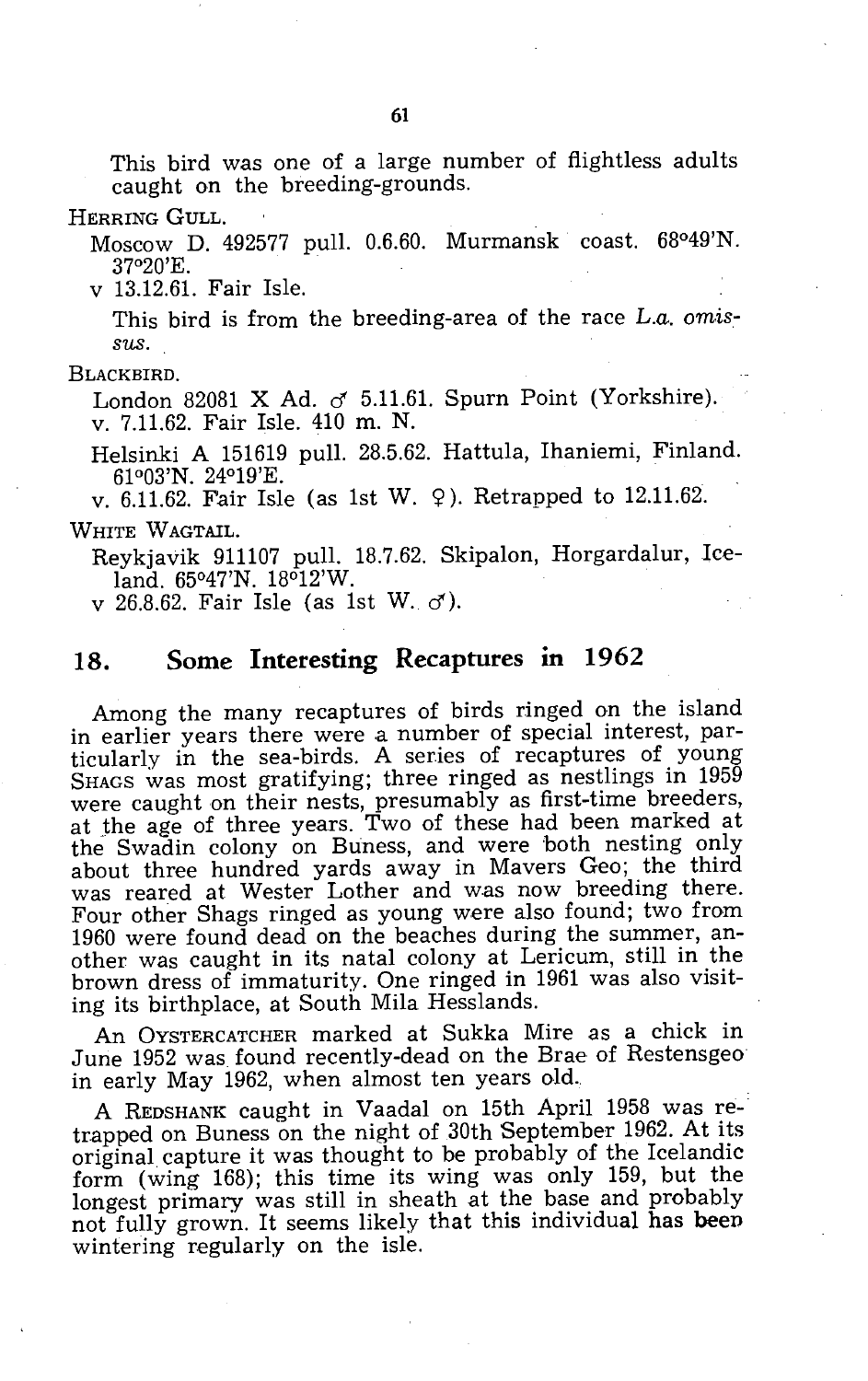A BONXIE caught as a first-time breeder on a nest at a new site at the south end of the Brae of Restensgeo had been ringed only about 300 yards away as a chick in 1958; and gave us our second instance of breeding at four years old in this species. A 1959 chick, presumably immature, was found dead (some time) during August; within half a mile of its birthplace.

A considerable number of RAZORBILLS and several GUILLE-MOTS ringed as adults at the nest since 1960 were caught again in the sames sites. One Razorbill ringed as a chick at Wester Lother in 1959 was found injured among the rocks there in July 1962; unfortunately there was no proof that it was breeding.

PUFFIN recaptures were all of birds ringed as adults at the nest since 1957 (all were still in the same place); except for one adult ringed at Wirvie (presumably in a burrow) in July 1954, and caught there in a fleyg in April 1962.

The recaptures of passerines included nothing very unusual; none of the WHEATEARS or MEADOW PIPITS had been ringed for more than three years; though one ROCK PIPIT marked as a juvenile in June 1957 was caught in May 1962. Birds of all three species included several bred on the island in earlier years. There were no TwITES ringed more than two years. The oldest STARLING had been marked as adult over seven years earlier, and another as a juvenile six years before.

P. D.

#### **19. A New Bird for Norway-via Fair Isle**

A letter from Dr Holger Holgersen of Stavanger Museum read as follows: "I see from the last issue of *British Birds*  that one of your Redwings, No. CK 00170, has been recovered in Norway at Sogndal. Ringing date 12th October 1961, and recovery on 2nd November, i.e. after only 21 days and in an extraordinary direction. I wonder if you made any remarks on this individual in your log-books. Perhaps it is not unlikely that this could be an Icelandic bird and not a Norwegian one. I have so far looked in vain for *coburni* among the numerous Redwings I have seen here and have had in my hand, and the subspecies has never been recorded from this country where it no doubt occurs, particularly in autumn and in westerly winds. If you have identified this one as *coburni*  it will be the first record for Norway, and I should very much like to hear from you on this."

As mentioned in the *Bulletin,* Vol. 4, p. 232, this bird was in fact an Icelander, and we were defighted to be able to pass the details to Dr Holgersen.

P. D.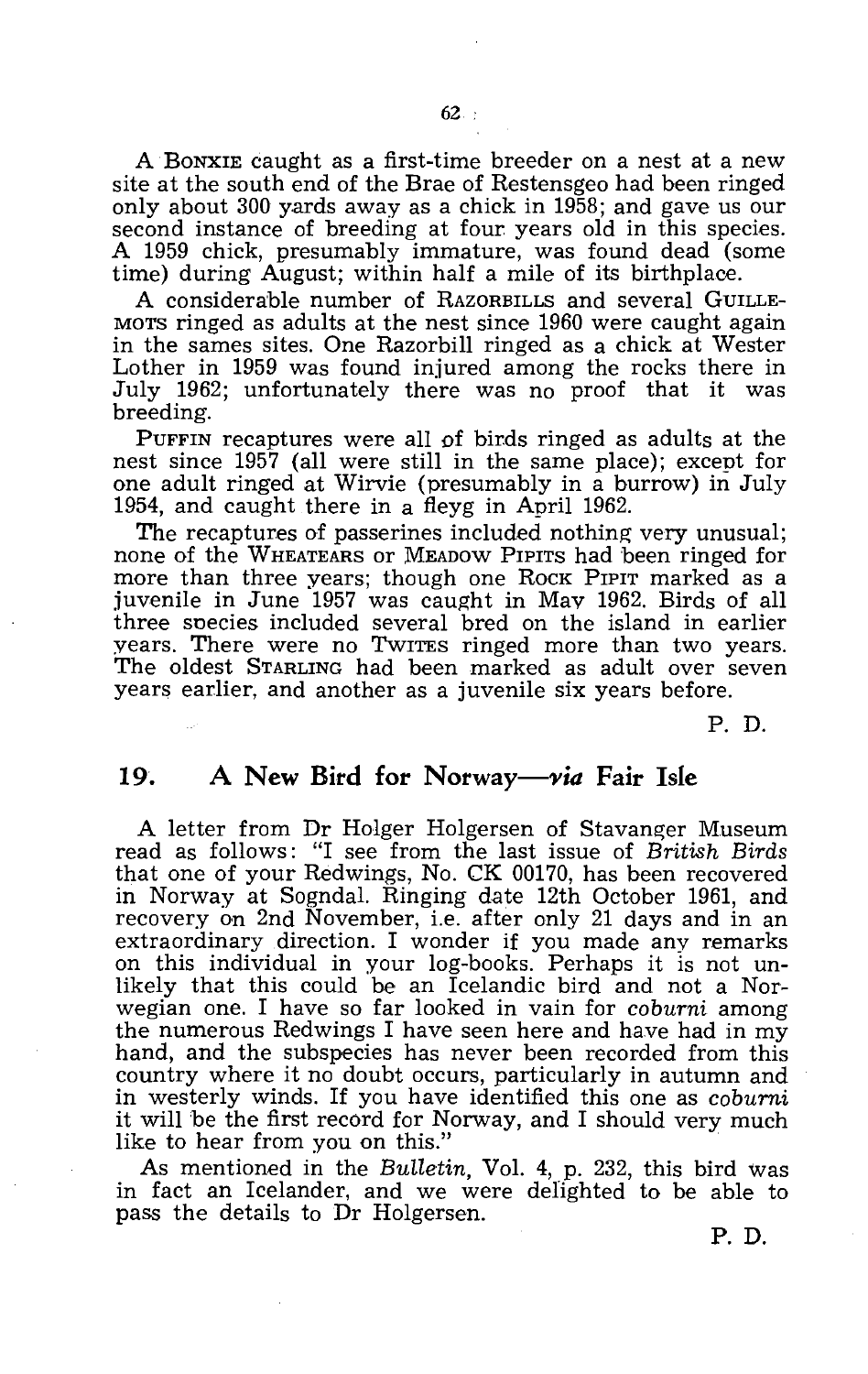#### **20. Bird Notes from Shetland**

#### C. J. BOOTH

#### Autumn 1962

GREAT NORTHERN DIVER. Maximum 16 on 20th October at Bay of Quendale.

SLAVONIAN GREBE. One Weisdale Voe on 14th October.

LITTLE GREBE. One, Loch of Asta, 16th December.

FULMAR. A dark phase bird at Stromfirth on 22nd September. HERON. First migrants noted, were 2 on 22nd July.

TUFTED DUCK. Three males and 3 females, Loch of Tingwall, 3rd July. Female with one almost fully grown young on Huma Water, West Mainland, on 27th August.

LONG-TAILED DUCK. First flock recorded was 20 birds on 24th October at Quendale.

VELVET SCOTER. Maximum 8, Dales Voe on 14th October.

COMMON SCOTER. Three Mid Yell Voe on 22nd September.

RED-BREASTED MERGANSER. Maximum 62 on 14th October at Sullom Voe.

GREYLAG GOOSE. Two on 12th October were the first migrants noted.

WHOOPER SWAN. First birds seen on 10th October. At Loch Spiggie there were 94 (18 1st W.) on 20th October, 150 (31 1st  $\breve{\text{W}}$ .) on 28th October, 145 (16 1st W.) on 4th November.

BUZZARD. One near Scalloway on 9th July.

KESTREL. 1 Sumburgh 12th August, 1 at Sandness 2nd October, 1 on 7th October and 4th November at Sandwick, 1 near Lerwick on 10th December.

Coor. Single birds on Loch of Hillwell 3rd July and 25th August, two on 20th October. Two on Loch of Tingwall 16th December.

OYSTERCATCHER. A flock of 70 on Sumburgh Airfield 22nd July had increased to 150 on 8th August.

GREY PLOVER. 1 at Virkie on 7th October.

JACK SNIPE. A number seen during October; maximum 4 at Whiteness on 17th October.

BAR-TAILED GODWIT. First birds recorded on 17th August at Virkie. Maximum 19 On 31st August.

GREEN SANDPIPER. One at Levenwick 8th August.

REDSHANK. Main passage during August. Flock of 12 at Tingwall on 16th December.

KNOT. Maximum 25 at Virkie on 5th August.

RUFF. Maximum at Virkie, 4 on 1st September. Two at Uyeasound on 3rd September, 1 at Haroldswick 5th September.

GREAT SKUA. Last bird seen on 13th October.

COMMON GULL. Majority of young birds had left the area of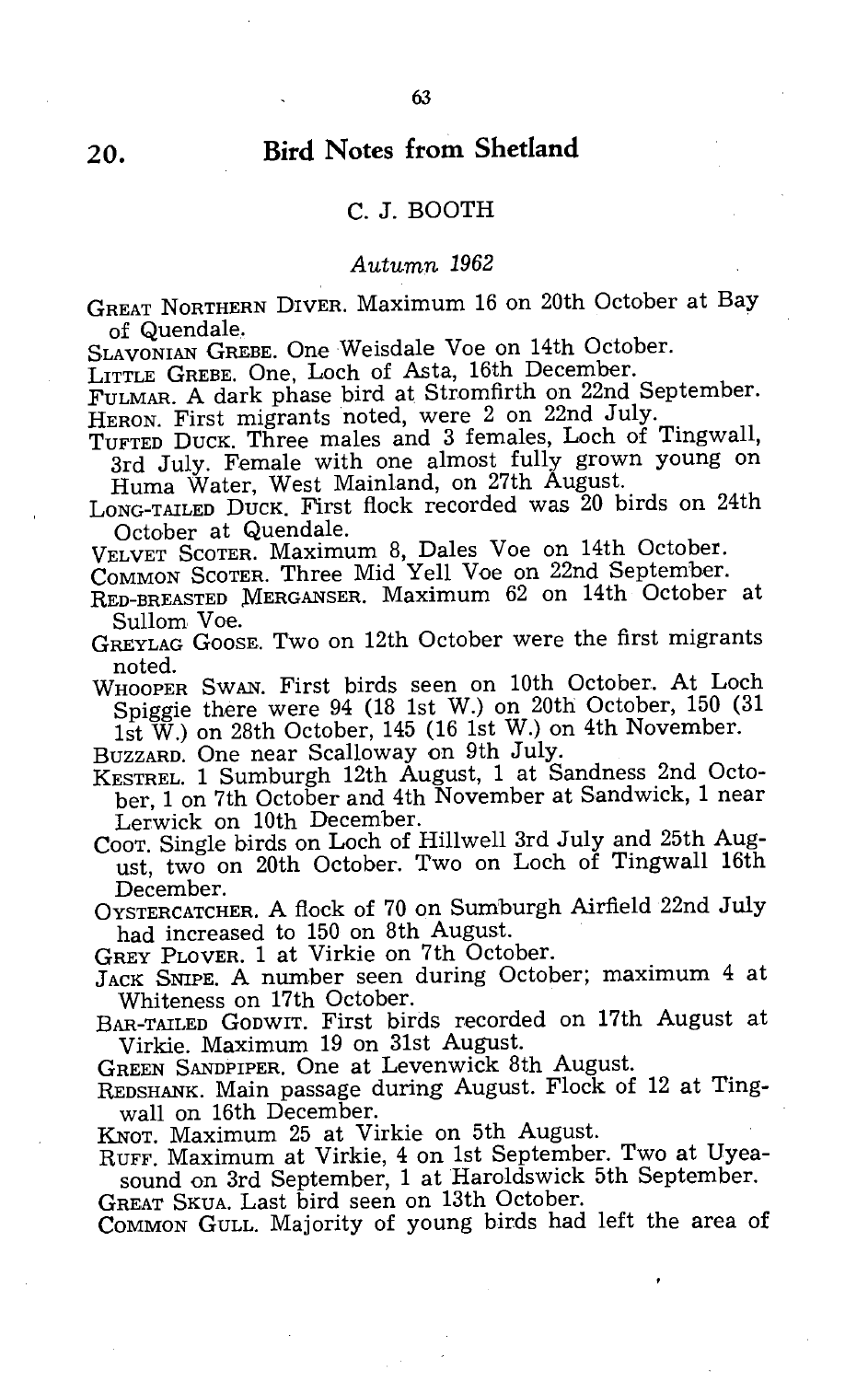breeding colonies by the end of July.

ICELAND GULL. A 3rd summer bird on Compass Hill, Dunross-<br>ness, on 22nd and 24th July.

WOOD PIGEON. Maximum at Kergord, 32 on 14th October.

LONG-EARED OWL. One at Kergord on 25th July.

SWIFT. Single birds on 24th July, 5th August and 22nd August.

GREAT SPOTTED WOODPECKER. 1 at Quendale on 25th August. 1 present at Baltasound from 3rd September to 24th September. 1 at Walls on 15th October. Birds were also reported from Lerwick and Burra Isle during October and November.

SKYLARK. A late flock noted at Whiteness, on 5th November.

SWALLOW. Two at Cunningsburgh 3rd July. At Lerwick-1 on 27th and 30th August,  $2$  on  $29$ th August.

HOUSE MARTIN. Three at Sumburgh 22nd July, 3 at Quendale on 25th August.

ROOK. Maximum at Kergord, 200 on 14th October.

JACKDAW. Twenty on 14th October was the largest number recorded.

FIELDFARE. First flocks seen on 4th October. Noticeable increase recorded on 13th and 20th October, 3rd and 10th November.

SONG THRUSH. Influx on 15th October and one noted on 15th November.

REDWING. First heard calling at night on 29th September. Small flocks on 1st October. Big increase on 4th October

with large numbers present until 14th October. BLACKBIRD. Numbers noted on 3rd, 4th and 10th November.

WHEATEAR. Big influx on 7th October; last recorded 17th October.

WHINCHAT. One 7th October.

REDSTART. Single birds on 2nd, 7th and 15th October.

ROBIN. Birds noted on 2nd, 6th and 7th October, 5th, 16th and 17th November.

GARDEN WARBLER. One 7th October.

WHITETHROAT. One 7th October.

WILLOW WARBLER/CHIFFCHAFF. Two at Baltasound on 8th and 15th September.

GOLDCREST. Three on 14th October at Kergord.

PIED FLYCATCHER. Single birds 18th and 24th September in Unst, 1st, 6th and 7th October, Mainland.

PIED/WHITE WAGTAIL. Three, 13th August, Mainland, 2 on 3rd and 15th September, Unst.

SISKIN. First flocks noted on 13th October.

CROSSBILL. Three on Noss, 8th July, 6 at Whiteness and 2 at Kergord on 20th July. 1 near Lerwick on 22nd July. c.10 at Voe on 8th October, 1 Walls on 10th October, 10 at Whiteness on 12th October, 14 at Quendale on 13th October, 1 at Whiteness 15th, 17th and 18th October, 19th October-4 at Bressay. 1 on 20th, 2 on 21st October at Whiteness. Probably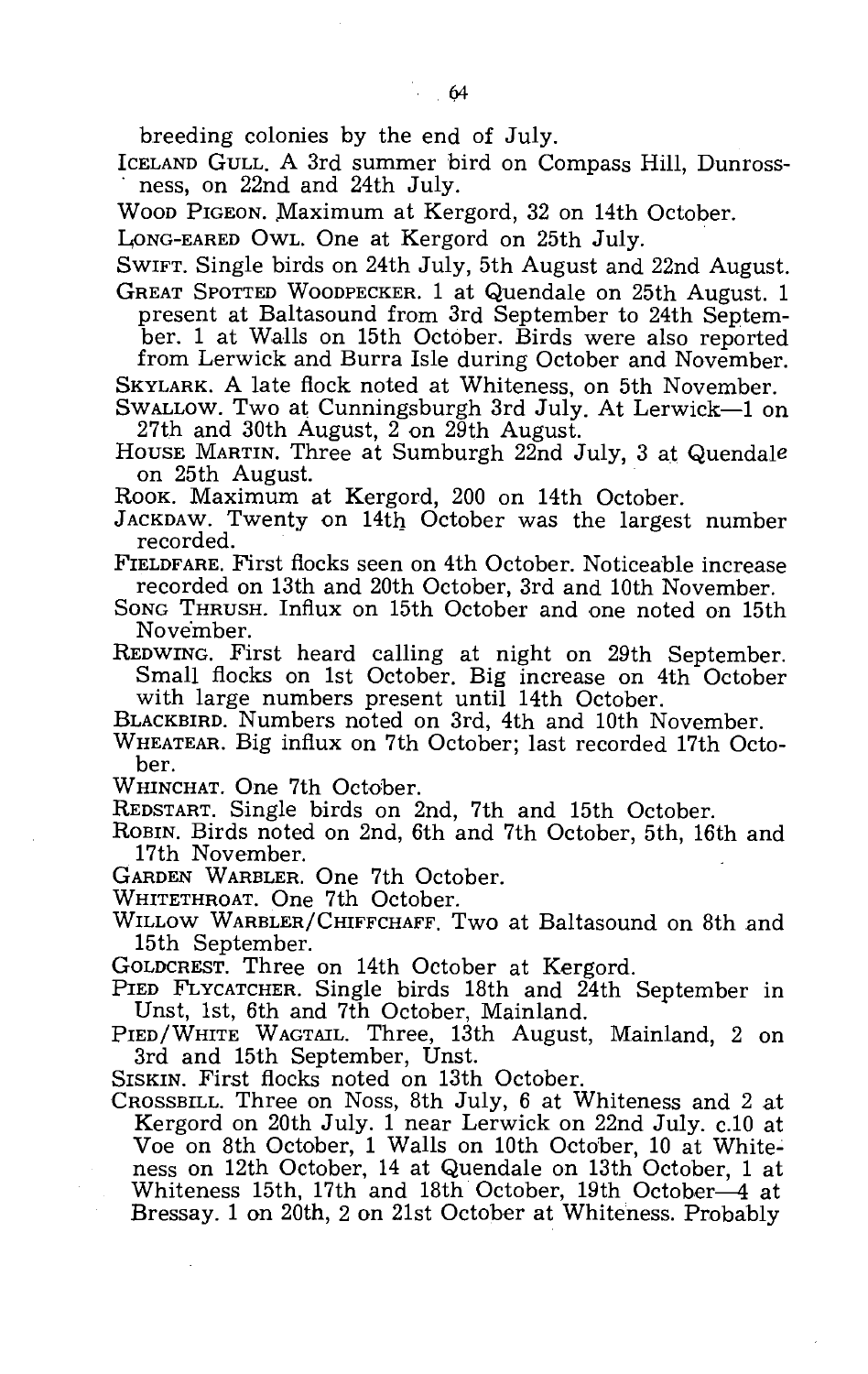the majority of the October records refer to the Parrot Crossbill.

PARROT CROSSBILL. Four at Quendale on 7th October. One in same area on 13th October.

CHAFFINCH. Single birds in Unst on 8th and 21st September. Migrant flocks noted on 7th, 8th and 14th October, Mainland. Flocks of 80 feeding in the Whiteness area during December.

BRAMBLING. Two at Kergord on 14th October. Twenty feeding with Chaffinches at Whiteness during December.

REED BUNTING. Two at Quendale on 13th October.

SNOW BUNTING. Flocks of at least 100 birds noted on 20th October, Boddam, 2nd December, Weisdale and 16th December, Whiteness.

TREE SPARROW. Maximum recorded at Kergord, 18 on 14th October.

#### **21. Bird Notes from Haroldswick, Unst, Autumn 1962**

GREAT NORTHERN DIVER. One inshore on August 20th.

RED-THROATED DIVER. Two on September 10th and one on 12th were the last seen.

HERON. One flying over Watlee Loch in mid-July (J.F.M.). Singles seen at Haroldswick from August 17th onwards.

LONG-TAILED DUCK. First arrival October 13th.

GEESE. Four on October 4th.

WHOOPER SWAN. Five at Baltasound on October 8th (J.F.M.). Four at Haroldswick from 15th.

KESTREL. Two on July 27th. In August one on the 10th, two on 13th and one on 19th. Singles on September 8th and October 2nd. One PEREGRINE on October 25th.

CORNCRAKE. At least one pair bred successfully. Eight young seen, four of which were ringed on July 26th.

GOLDEN PLOVER. F /300 on August 18th.

TURNSTONE. FOlir arrived on August 10th and an increase on 14th.

SNIPE. F/20 on October 13th.

WHIMBREL. Moving south on August 8th.

GREEN SANDPIPER. One at Hermaness on August 17th (P.V.U.). COMMON SANDPIPER. One pair with three chicks seen at Watlee

Loch in first week July (J.F.M.). I went there on July 8th and found two pairs breeding. Caught and ringed one chick of each brood.

PURPLE SANDPIPER. Five arrived on August 20th.

RUFF. One on August 16th and two next day.

GREAT SKUA. Last dates were one September 30th, four October ber 11th and one on 15th.

TERN. All breeding birds had left by fourth week of August. One migrant on October .1st.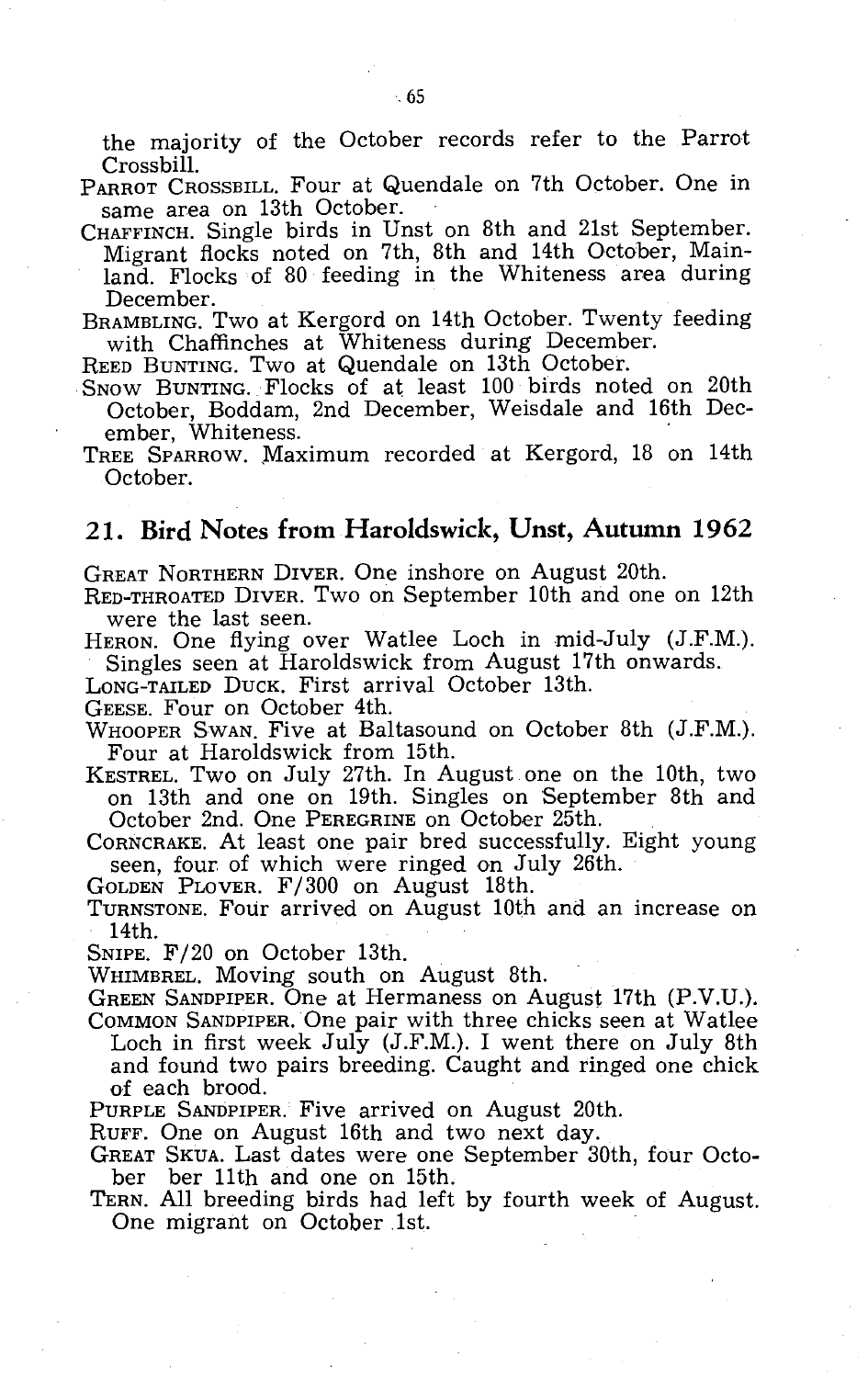TURTLE DOVE. One on October 29th.

OWL. One on August 17th.

- SWIFT. One at Hermaness on August 18th (P.V.U.). One at Saxa Vord on 26th (A.J.T.N.).
- GREAT SPOTTED WOODPECKER. One at Baltasound, seen by several people during first half of September.
- FrELDFARE. One seen on October. 6th with more on 8th. Twenty on November 4th; F /100 on the 7th with small flocks scattered over the hills till mid-month.
- SONG THRUSH. Two seen at Baltasound on September 30th  $(J.F.M.).$
- REDWING. Singles seen on September 20th and 30th. Two on October 2nd and ten next day. A lot heard passing over between 2 and 4 a.m. on 4th and F/40 during the day. This increased to 100 on 8th and then decreased towards midmonth. Heard passing again at dusk on 20th, and an increase on 21st included a number of juvenile birds. Up to F /50 seen from November 9th onwards.
- BLACKBIRD. Small influx on August 25th, and a larger one on on October 21st. Another increase on November 3rd and thereafter scattered over the hills.
- WHEATEAR. An albino around Haroldswick from mid-July to mid-August. (A completely white Wheatear was at Fair Isle from 19th August-P.D.). An increase on August 25th. One seen catching large moths at 2 a.m. B.S.T. by the light from a lamp post on August 29th. Increase again on October 2nd but most passed on and last seen were two on 7th. STONECHAT. One on September 4th.
- 
- REDSTART. Singles on September. 29th and October 2nd. One on 3rd (V.O.). One at Baltasound on the 5th (A.J.T.N.). Last seen one on 7th.
- ROBIN. Singles on October 3rd and 4th; November 6th to 10th.
- WARBLERS. One on August 27th. One at Saxa Vord on September 6th (A.M.T.). Two CHIFFCHAFFS on October 14th and singly till the 19th. singly till the 19th.  $\frac{1}{2}$   $\frac{1}{2}$   $\frac{1}{2}$   $\frac{1}{2}$   $\frac{1}{2}$   $\frac{1}{2}$   $\frac{1}{2}$   $\frac{1}{2}$   $\frac{1}{2}$   $\frac{1}{2}$   $\frac{1}{2}$   $\frac{1}{2}$   $\frac{1}{2}$   $\frac{1}{2}$   $\frac{1}{2}$   $\frac{1}{2}$   $\frac{1}{2}$   $\frac{1}{2}$   $\frac{1}{2}$   $\frac{1}{2}$
- GOLDCREST. One September 28th (A.J.T.N.). Also on October 21st and November 1st.

PIED FLYCATCHER. One on August 22nd.

- PIED/WHITE WAGTAIL. At least one pair bred successfully again in a stone quarry. Migrants on August 10th and 13th with increase 16th-17th. In September noted on the 10th, 18th and 19th. Last one October 6th.
- YELLOW WAGTAIL. One *"flava"* seen on October 2nd (D.S.).
- REDPOLL. Two feeding on cotton-grass seeds on July 18th. One on November 6th and 13th.
- CROSSBILL. First seen were four on July 4th and fourteen on 10th. Three from 12th-15th, then  $F/21$  on 16th and also reported from Baltasound (J.F.M.). Ten the following day and seven on 18th. Six on 20th, ten on 23rd, twelve on 25th,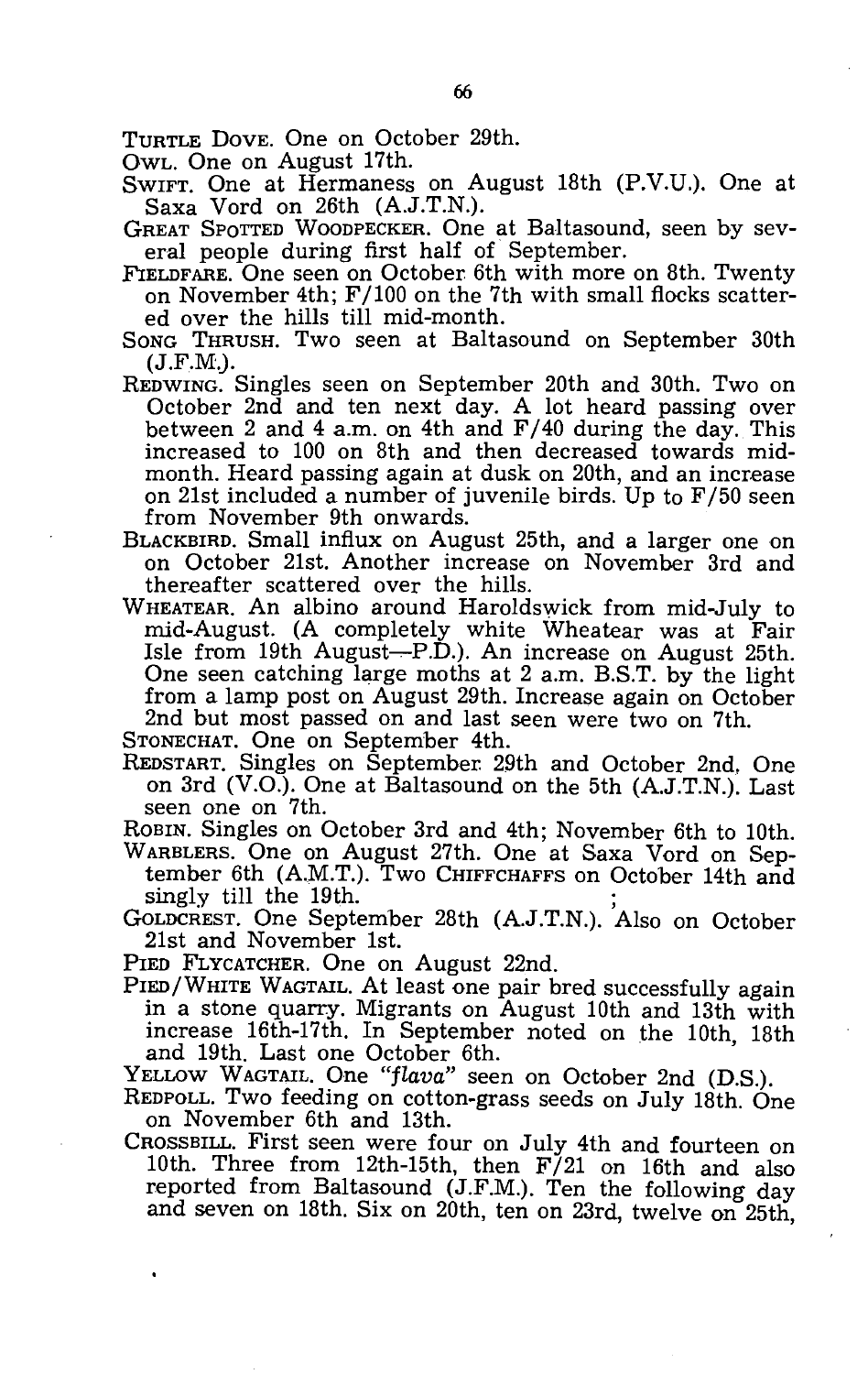with two on 26th and 27th. One on August 1st. One on September 30th was possibly a PARROT CROSSBILL as a flock of twenty-one at Norwick on October 7th were the heavy billed type; about half of this flock were red males, feeding on the stubble. F/10 were still there on October 20th. Ten were seen at Haroldswick on October 10th.

BRAMBLING. A flock at Baltasound on 6th-8th November (J.F.M.).

SNOW BUNTING. Fourteen on September 11th and twenty on 13th, decreased towards the end of month. Seen from October 2nd to 12th largest number peing thirty on 7th-8th, and sixty on 11th. Small flock on October 21st and November 9th.

*Records gratefully acknowledged from the following-*Mrs V. Owers, Mrs P. V. Upton, Flt./Lt. J. F. Molloy, Messrs A. J. T. Nicolson, D. Sinclair, A. M. Thomson.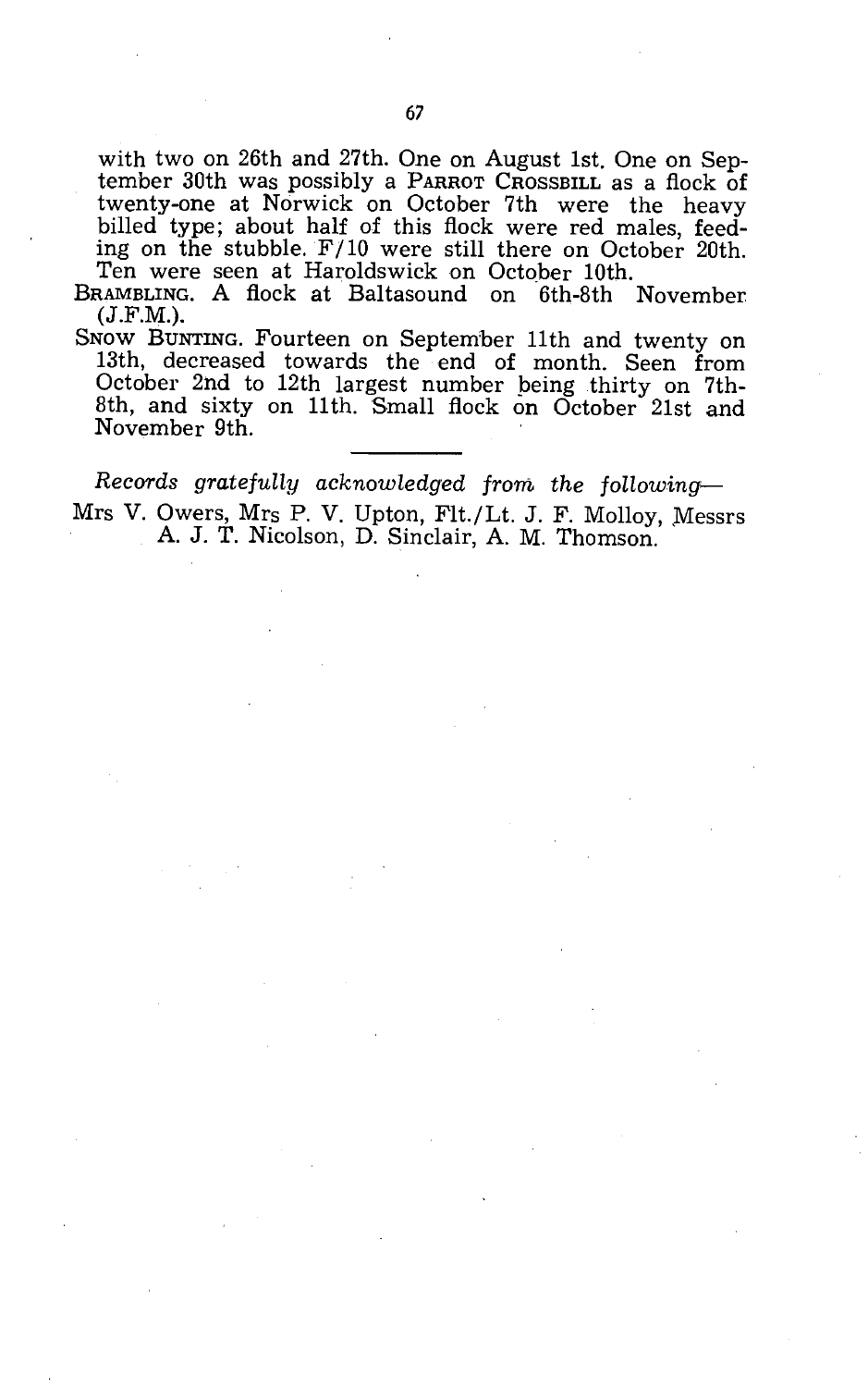*The Royal Society for the Protection of Birds* 

# **HANDA BIRD RESERVE, SUTHERLAND**

THE famous island sea-bird sanctuary of Handa lies close inshore off the north-west coast of Sutherland, three miles north-west of Scourie. It was established as .a Bird Reserve by the Society in 1962 by agreement with the proprietors.

It extends to 766 acres and is composed mainly of rough sheep pasture and peat bog, several small lochs, an attractive sandy beach, and is renowned for its magnificent sea-cliffs of torridonian sand-stone rising sheer from the Atlantic to over 400 feet. The cliffs are thronged with sea-birds during the breeding season.

By means of a: grant from the Helena Howden Trust, the R.S.P.B. has re-roofed, reconditioned, and furnished the shepherd's Bothy-a two-roomed house. It is equipped with four sets of two-tier bunks, calor gas cooker, tables, chairs etc, and a kitchen sink. Blankets, pillows, crockery, cutlery and cooking utensils are all supplied. There is a small annexe containing a wash-hand basin, W.C., and a Store.

Visitors must bring their own sleeping bags (or sheets) and pillow slips, and must bring and cook all their own food.

The charge for accommodation is 5s per person per night. This includes free use of calor gas and paraffin.

Bookings for the Bothy can only be accepted from Members of the R.S.P.B. (annual subscription, one guinea) but Members can invite friends (non-members) to accompany them.

,PROSPECTUS WITH FULL DETAILS AVAILABLE FROM

*The Royal Society for the Protection of Birds*  Scottish Office: 21 REGENT TERRACE, EDINBURGH 7